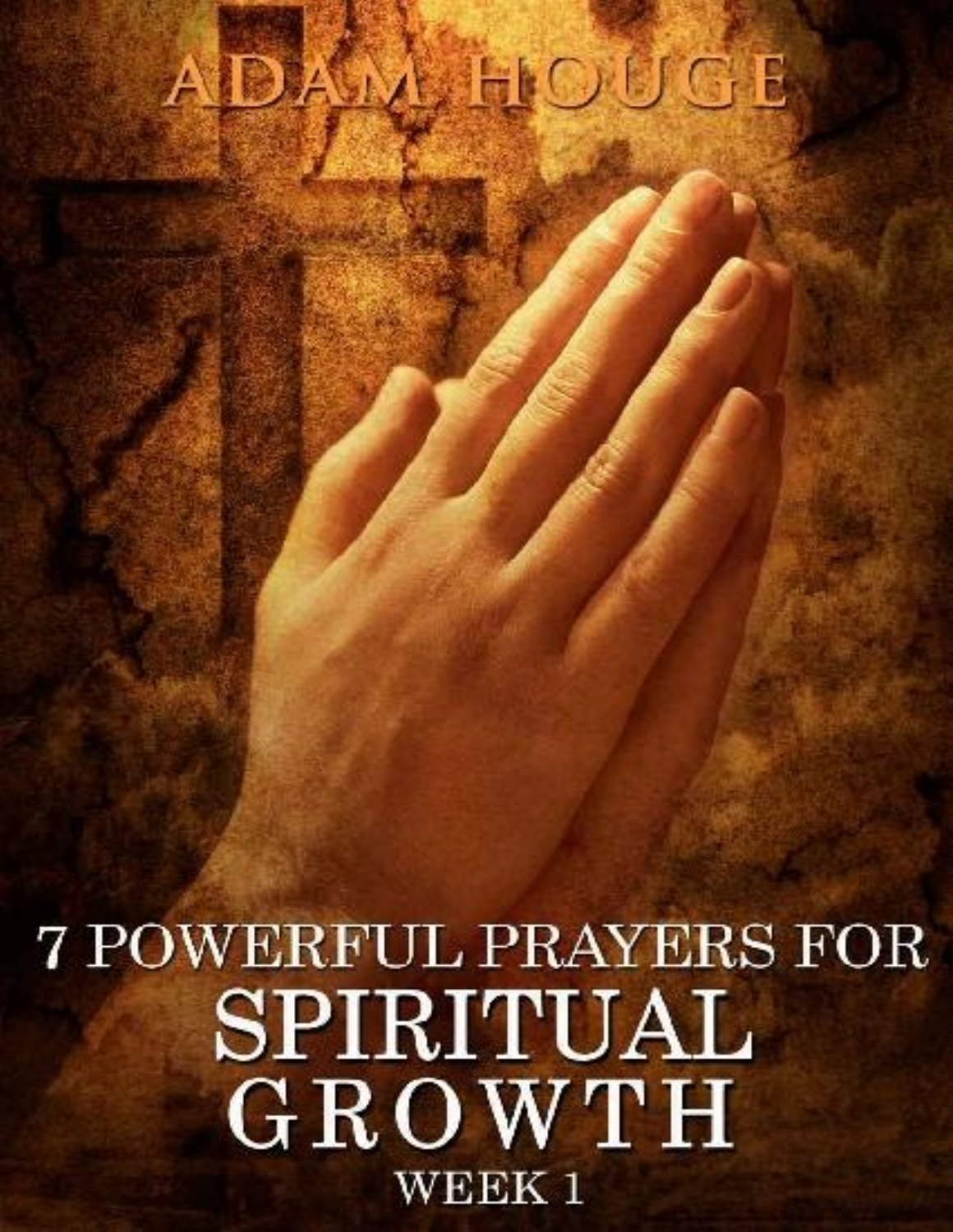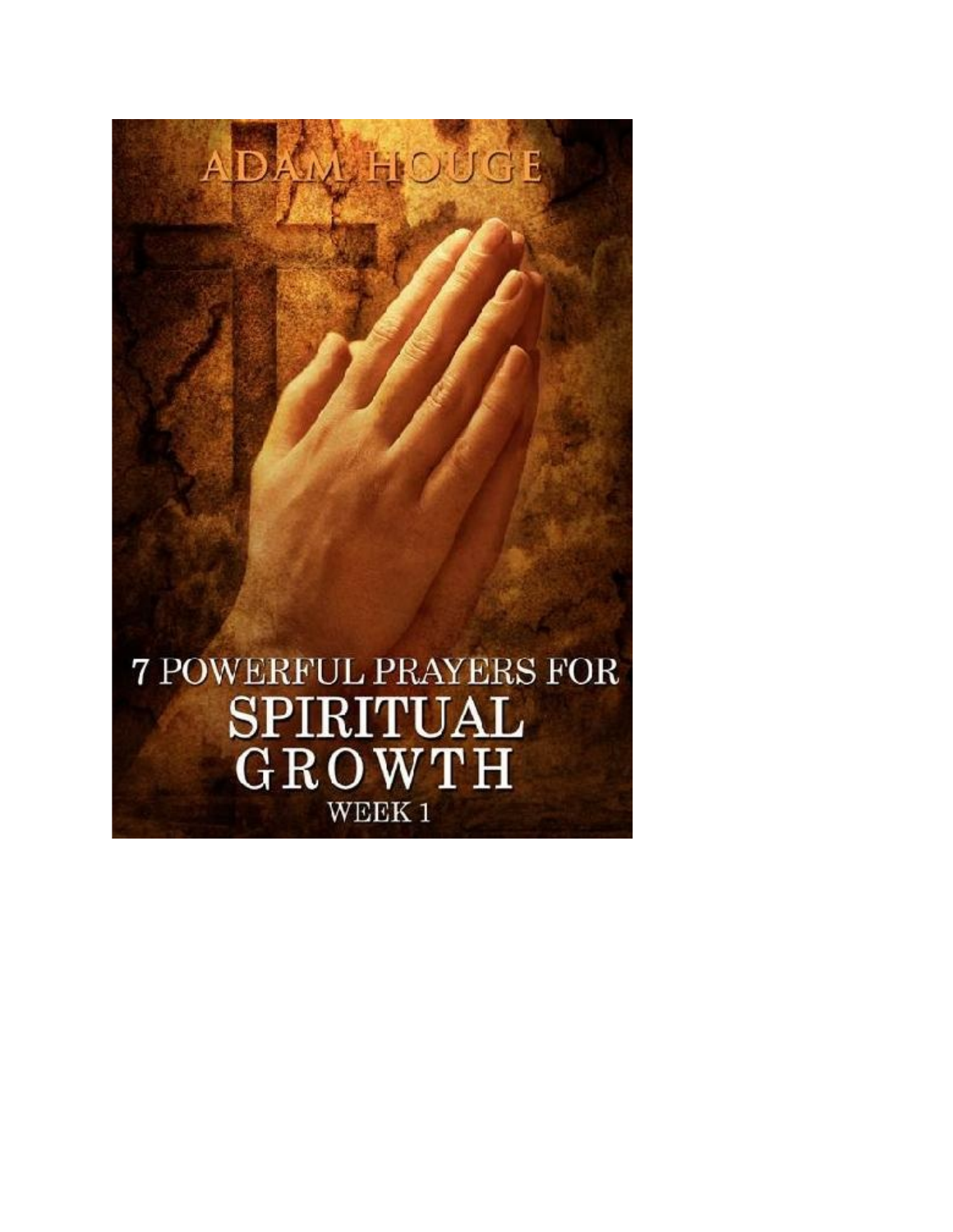7 Powerful Prayers For Spiritual Growth: Week 1™ Copyright © 2013 by Adam Houge Published by Living Tree Publishing in Harrisonburg, VA

All rights reserved worldwide. Permission is granted for quotations in all manner of religious assembly.

Portions of the text may be reprinted for use in small groups, church bulletins, orders of service, Sunday school lessons, church newsletters, and similar works, in the course of religious instruction, or services at a place of worship or other religious assembly with the following notice:

7 Powerful Prayers For Spiritual Growth: Week 1™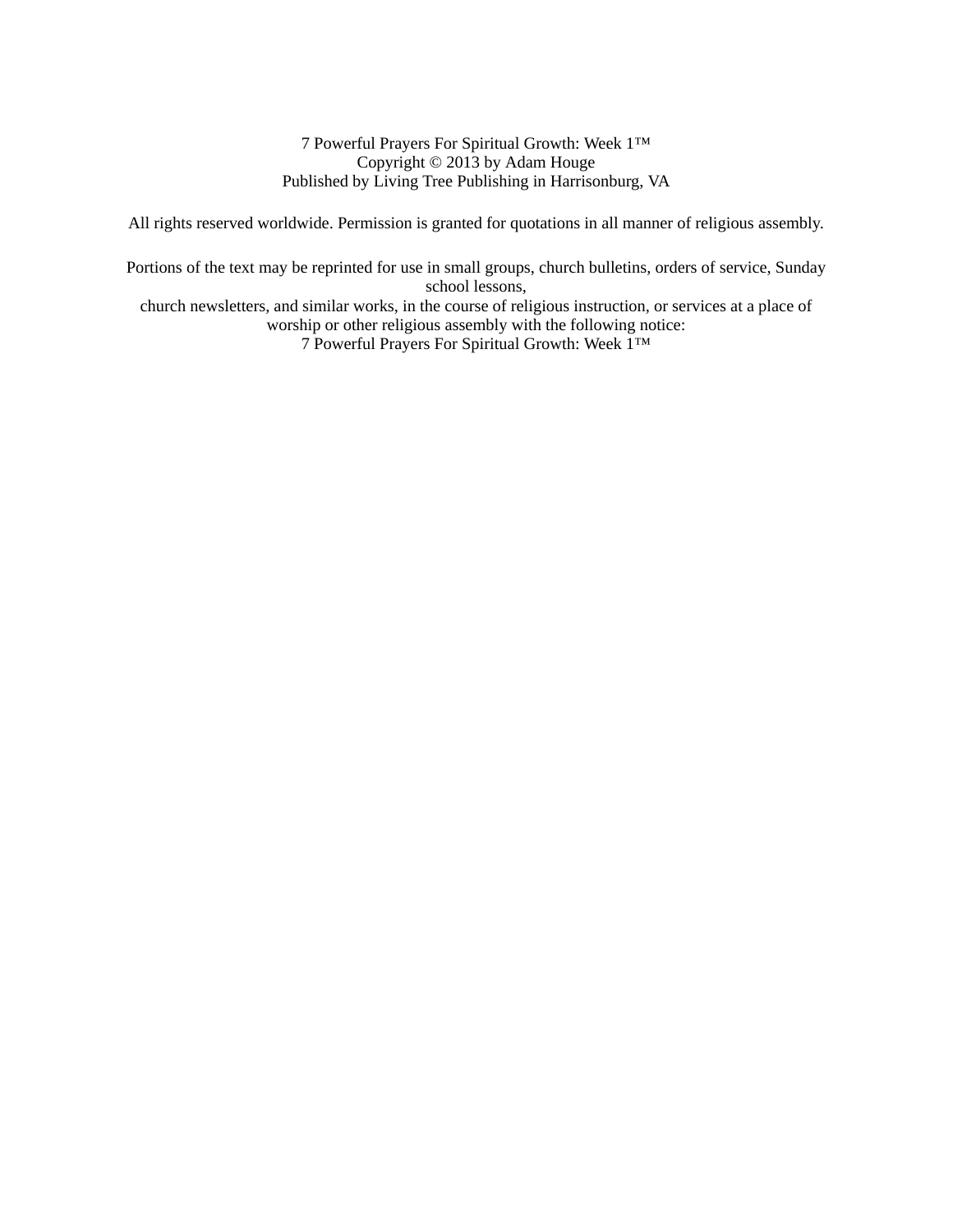#### by Adam Houge

Scripture taken from the New King James Version®. Copyright © 1982 by Thomas Nelson, Inc. Used by permission. All rights reserved.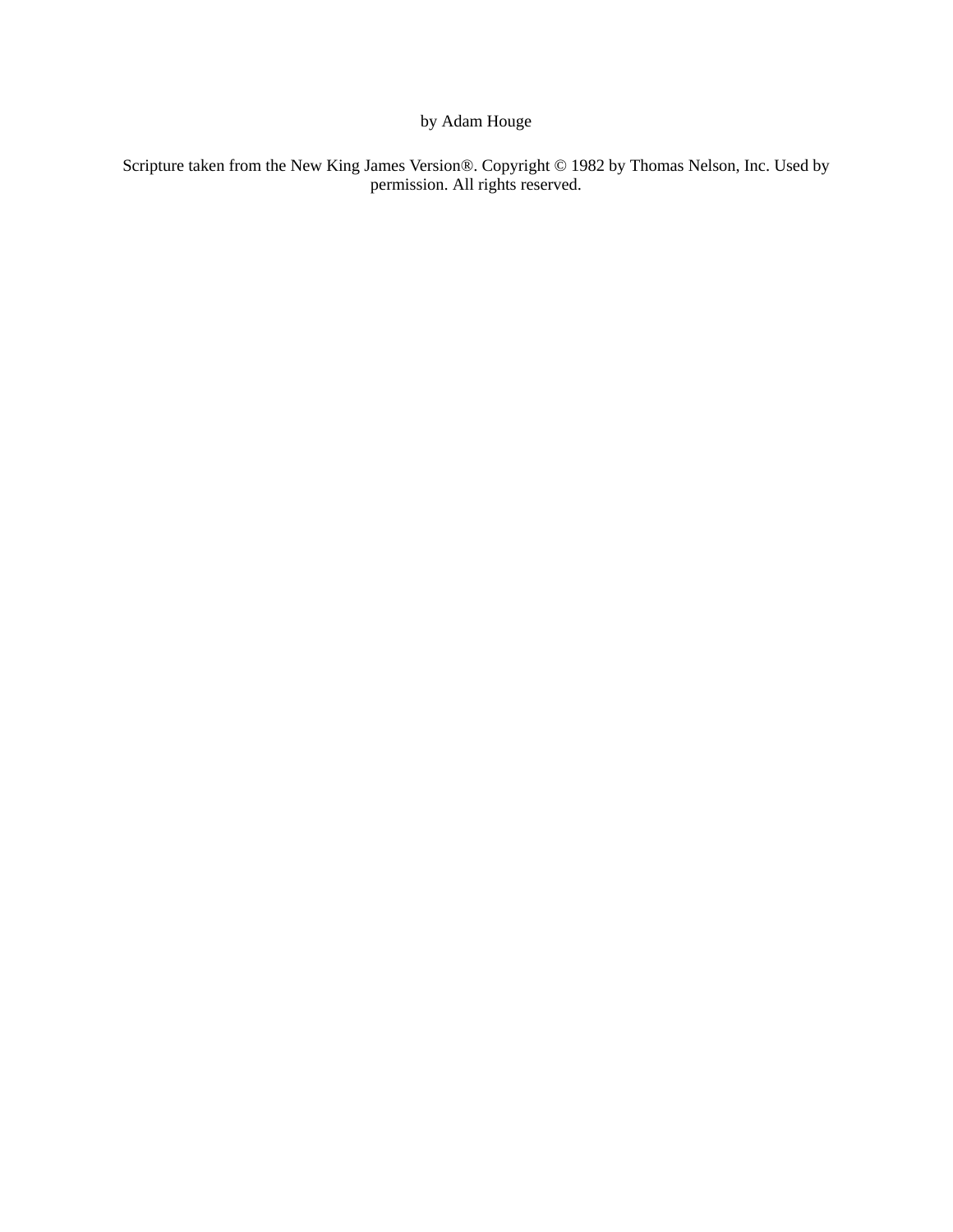The 7 Powerful Prayers For Spiritual Growth three week devotional prayer series

7 Powerful Prayers For Spiritual [Growth–week](http://www.amazon.com/Prayers-Prosperity-Sequel-Devotionals-ebook/dp/B00CL45Z2Q/ref=la_B00C5TWNAO_1_5?ie=UTF8&qid=1367553888&sr=1-5) 2

(A one week intensive study and devotional of How to grow and prosper in the things of the Spirit –the second in the trilogy and sequel to this book)

7 Powerful Prayers For Spiritual [Growth–week](http://www.amazon.com/Prayers-Prosperity-Trilogy-Devotionals-ebook/dp/B00CLDQJHC/ref=la_B00C5TWNAO_1_4?ie=UTF8&qid=1367553678&sr=1-4) 3

(A one week intensive study and devotional of How to grow and prosper in the things of the Spirit –the last in the trilogy)

21 [Powerful](http://www.amazon.com/Prayers-Prosperity-Trilogy-Devotionals-ebook/dp/B00CLFDIN8/ref=la_B00C5TWNAO_1_3?ie=UTF8&qid=1367553450&sr=1-3) Prayers For Spiritual Growth

(The Full 7 Powerful Prayers of. Spiritual Growth compilation)

The Power and The [Passion](http://www.amazon.com/The-Power-And-Passion-ebook/dp/B00C5ND15Q/ref=sr_1_3?s=digital-text&ie=UTF8&qid=1366977891&sr=1-3&keywords=adam+houge)

(Learning to walk in the power of God by first walking in the passion of Jesus Christ)

How to [Memorize](http://www.amazon.com/Memorize-Entire-Bible-Time-ebook/dp/B00C7CZRDO/ref=sr_1_1?s=digital-text&ie=UTF8&qid=1366980562&sr=1-1&keywords=adam+houge) The Entire Bible In No Time Flat

(Learning to memorize through the power of the Holy Spirit)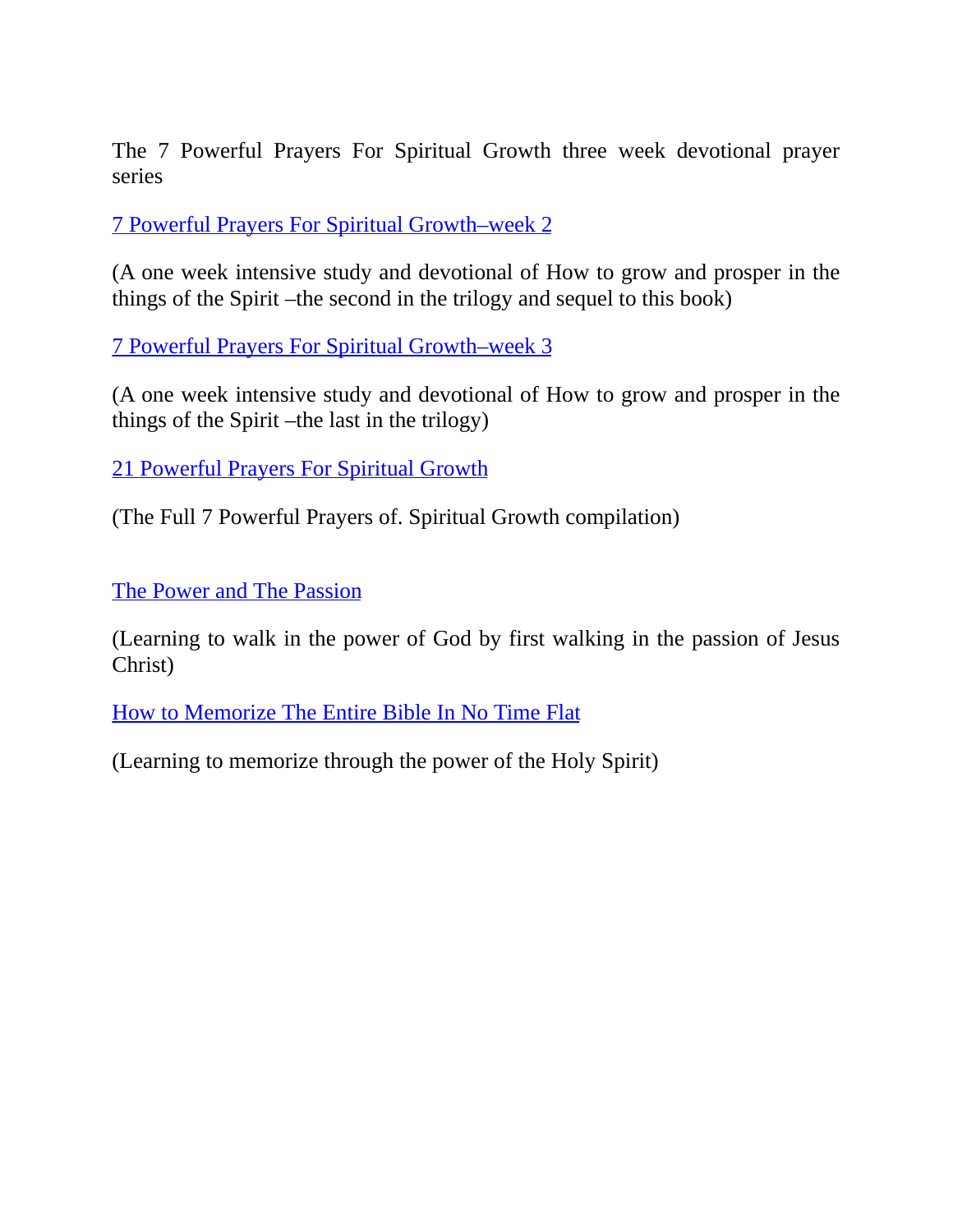### Table of Contents

**[Introduction](#page-6-0)** Day One [Prayer](#page-9-0) One Day Two [Prayer](#page-14-0) Two Day Three [Prayer](#page-20-0) Three Day Four [Prayer](#page-26-0) Four Day Five [Prayer](#page-35-0) Five Day Six [Prayer](#page-38-0) Six Day Seven [Prayer](#page-42-0) Seven Also By Adam [Houge](#page-46-0) About The [Author](#page-47-0) I'd Love To Hear [From](#page-48-0) You!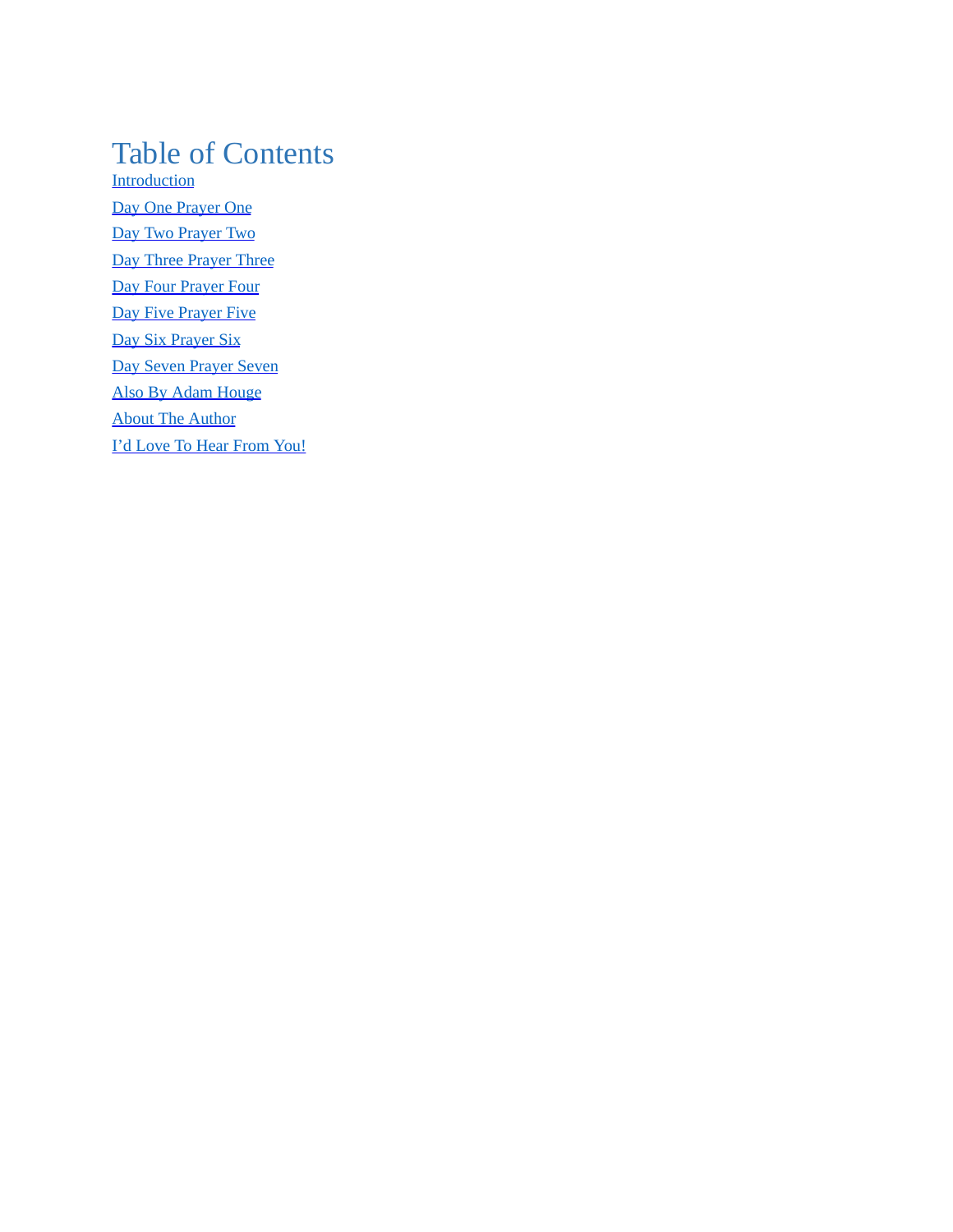## <span id="page-6-0"></span>**Introduction**

"Beloved, I pray that you may prosper in all things and be in health, just as your soul prospers." 3Jn 1:2

Prosperity has a face. What it looks like isn't always what we imagine it to be until we meet it. What's most important is to seek the true qualities of Christ. These true qualities bring abundance of life. He did say after all,

"The thief does not come except to steal, and to kill, and to destroy. I have come that they may have life, and that they may have it more abundantly." Joh 10:10

But what is an abundant life? Some of us hear that it's abundance of goods in this life. Some of us hear that it's abundance in our life when we stand before Christ. Then there are still some who understand that it says, that God will give an abundant amount of life, such as eternal life. According to the original Greek this statement is in fact saying "giving eternal life." But does God still give prosperity? Certainly! However what we imagine prosperity to be may be different from what it actually looks like when we have it.

Does God want to bless you? Certainly! You're his precious beloved child. Don't you want to bless your children? But why are some of us still broken and poor? Because God as a good parent knows to give us what is best for our growth. Therefore he gives us the spiritual things before the physical.

As parents we understand to love our children perfectly and give them what they need before we give them what they want. Then when their hearts are tempered to be responsible with other things we give them the blessing we had intended. God, being perfectly loving, is doing this with us also.

But each man has His place in Christ whether rich or poor. Yet this one thing we know, that He will certainly give us the deepest sense of riches in the New Jerusalem, according to promise. Both Spiritual and physical shall be given to us because our hearts will be prepared and tempered, and our new bodies will be unable to sin. As it is written in Isaiah,

"Then you shall see and become radiant, And your heart shall swell with joy; Because the abundance of the sea shall be turned to you, The wealth of the Gentiles shall come to you. The multitude of camels shall cover your *land,* The dromedaries of Midian and Ephah; All those from Sheba shall come; They shall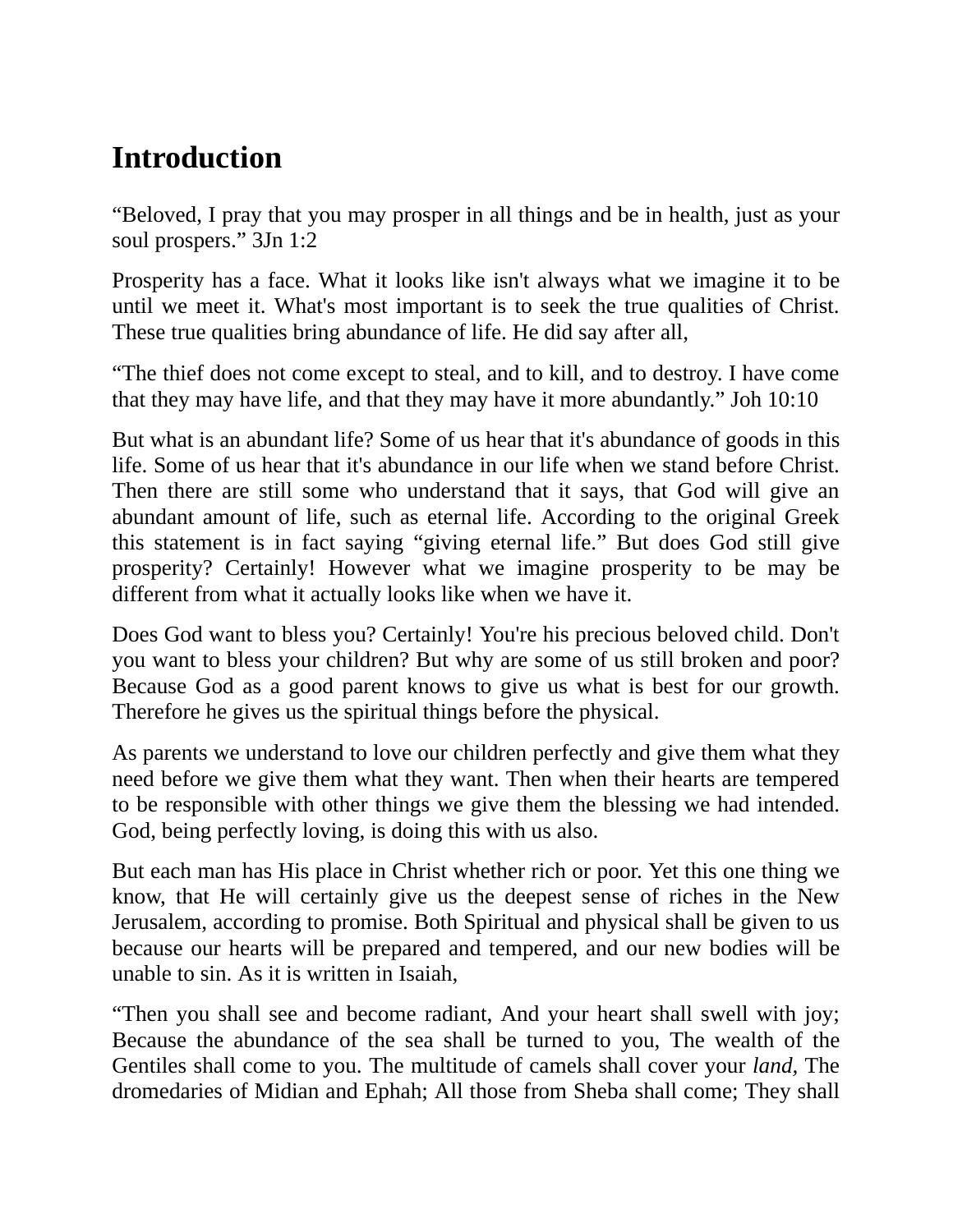bring gold and incense, And they shall proclaim the praises of the Lord." Isa 60:5-6

So there is definitely a time and a place for a physical blessing. But God in His time gives us all things when our hearts are in the proper place. Until then we are commanded by Jesus to seek first the Spirit and He will add to us all other things. This tempers our hearts to be prepared for all things He wishes to do in our lives. As we read in 3 john 1:2 he desires that we may prosper "as our soul prospers." This suggests that the first thing to prosper should be inside of us.

Also God and His kingdom are spirit. If then you love the Lord you will seek Him for who is, and not who you desire Him to be. Therefore in seeking His kingdom we will seek the things of the Spirit first, as we wait for His blessing last. This is having an upright heart: being willing to do the right thing even when it doesn't seem to benefit us. Don't seek God for a benefit, seek Him for a relationship.

He is the face of Prosperity and Salvation. He has carefully laid out what His face and heart look like in His word, and we should be careful to seek Him for who He is. Seeking wealth in this world should not be what we seek, but Christ should be Whom we seek.

As it is written:

"For after all these things the Gentiles seek. For your heavenly Father knows that you need all these things. But seek first the kingdom of God and His righteousness, and all these things shall be added to you." Mat 6:32-33

The Lord has said that they "Shall be added to you." This statement is set in "promise form." God cannot lie, and for Him to say "It shall come to pass" or "You shall have it" tells us that just as He has promised "we shall have it."

Not necessarily will we all have riches in this life, although for some it is the case. But for certain He will give it to us when we are before Him. Just as He has promised. So at this time I will not discuss the things which make us rich in this world, but the things which make us rich towards Christ, that we may inherit the blessing.

Throughout the pages of this book we will be devoting our days to prayer. This book is both a study and a devotional with each prayer representing a day of prayer. During each consecutive day we will pray the given prayer, but put to practice the previous prayers from previous days. So as to create a pattern of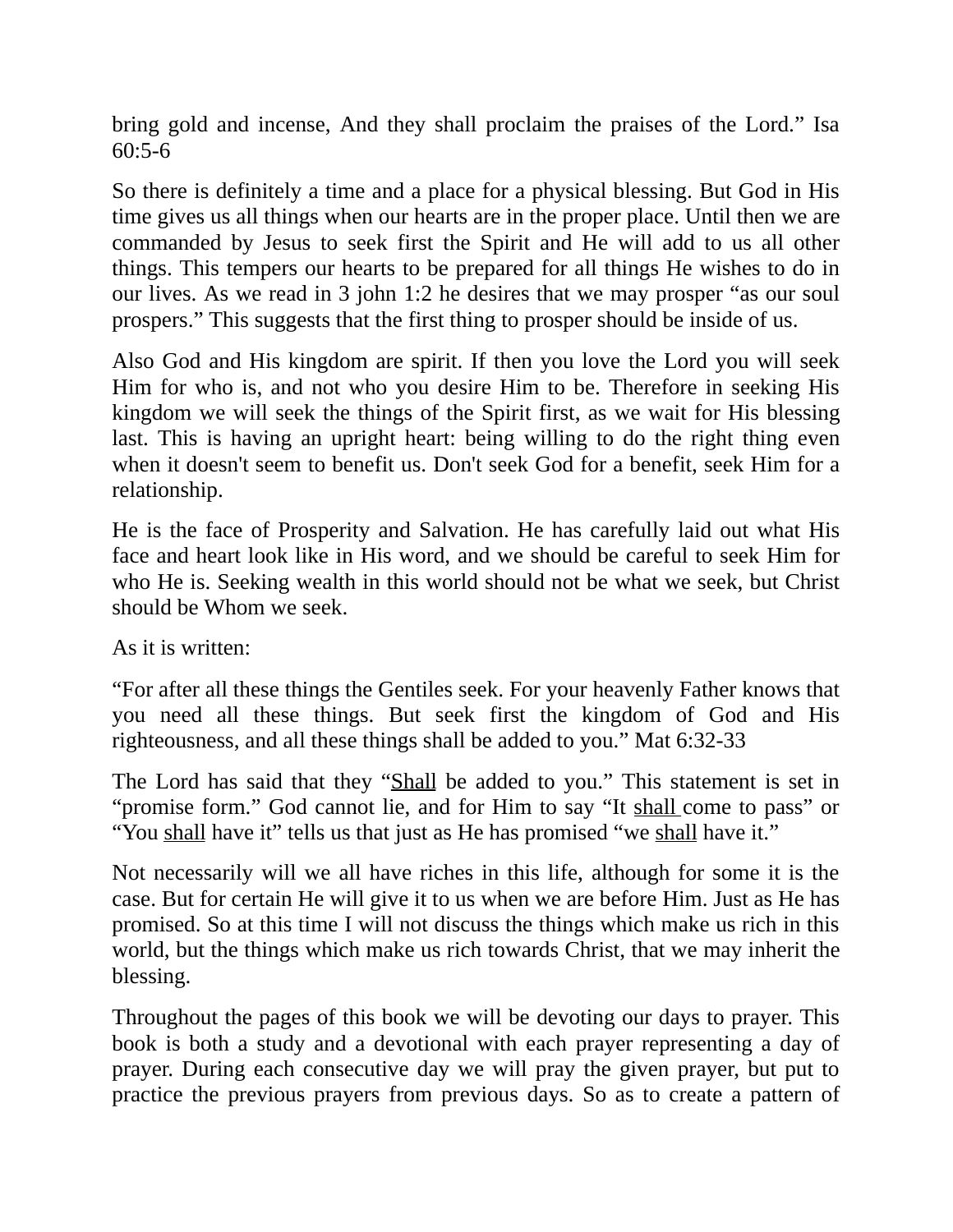prayer and practice. In this we are devoting ourselves not only to growing in and practicing godliness, but also to devoting ourselves (our temples) to becoming houses of prayer for God. Even as the Lord has said,

"....For My house shall be called a house of prayer for all nations." Isa 56:7

You are that house. Therefore let's take this time to devote ourselves to becoming houses of prayer for God.

When you're finished with the course of this book, if there is anything you struggled with, continue to go back and reread and practice those things. The point behind this is to devote ourselves to growing and praying, that we may prosper in the Spirit. This was written to help you grow in Christ that we may be rich toward Him in all things.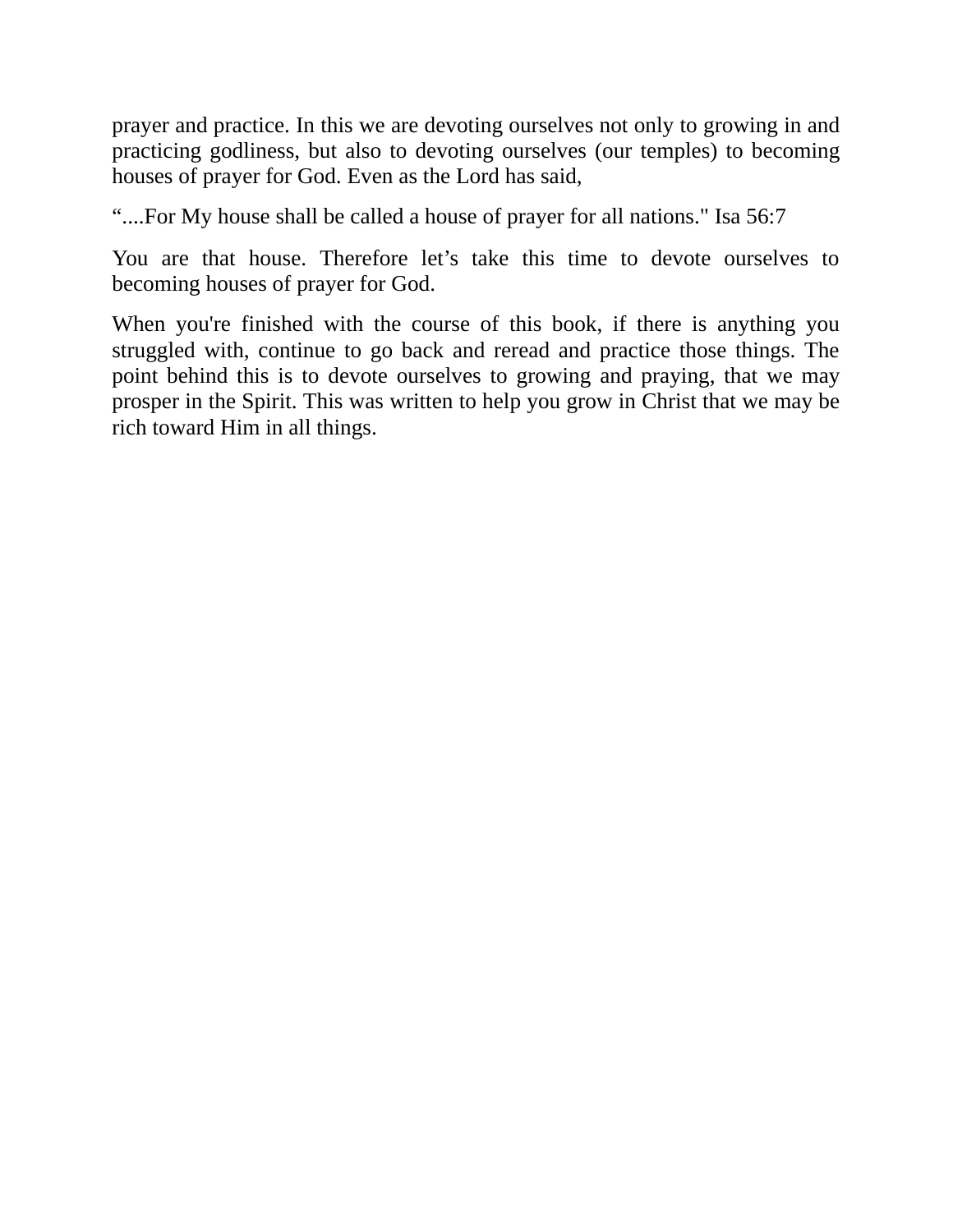### <span id="page-9-0"></span>Day One Prayer One

*The Most Important Prayer You'll Ever Pray*.

"For God so loved the world that He gave His only begotten Son, that whoever believes in Him should not perish but have everlasting life. For God did not send His Son into the world to condemn the world, but that the world through Him might be saved." Joh 3:16-17

This prayer is so important it will always be the first in several of my prayer books. I can't express enough the need for us to pray this. Without seeking and praying for God's saving grace, there is no grace for us at all.

If you want a deeper and more intimate relationship with the Lord, but haven't made Him your Lord and Savior yet I would like to invite you to that now. God desires a relationship with each of us. He is a very intimate and relational God, who loves each and every one of us. He knows everything about us, and still wants to know us more.

There is a difference between knowing things about someone, and then knowing them personally and intimately. I'm sure you could think of a famous actor and say, "oh I know about them!" But then someone who is a personal friend with that actor would brag, "yeah but I know them personally." The person who is good friends with that actor will know the truth about them. Whether the rumors the magazines publish are true, or just made up to get readers. They'll know everything about that person's life, and enjoy every moment with them. Why? Because their friends.

God works the same way. There are many things said about God, but there is only one way to know the truth about Him. God wants that friendship with you, and to enjoy every minute of it. He loves you!

No matter where you've been and no matter what you've done, God loves you. A few of you reading this may have done something really horrible to think that God can't possibly love you. But God says He still does. Can you believe Him? Can you believe that God is better than you and can love you even when you wouldn't love yourself? You already know that a relationship with Him requires faith, and this is one of those times you need faith. Have faith that God is better than you and can love you no matter what.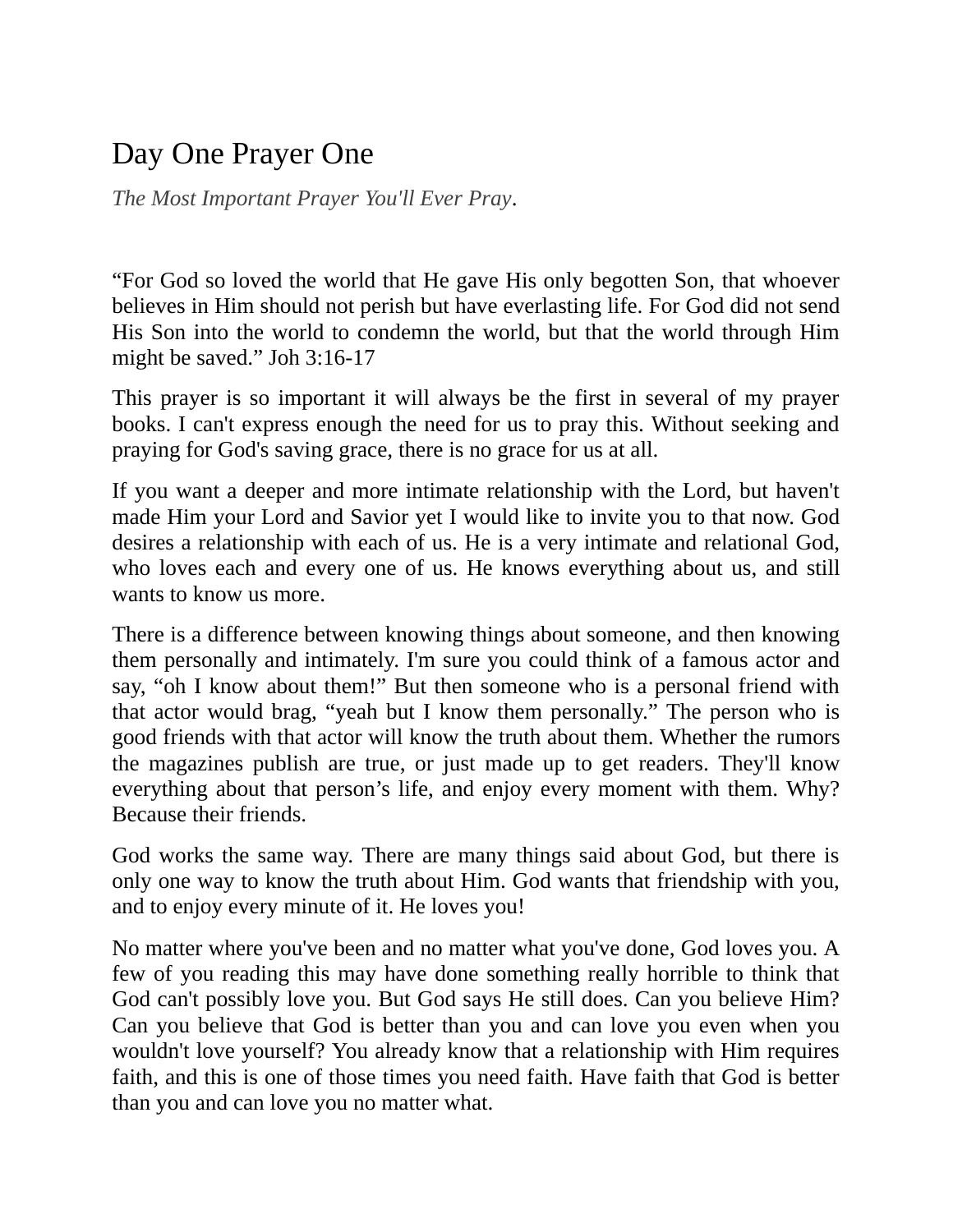Now God does love us, but He does NOT love our sin. In order for you to be saved God had to come down as a man and suffer a horrible and gruesome death. We read in the bible that He was "Pierced for our transgressions." So because we sinned He needed to be crucified.

If He was not mocked, beaten, tortured, stripped naked and crucified, neither you nor I could be saved.

There would be no hope for us AT ALL! Because we sinned against God, His wrath would abide upon us. But God is a loving God and doesn't want to have wrath. He as a judge is perfectly just. So His heart dictated that He needed to have justice on our sins, and our sin requires wrath. Because God loved us, he decided to give us a way out of judgment, and yet still have justice on our sin. He chose to have the wrath laid on His own shoulders for our salvation.

You need to understand how much God loves you. Even though we deserve hell for sinning against Him, he can't stand the thought of sending us there. He's not a vengeful wrathful God, but a perfectly loving God.

He made you. He formed you in your mother's womb and sewed all your sinews. He connected all your bones and brought you forth in life. He gave you your life to love you in the first place. We read in the bible that God knows all things. He knows your heart, your frame (remember he made it), and everything you'll ever need and everything you'll ever aspire to be. But He hasn't only known you now that you're alive. He's known you since before time. Before He ever created time, He thought of you. You are not an accident! You are a purposeful well-thought out creation of God. He's been spending thousands of years thinking of you. How you will look, and act. How you will respond to things in life, and how life will respond to you. He's been thinking of these things before the world ever spun on its axis.

He planned you and has always had a plan for you. God has spent so much time thinking about you and creating you that He treats you like His own child in His heart. If your child does the wrong thing, don't you want to turn them around again? If your child committed a crime deserving of death, wouldn't you try to save them from it? "Maybe if they're sorry and change their life, they won't have to die," You might think. What would you do if you were told someone had to die, and were given the choice to die for them? What if that person sinned against you or your children? Would you die for them? But God is so loving that even when we sin against Him, He still loved us and chose to die for us.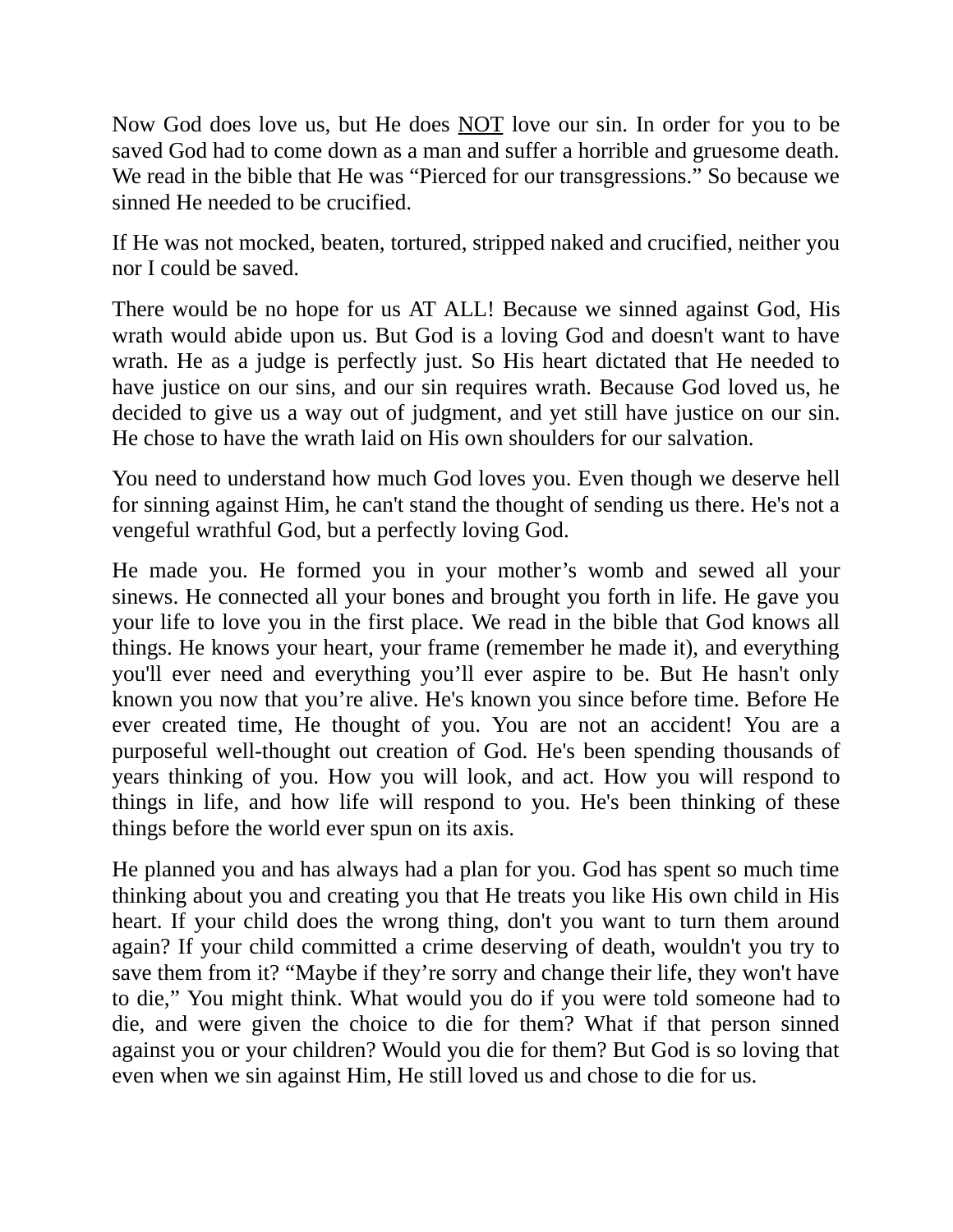He doesn't want any kind of vengeance, He wants to give you life. It was his plan to begin with and it's why you were born! But perfect justice must be served. Any sin we commit is deserving of death. It is an act of rebellion against God who gave us life in the first place. God knows what we deserve, and must administer perfect justice for our crimes.

But He has loved you so much that He couldn't stand the thought of living in eternity without you. Nothing would break His heart more, than being without you. So He like any loving parent chose to stand in your place. He came down and was born as a man, and named Himself Jesus, which means

"deliverer" or "savior." He called himself this because He wanted to save you from the penalties of your sin. But because perfect justice needed to be met, and someone needed to die for your sin, He like any loving parent chose to stand in your place. Even though we were wicked against Him, He still chose to die out of love for us.

He chose to die to save you, in the hope that His death would convict you of sin. He hopes that you might repent and live for Him as you were created to do. Remember what we said, "Maybe if they're sorry, they won't have to die." This was His mindset when He sacrificed Himself for you. He wants us to be sorry for our sins, and repent. Repent means to do a complete 180 in life -To turn and go the opposite direction we're currently going.

And this is His heart toward you. God doesn't want you to go to hell, He loves you! He cares so much about you! He has shown us by His sacrifice that He would rather be beaten, whipped, tortured, and murdered on a cross than spend another moment in eternity without you. You're so precious to Him!

Don't turn Him away, and don't turn Him down. He has loved you, even when no one else has. How could you pass up that kind of love?

No matter what your decision is now, God will always love you. Even if you hate Him, He'll still love you. He's perfect and can't help but be perfectly loving. But He's perfectly just too. He doesn't want to have wrath on us, but if we can't be sorry for the things we've done and change our lives, He can't save us. It is our own decision and not His. He gave us that decision and gave us freewill. He gave us a way out, and if we don't take it, there is no other way to be saved from condemnation. There is no other name that we must be saved by than Jesus Christ.

If we don't take His gift, then in Judgment God with tears in His eyes, will guide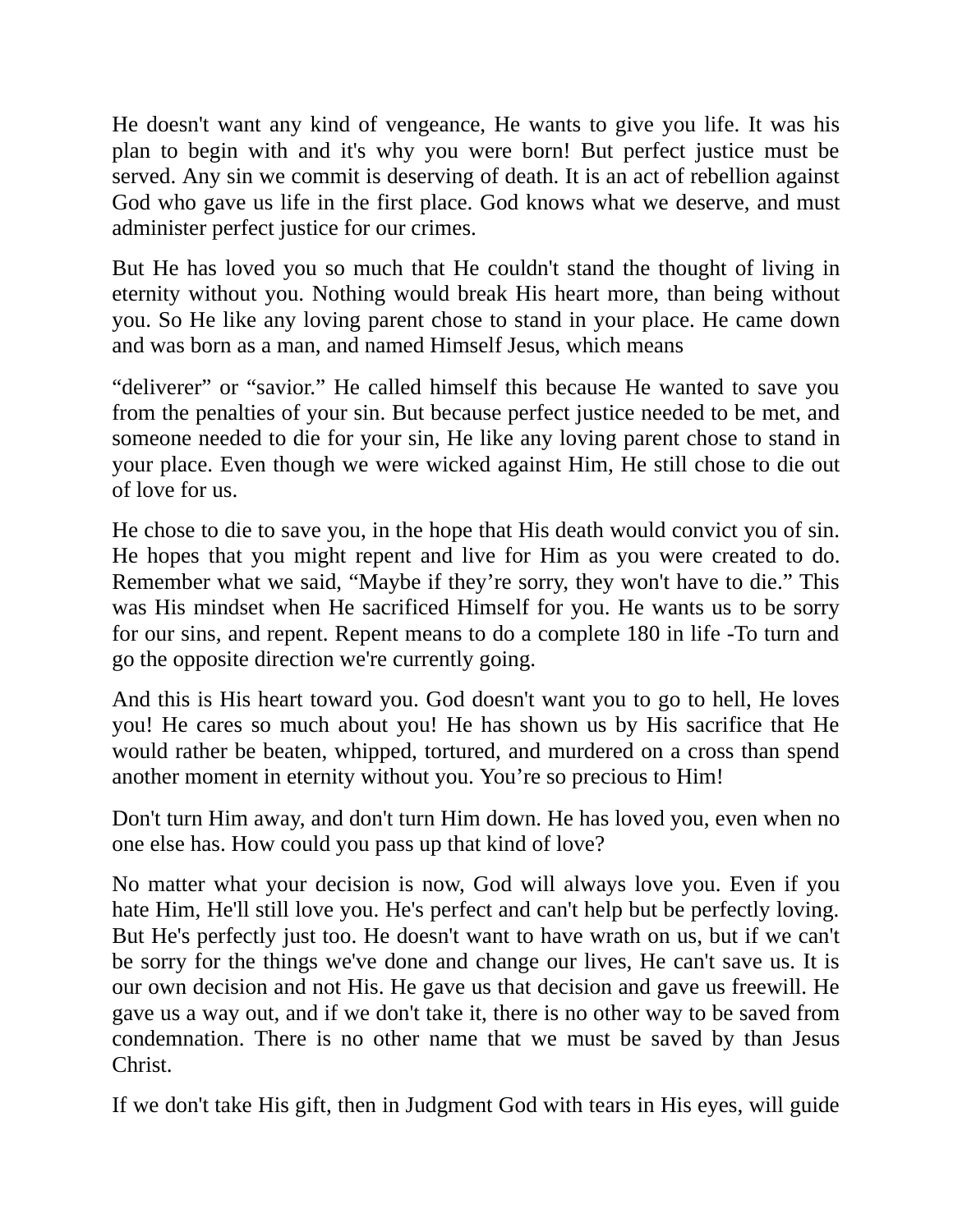you down the path you wanted. He will love you and guide you all the way to the gates of Hell. It's never what He wanted, but if you pass Him up today, it's what you wanted. He wants to give you a way out and chose to die for you so you could have one. Don't turn up this opportunity. There will never be another one. I want to encourage you to take this opportunity for grace, right now, and ask Jesus Christ to be your Lord and Savior.

#### Please pray with me,

"Lord I know I've sinned and I'm sorry. I'm sorry for every way I've ever hurt you or anyone else. God I repent! I want to change my life! I want to be better for you. Please forgive me. God I can't do this myself. I failed at this life you gave me the first time I tried. Please help me God. Please help me to do this right. Please give me your Holy Spirit now that I may be alive in you. Give me Your Spirit Lord that I can have strength to please you in all things. Create in me a new heart. I devote my life to you now. Please Jesus, be my Lord and Savior forever. Amen."

#### The Lords Answer,

"Oh beloved! Oh my precious baby! I'm so happy with you! I'm so proud of you! I've never been happier with you than right now! I am telling you the truth, there are tens of thousands of angels rejoicing before me because of you! You have set a fire in their hearts, and they can't help but sing and dance that I have my baby back!

This is all I ever wanted -For you to be sorry, and give your life to me. I created you to have a relationship with you. I made heaven and earth for this reason, that I may have a place to meet with you and connect with you: my new friend. How could you not think that I love you? I've done all these things for you, because you mean so much to me! Now let me mean much to you.

Let me be the center of your life. Let me live in you and with you. Let me guide you and take you by the hand. Let me take care of you. I will take care of you! You're my baby after all!

Surrender to me, and let me be your Lord in everything. I will take care of you. I will save you from everything that comes your way. I promise! But be good to follow Me now, and listen to my convictions. I will speak into your heart through my Spirit, incline your ear to Him. Listen to my convictions and do the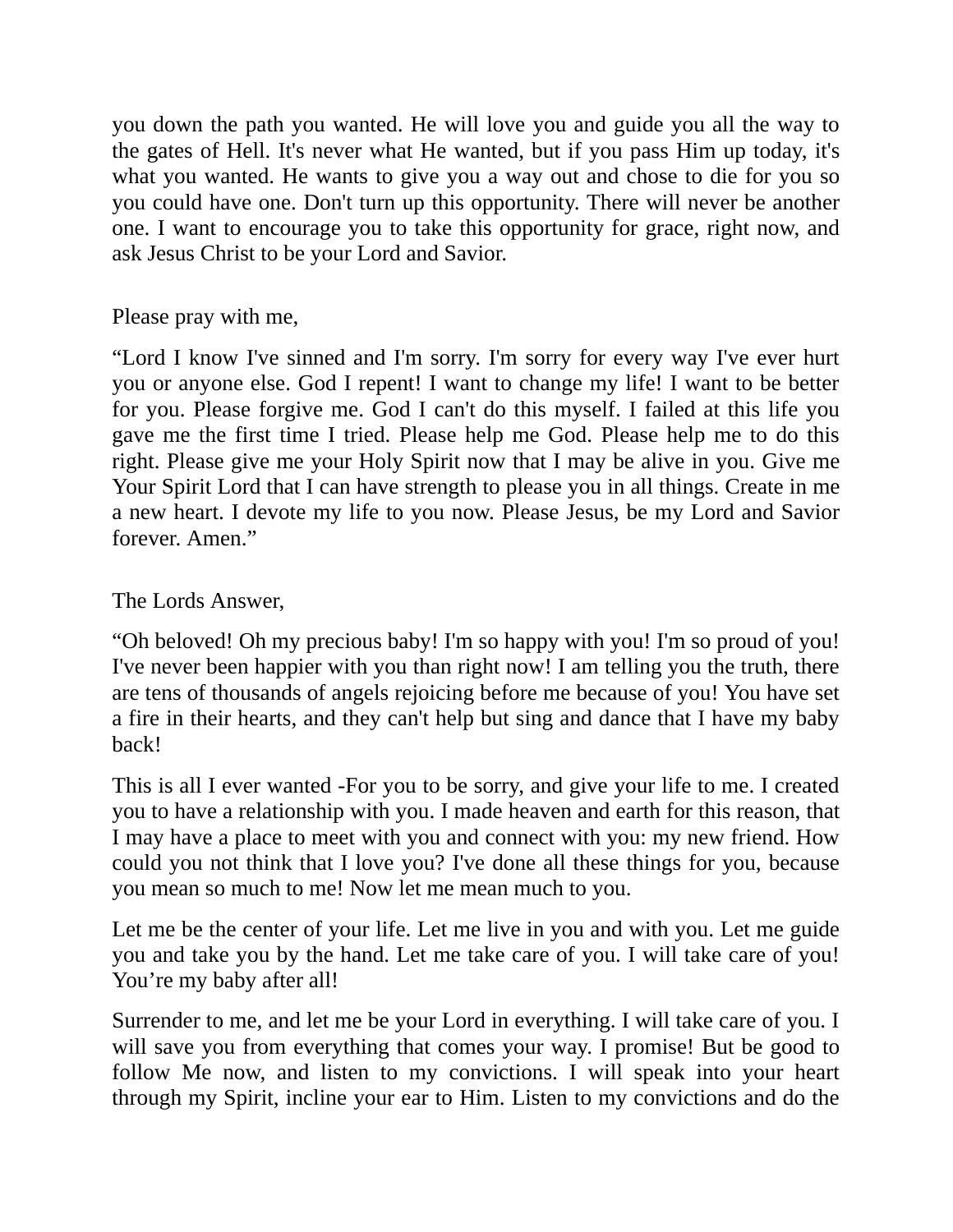right thing, obey Him. I know what is best, always. So always follow Me and obey Me.

Grow in Me and grow close to Me. Serve Me and where I am you will be also. You are not serving me if you don't listen to me. Be diligent to obey me, and not your own heart. If you're making Me your Lord, then deny your life and let Me Lord over you. I have a use for you. I have a plan for you. Let me take you by the hand to fulfill it. Let me lead you in your walk with me. Besides I know the way to where we're going, not you!

I'm going to give you eternal life so you can be with Me, where I am, forever. I will do this so long as you continue in Me, and obey Me."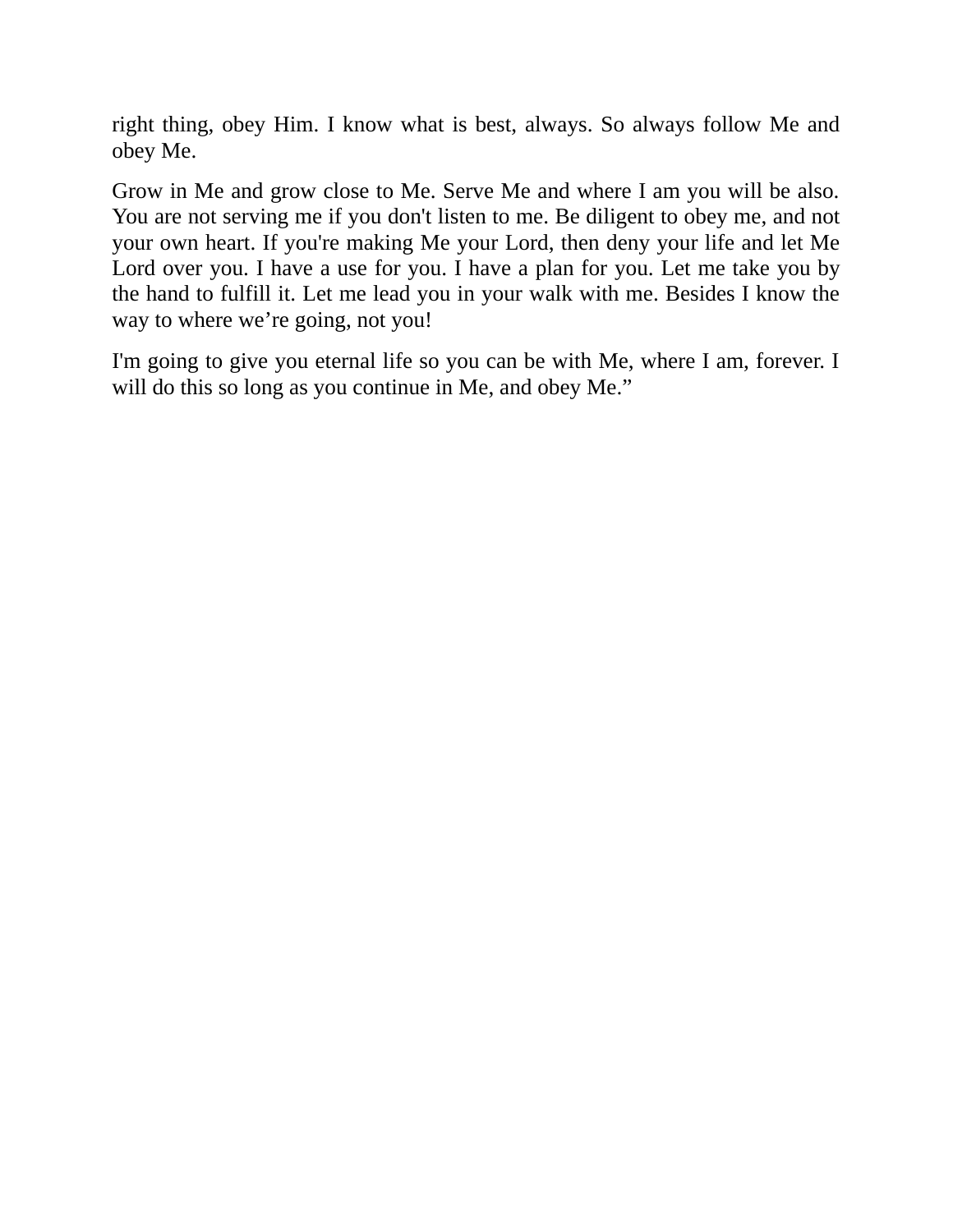#### <span id="page-14-0"></span>Day Two Prayer Two

*Being A True Disciple*

"If anyone comes to Me and does not hate his father and mother, wife and children, brothers and sisters, yes, and his own life also, he cannot be My disciple. And whoever does not bear his cross and come after Me cannot be My disciple."Luk 14:26-27

Being a disciple requires us to have the greatest sense of submission and devotion. The Lord has a clear and concise plan for our lives. We are called to surrender to His leading in every aspect of life that we may follow after His preplanned goals for us.

As we read: "For we are His workmanship, created in Christ Jesus for good works, which God prepared beforehand that we should walk in them." Eph 2:10

God's plan is all that matters! If it were not for His plans we wouldn't be saved. It was a part of His plan for you to be saved, and when you gave your life to Him you surrendered to that plan, to make Him your Lord. If then He is our Lord we must surrender to Him in all things. Seeing that we were paid for with a price, we are not our own, therefore should no longer live for our aspirations but God's.

We need to be careful not to live this life for ourselves, pleasing ourselves, but for the Lord. When we came to Christ He gave us a command to carry our cross, to die to ourselves, to this life, to die to our families, and friends, that we might live for Him.

If we don't surrender to Him and His plans we cannot be saved. As we read:

"Therefore let that abide in you which you heard from the beginning. If what you heard from the beginning abides in you, you also will abide in the Son and in the Father. And this is the promise that He has promised us—eternal life." 1Jn 2:24-25

You've heard many things from the beginning of your salvation. But one of those things is to make Jesus your Lord. Making Him the Lord of your life isn't just a onetime thing at salvation and then we're done. Making Him Lord is a daily process of sacrifice and surrender. By becoming a living sacrifice we are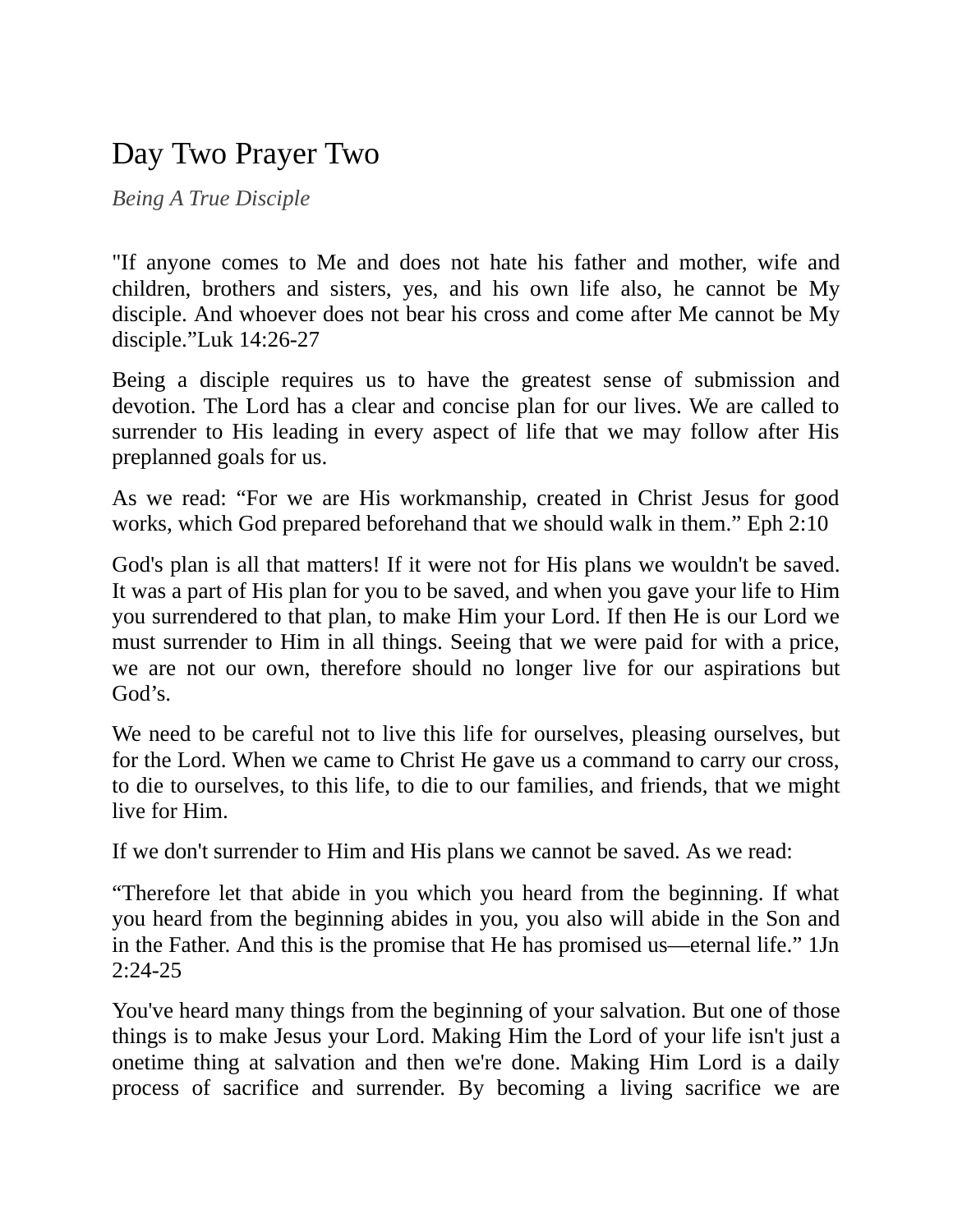learning to die to our own desires, to our own hearts, to live for Him. As we read,

"And those *who are* Christ's have crucified the flesh with its passions and desires." Gal 5:24

Being a disciple of Jesus suggests that you are fully surrendered to Him that He may Lord over you, admonish you, and teach you in ALL things. We need to surrender our lives and crucify our flesh. Remove all manner of sinful passion and desire from your heart and replace it with submission to God. Let Him be ruler and master over your life. A disciple is taught by his master, and if we make ourselves to be someone else's disciple we are making them ruler over us.

Some ministers have forgotten this rule of thumb that Jesus is the Discipler and we are the discipled. In this, people are calling disciples after themselves, making themselves out to be holy men of God. But we as ministers need to let Christ teach, admonish, and disciple His children through us. This is why we need to surrender, that we can minister God's way and not ours. Sometimes there are things God calls us to do in ministry (or in any aspect of life for that matter) that don't make sense to us. So we tend to push those callings away thinking they are irrational, and in an attempt to be stable and sober, we try to minister our own way. Unfortunately this is causing some of us to forget to pray before we do anything. As it is written:

"Be anxious for nothing, but in everything by prayer and supplication, with thanksgiving, let your requests be made known to God and the peace of God, which surpasses all understanding, will guard your hearts and minds through Christ Jesus." Php 4:6

We need to remember to surrender every aspect of ministry to the Lord, even the little things. We know that he who is trust worthy in a little is trustworthy with much. Letting God work through us isn't always easy. Because when it doesn't make sense we are required to have blind faith. But when God calls us as ministers to have blind faith He is taking an opportunity to grow us. In this He is also making us an example for those we disciple, that they may see us practicing the walk we preach to them.

So in everything -whether ministry or in everyday life- we need to lay all things before the Lord that He can make the decisions for us. Let Him take you by the hand, and let Him minister through you.

For those of us who are ministers, we need to remember to sit quietly in the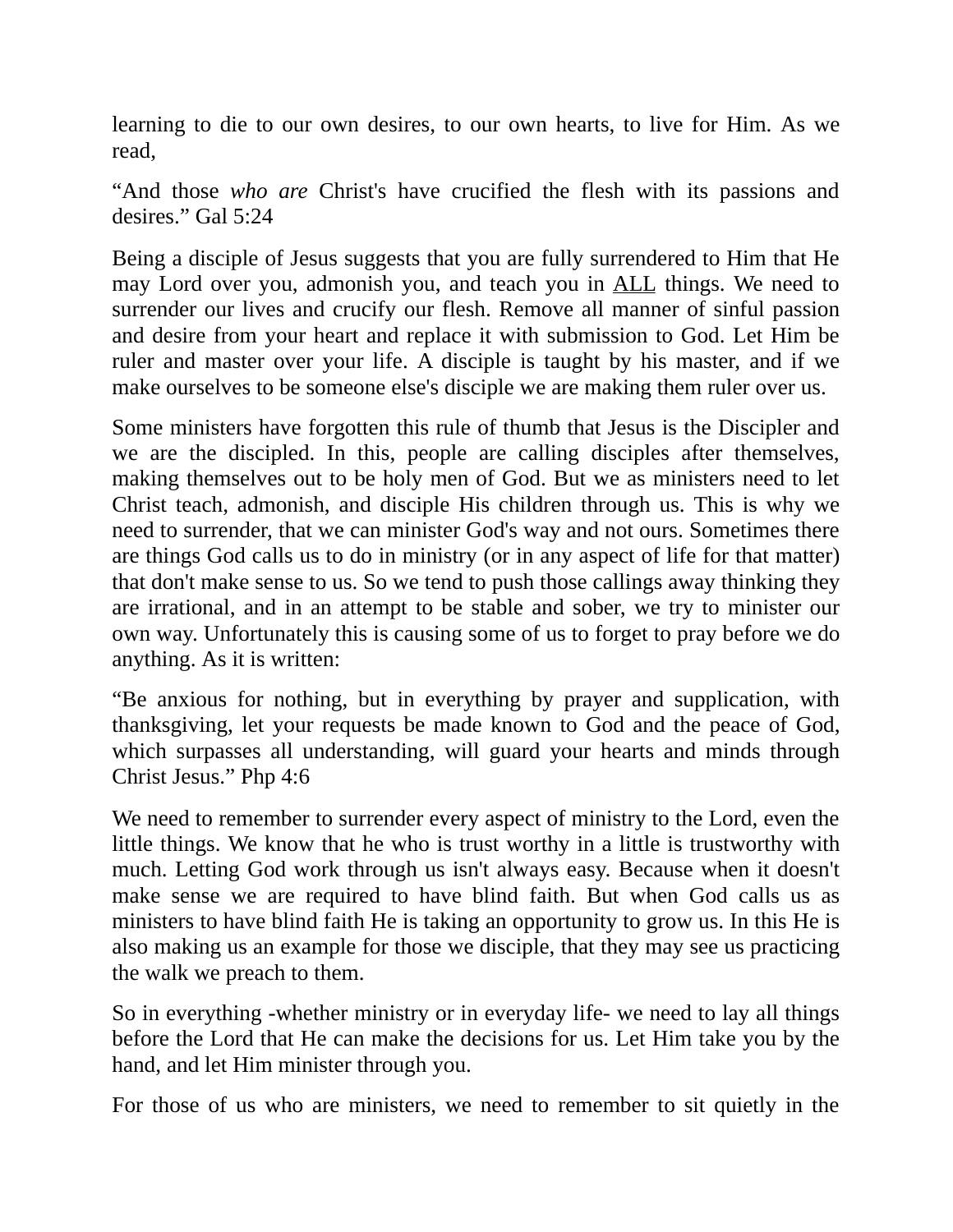Lord's presence waiting for His words that we may give the exact message and word of God to His children. If we turn even one of His little children astray we know that we will have a millstone tied around our necks. It is so much more important to preach and share truth, perfectly and completely than our own hearts. If we do not then we are purposely misguiding the children of God, for which reason we would have a millstone.

But for those of you who are not ministers, seek Christ in all things. Lay everything at His feet before you do anything. Wait for His answer before you do single thing. Learn to be patient and not hasty. If he doesn't answer your prayer, then don't do anything yet. He'll answer in His own time.

And if He does answer, then do exactly what He says no matter the cost. This is making Him your Lord, that He may have full control over your life.

So surrender every moment of your life to him and not just this little bit of time in this devotional you're reading. I want to encourage you to stop setting time aside for God! Set your whole life aside, and give Him all your time. This is what it means to give Him your life.

But seek to be taught by Him and Him alone. Look for God speaking through your pastor, and don't be taught by your pastor himself. Learn to incline your ear to God's voice in your life. Whether by the Holy Spirit from your pastor, or brother or sister in the Lord, listen for God's voice. Whatever is God speaking, cling to, and whatever is not, throw out, because it serves you no purpose.

As we read:

"Yet indeed I also count all things loss for the excellence of the knowledge of Christ Jesus my Lord, for whom I have suffered the loss of all things, and count them as rubbish, that I may gain Christ" Php 3:8

If it isn't Jesus then it's rubbish, and you must keep that mindset. This word "rubbish" in original Greek is skubalon, which according to Strong's Greek definitions means "Dung."

Thayer Greek definitions adds that it was used to describe a "worthless and detestable thing." The reference number is G4657 in 'Strong's Greek and Hebrew definitions of the Bible' if you would like to look that up yourself.

So treat everything in your life that isn't Christ like a worthless detestable thing. I know it doesn't sound edifying at the thought of it, but if it isn't Jesus treat it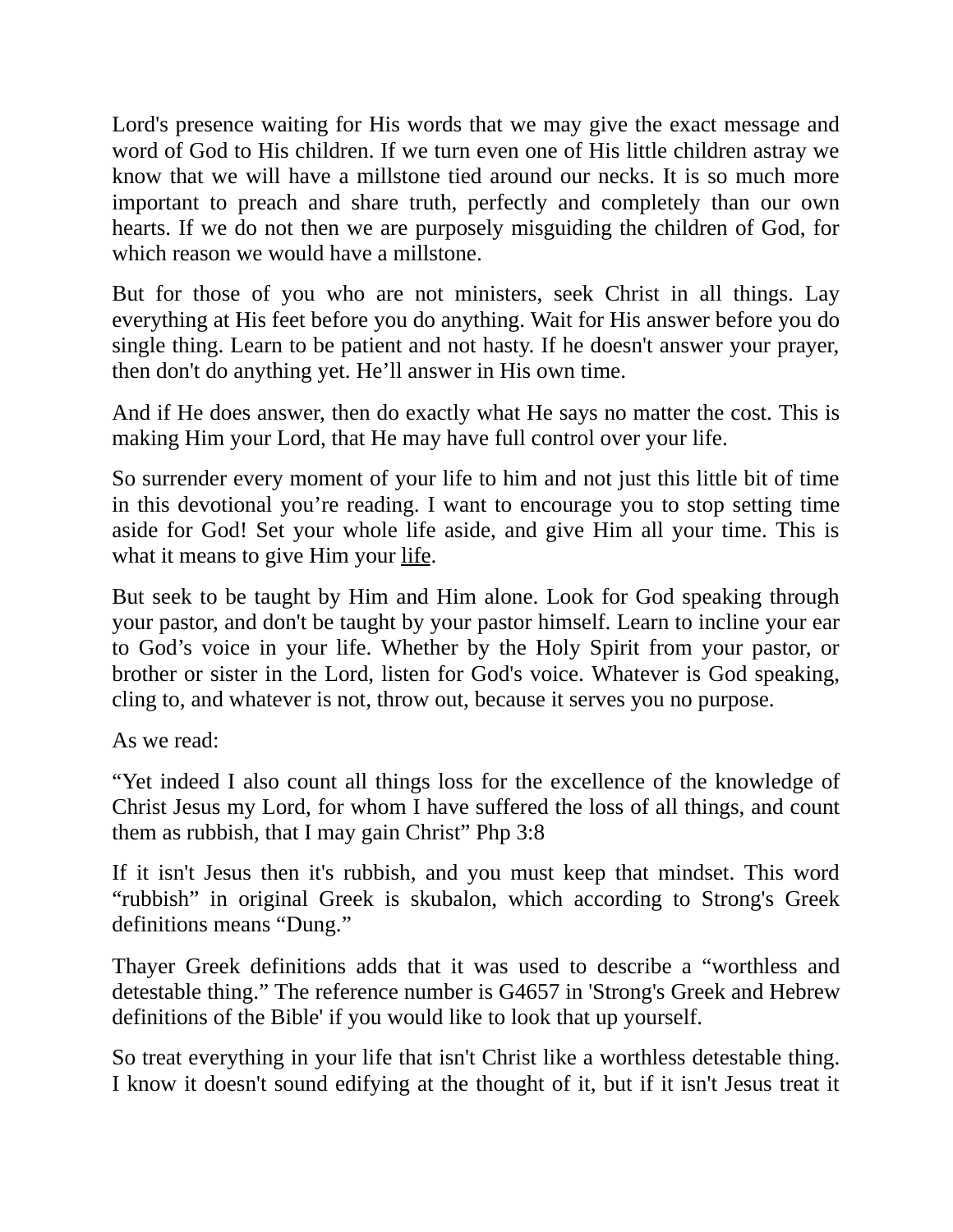like dung. What would you do with the neighbor's dog droppings in your yard? Would you leave them there for you and your children to step on? No! But you would get a shovel and get it off your property. Do the same with everything in your life, that isn't Jesus. If it isn't Jesus it's dung, so scoop it out of your heart and throw it away. Surrender your life and make Jesus your Lord.

Finally I want to exhort you to learn to be 'teachable.' Whether you're young in the lord or a minister. You never know who or what God is going to use to teach you some new thing. By letting our ears be open and inclined to the Lord's voice in others, we are making ourselves teachable for Jesus. Even if we minister, we are still His disciples and always have much to learn from Him. So let all of us learn to be taught by God, making ourselves His disciples. Be wary of those who claim to be disciplers but don't surrender to God at all times. It won't be God discipling you through them and you should have nothing to do with such a person that they might repent.

As it is written:

"Also from among yourselves men will rise up, speaking perverse things, to draw away the disciples after themselves." Act 20:30

Those perverse things won't seem perverse or no one would become their disciple, or go to their church. Rather those things they speak are issues of false doctrine. Anything that is not a doctrine of Christ is false doctrine, and the doctrine of demons. As we further read:

"Now the Spirit expressly says that in latter times some will depart from the faith, giving heed to deceiving spirits and doctrines of demons" 1Ti 4:1

So we need to learn to test people's words to be sure it is God speaking to us. We need to compare these things to the scriptures and be sober in everything we learn. As it is written:

"For the ear tests words as the palate tastes food." Job 34:3

Just as your tongue tastes food, so let your ear test everything it hears -to know whether or not God is speaking. If you don't know your doctrine, sit down and read the Word. Listen to the Holy Spirit speaking to you in the pages and memorize what He teaches you. Take the time to learn from Him as you read, and learn His voice through reading. As you learn His voice you, being His sheep will be able to hear His voice more clearly through others. You will know whether or not Jesus is speaking to you through them. Make yourself a disciple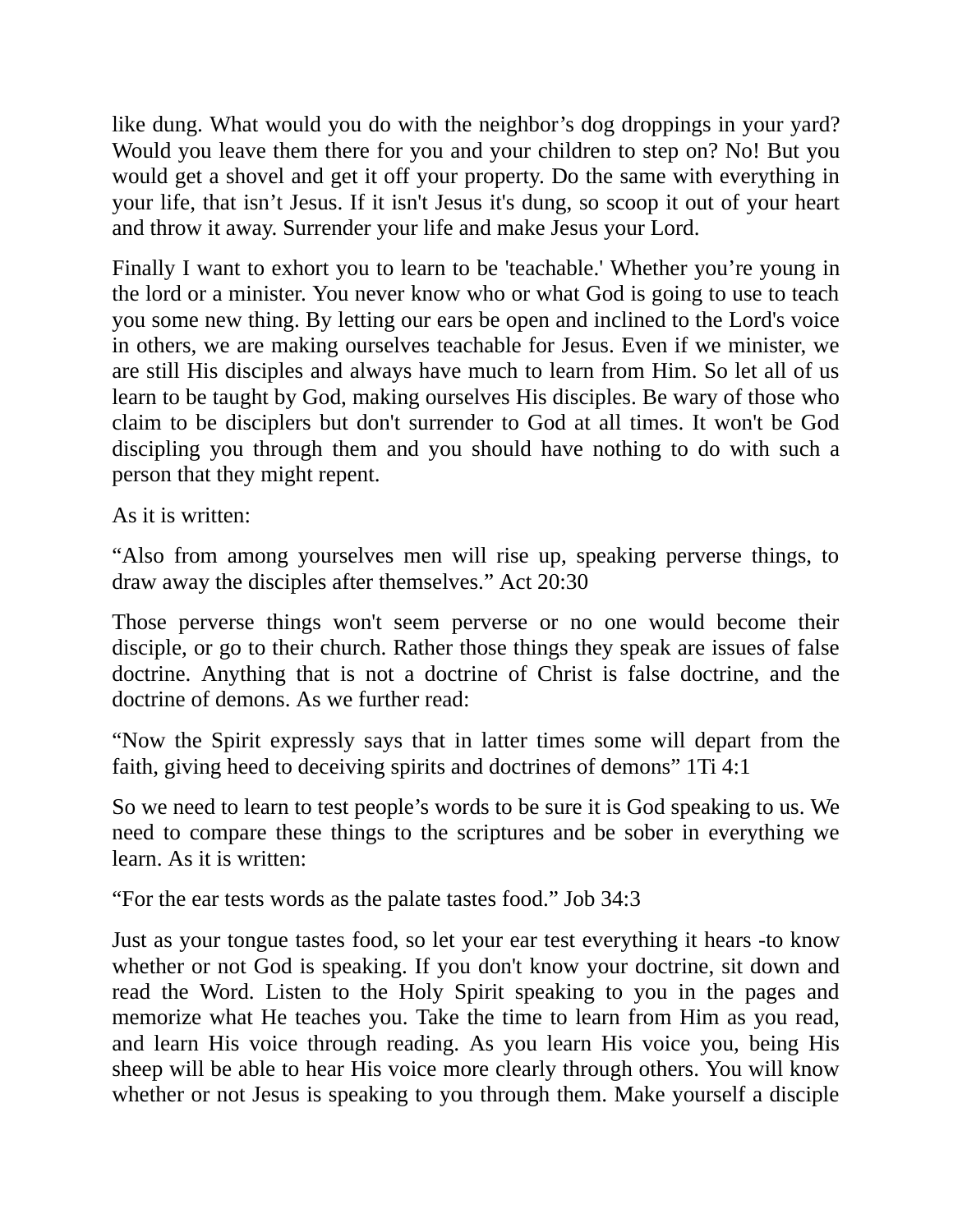of Christ, and be teachable. Do not be a disciple of another person, but let God be your teacher and master.

Seek to constantly grow, a plant that doesn't grow will never bear fruit. A plant that never bears fruit God doesn't count as His disciple. But as we read:

"Every branch in Me that does not bear fruit He takes away; and every *branch* that bears fruit He prunes, that it may bear more fruit." Joh 15:2

He takes away those who aren't serious in their walks, but those who are He prunes. This pruning can involve trials for growth. So when you step out to follow the Lord with a fervent and sincere heart, expect to enter some trials. Expect to be persecuted also, not only by the world, but by brothers and sisters in the church who aren't taking their walks seriously. Because they haven't grown, they lack understanding, and because they don't understand they will persecute you. Even as Jesus' own people persecuted Him, expect it to come from your own people too.

As we discussed learn to be taught by God. Being taught by Him makes you His disciple. Be devoted to learning from Him and growing in Him. Being His disciple REQUIRES that you are taught by Him, as we read:

"It is written in the prophets, 'AND THEY SHALL ALL BE TAUGHT BY GOD.' Therefore everyone who has heard and learned from the Father comes to Me." Joh 6:45

Come to Jesus, be devoted to abiding in Him every moment of the day. In regard to works: if it isn't Jesus working in you then don't do the work. If it isn't Jesus speaking through you then don't speak a word. Be teachable, and learn to be taught by God, whether through the Spirit speaking to you, or the Spirit speaking through others. Surrender everything to Him and become a real, true devoted Christian.

This prayer is a call to surrender; to surrender your life and your own ambitions. A call to die to this life, to yourself, to your family, that you may live for Christ. Let this be your permanent devotion to God that you would make it your life's goal to grow nearer to Him always.

The Prayer,

"Lord disciple me. Teach me. Teach me how to follow you, and how to please you. I surrender to you, and to your working. Lord I surrender my life and my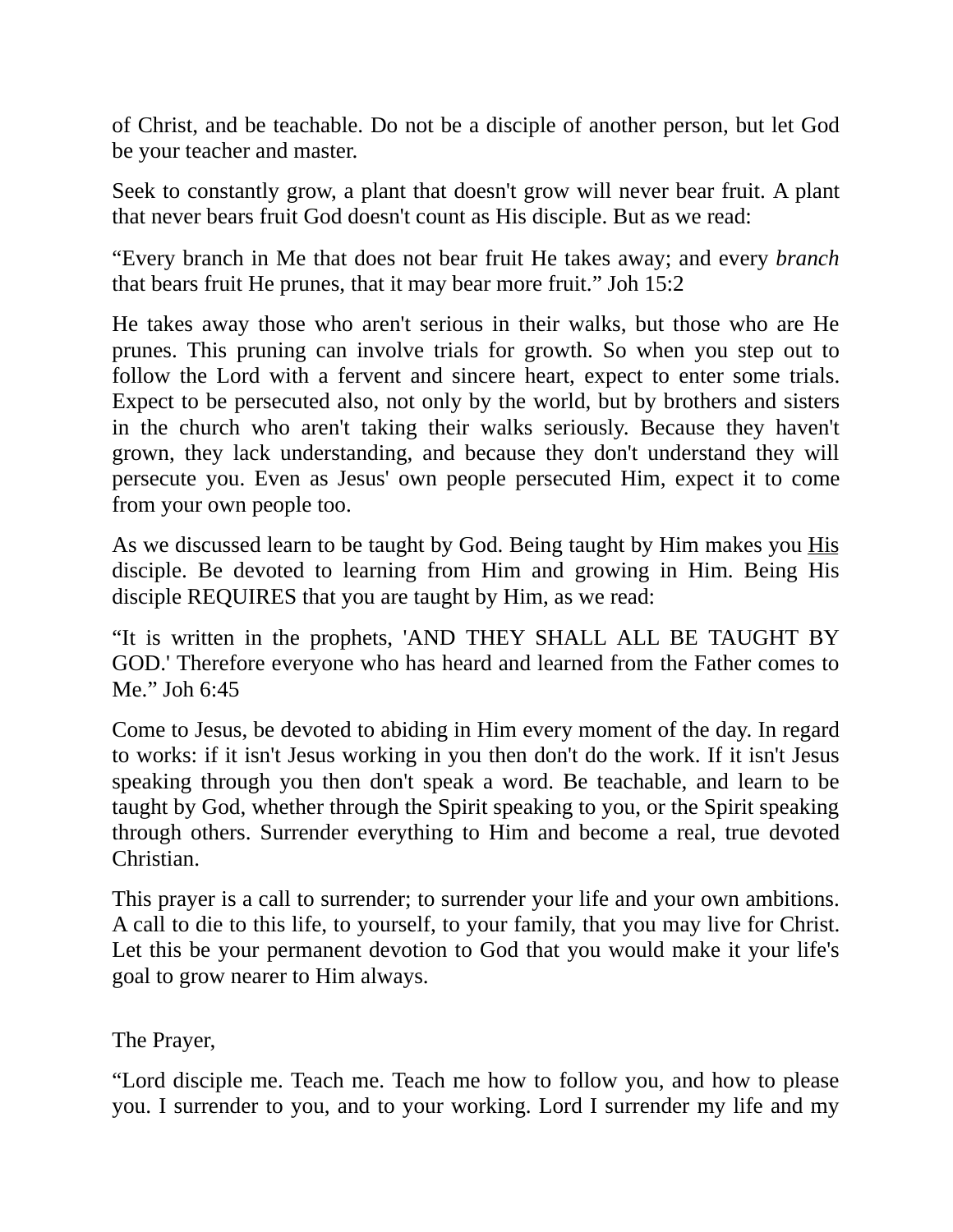ambitions. I want your will to be done in My life. I make myself pliable in your hands, have your way with me."

The Lord's Answer,

"There is nothing I could want more than to lead you. I know the way to salvation, and you don't. Let Me lead you beloved. Let Me teach you, and show you My ways which are higher than yours. When you don't understand, learn to put your trust in me. I will always bring you to things you don't understand. Not only to test your faith, but to teach you something new. If you already knew the way to the Father, then why would you need Me as a teacher? And My Spirit as your counselor and Guide?

Beloved I will lead you always. I will take you by the hand and show you the way you should go. Only be good to wait for Me. Do nothing without my word first. Faith comes by hearing My word, and I have much to say to you. But if all you hear after you pray is the whistling of the wind, it's because I haven't spoken yet. I'm not ignoring you. I'm testing you. Are you going to be faithful and wait for My word? Or will you step out to do things without Me? Will you be faithful and wait to submit to Me? Will you submit to My Spirit's lead and truly be pliable?

Let Me work through you. Beloved let Me minister through you, that My children will receive Me and not you. Let them receive Me for I Am the Way of salvation, and without Me no one can do anything. But if you wait on Me I will speak to you and I will work through you.

By yourself you can do nothing. But with Me you can do anything! So long as you have faith, all things will be possible for you."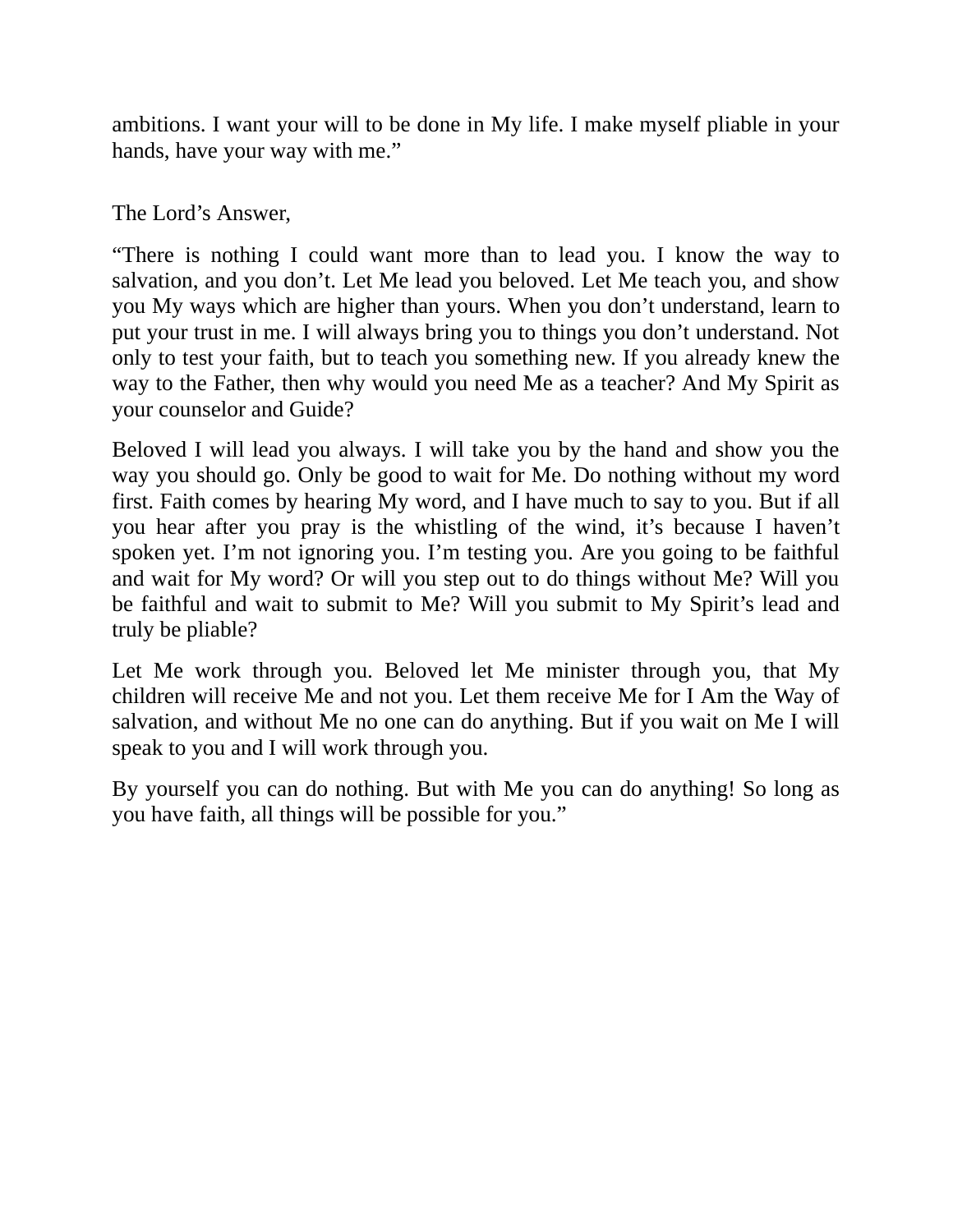#### <span id="page-20-0"></span>Day Three Prayer Three

*For As Many As Are Led By Me These Are My Sons*

It is written:

"For as many as are led by the Spirit of God, these are sons of God." Rom 8:14

You are not even considered a son of God unless you learn to be led by Him. And how can you do His will if you don't wait to hear it?

"And He stretched out His hand toward His disciples and said, "Here are My mother and My brothers! For whoever does the will of My Father in heaven is My brother and sister and mother." Mat 12:49-50

How can we know His will if we don't hear it?

"faith *comes* by hearing, and hearing by the word of God" Rom 10:17

We are saved by the faith which we listen for. As it is written,

"by grace you have been saved through faith." Eph2:8

So if we aren't listening to obey God we aren't walking in salvation. If we're too busy living our own lives and not occupied with the things of grace, His mercy doesn't rest upon us. We need to hear His word to live by it. If we take our relationship seriously then we will incline our ears to Him, to live by faith. Righteousness is faith in motion. It is the work of faith. The faith we have is expressed by the things we do. When we make ourselves pliable in God's hands he is able to work through us more powerfully.

To make ourselves pliable suggests that we will have a willingness to follow God in all things. Even as Jesus said to the disciples, "Follow Me." Following Him is a call to die. To die to everything in this world, that we can live for Him and Him alone.

When we prepare our hearts in this it makes us pliable and teachable. God speaks to those who are listening. He never wastes a word and nothing is ever spoken in vain. Every word is for eternal life, so the more He speaks to us and the more we obey the better. He is always speaking, but if you aren't hearing the Lord, the question is, "are you really listening?"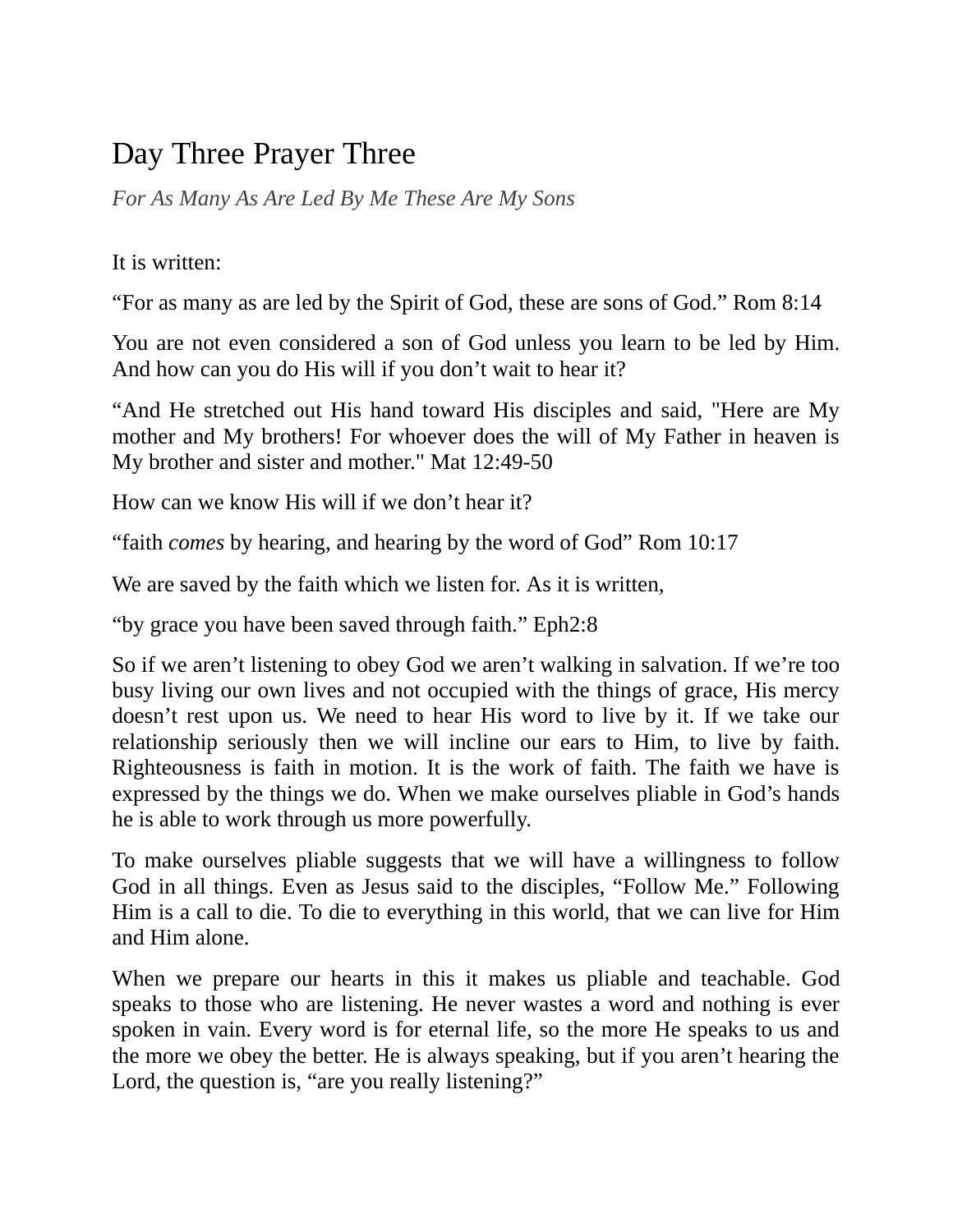He has much to say to you always, in everything you do. When you go to the store, when you eat, when you wake up, and when you go to bed. He's always speaking, but you need to be listening. He speaks to lead you in a daily walk, and if you're not walking with Him you're not being led by Him. If you aren't led by Him, you aren't following Him. The word "Christian" literally means: "Follower of Christ."

And as we said before if you're not being led you can't even be counted as a son. You must make it your life's priority to be led by God in everything. That way you will be justified in everything you do, because the Lord told you to do it and He has worked through you in it.

So learning surrender comes before learning to be led. As we discussed in the previous prayer you need to lay down your life, and surrender, that you can be led by the Spirit. Seeing that God is always speaking, I'd like to exhort you, to get acquainted with the voice of God. Learn to always know what the Holy Spirit is speaking to you, that you can always obey Him.

When we read that faith comes by hearing the Word, we need to remember two things. The first thing is that the bible is the written Word of God. Faith comes from the gospel message. Secondly there is the Word of God spoken through the Holy Spirit, which is applicable for today. Listening to His convictions justifies you. This is the active Word of God.

But there is a difference between the written and active word of God. The written is the foundation and essential principles for everyday life. While the active Word explains how to apply the written word day by day. Without the active word of God spoken to us through the Holy Spirit we cannot be justified. We can't live every moment of life by faith. We need His speech to lead us and guide us in the discernment of the Gospel. That we can know how to apply the things written to us for day to day life.

We also need the Spirit for empowerment. Empowerment to obey the very same words He speaks to us. He is the deposit of our salvation, and without Him we aren't saved at all.

As it is written:

"...Now if anyone does not have the Spirit of Christ, he is not His." Rom 8:9

Being led by the Spirit is simple. We learn what His voice sounds like, then obey it. Have you ever thought you heard from God about something and then later it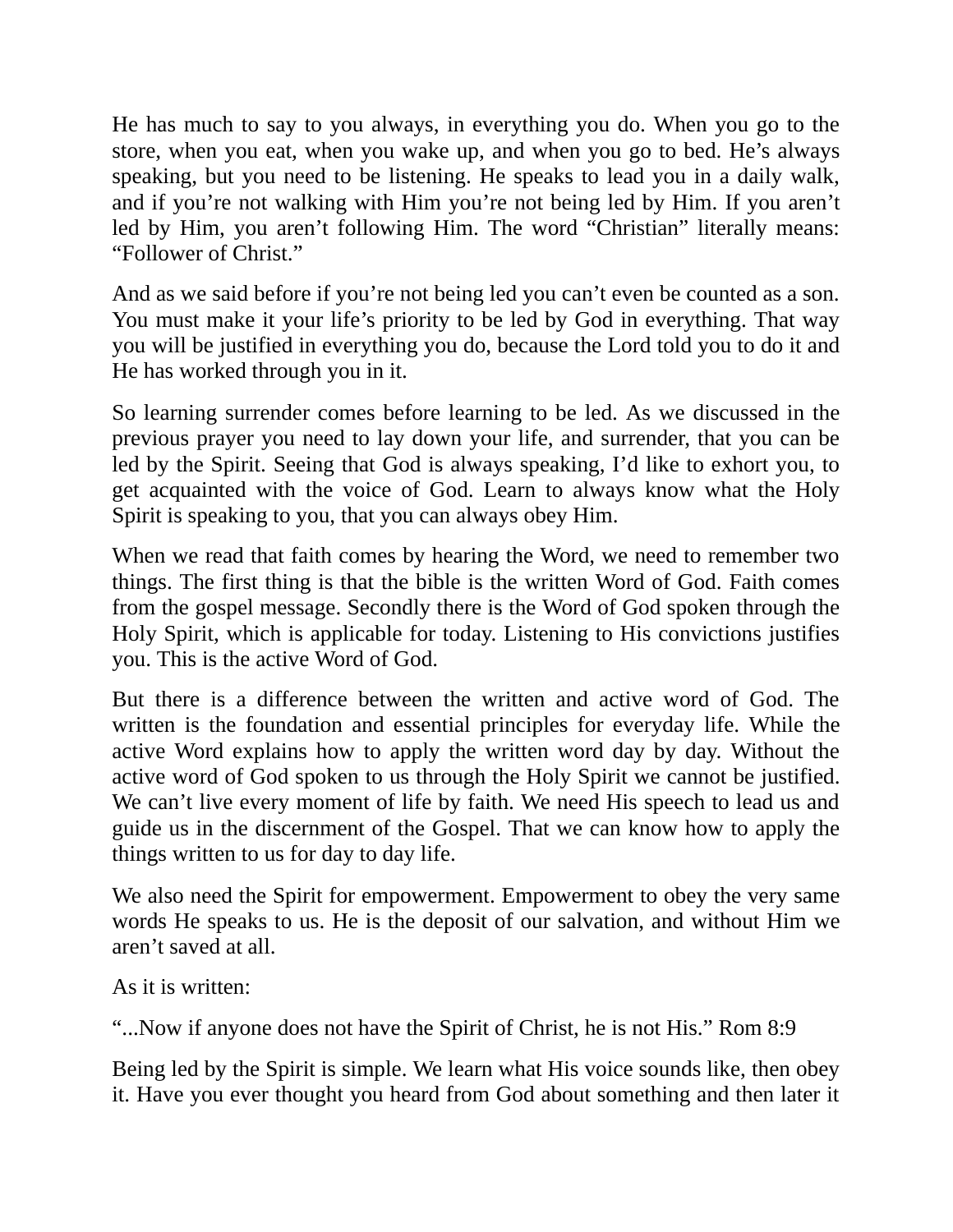turned out that it wasn't Him? Sometimes our own hearts like to deceive us. Sometimes Satan does. But we need to grow in wisdom and discernment to know the voice of the Lord that we may grow in obedience.

So the first aspect of being led is learning His voice. If you thought you heard God and it turned out it wasn't have the humility to admit it to yourself and the Lord, and grow from that experience. Take it to heart to learn what is God and what isn't.

Now one may ask, why isn't God's direction always so clear? How come His word for my life sometimes is a clear as mud? Well you understand that the Lord is relational. In these circumstances, He is providing opportunity for you to grow closer to Him. Closer by prayer and seeking Him. These situations test your heart also. If it's hard to hear God and easy to hear your own heart, what are you going to do?

God is testing you to see if you will deny yourself, and lay down your desires to seek Him and obey Him. He wants an obedient servant not a sacrificial one. If we are trying to do something to please Him of our own accord without being led by the spirit, we are acting like Saul who sought to sacrifice to the Lord. God commanded Saul to destroy the Amalekites, but he only half-heartedly obeyed. He left the animals alive to sacrifice them to the Lord later. But God counted the animals as an abomination, along with the people, which is why He wanted them killed in their own land. If then they are an abomination why would He respect such an offering on His alter?

But Saul thought he knew better than God and could please him with his own ideas. He thought his ideas were better and so made much effort to carry all those animals back for a sacrifice.

But just as the Lord spoke through Samuel when Saul worked his own work,

"Has the LORD *as great* delight in burnt offerings and sacrifices, as in obeying the voice of the LORD? Behold, to obey is better than sacrifice, *And* to heed than the fat of rams." 1Sa 15:22

But as for the curse Saul received, He went on to say:

"For rebellion *is as* the sin of witchcraft, And stubbornness *is as* iniquity and idolatry. Because you have rejected the word of the LORD, He also has rejected you from *being* king." 1Sa 15:23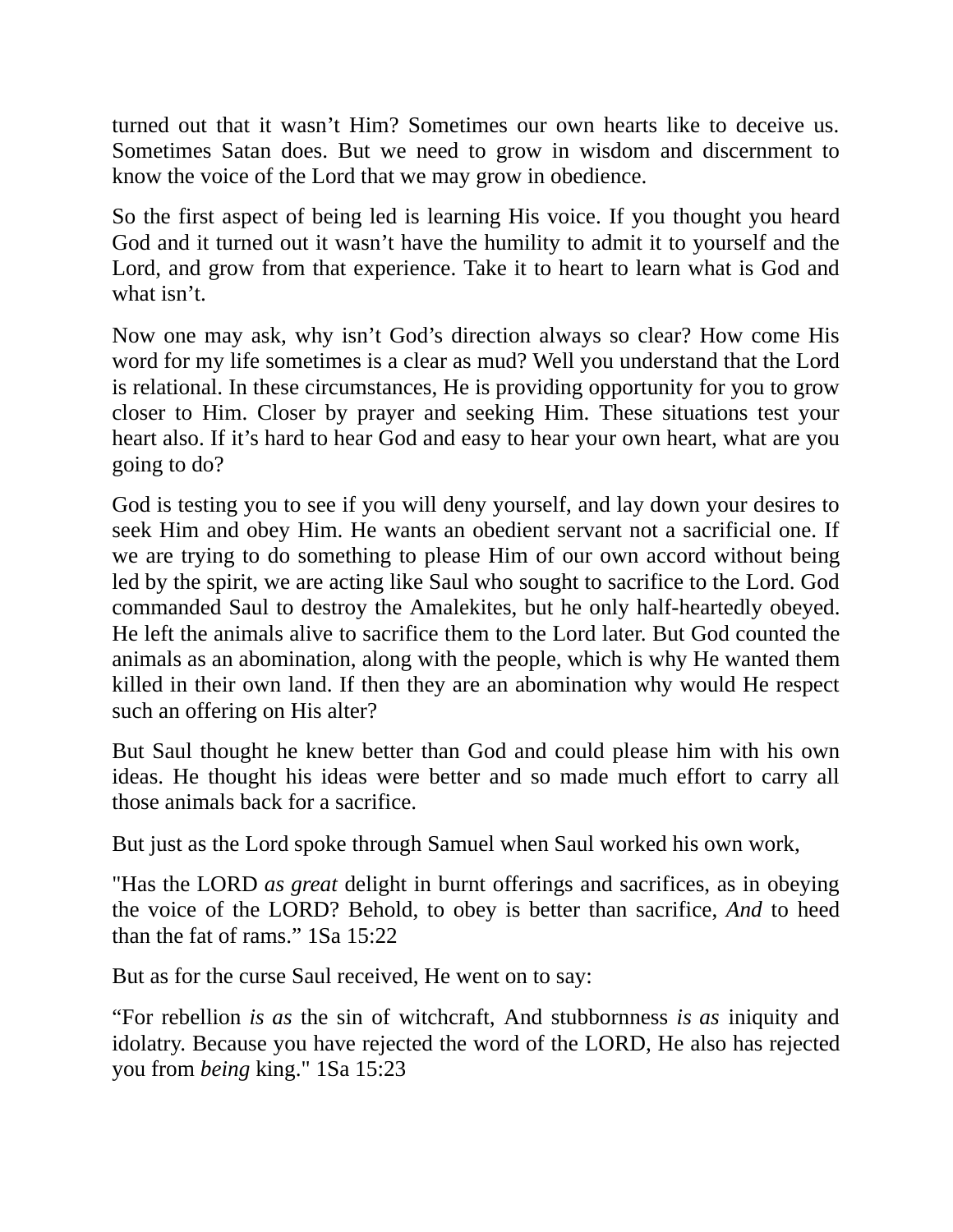God counts it as rebellion when we don't obey His Spirit, and there is a curse for it. He sees no difference between an idolatrous witch and a disobedient believer. We must take that to heart lest we be rejected. If we work our own works and think God will be pleased, we'll be so broken on the day He rejects us.

So if you seek to please God with your own ideas, He will count it as an abomination. Your works could never attain to His.

Look at creation for a moment and consider His greatness. Do you know how the sun works? For lack of better words it's a massive eternally burning hydrogen bomb. It's so hot the heat can be felt for millions and millions of miles. Just think of a summer day!

For that matter the sun is 93 million miles from the earth, and that's a small skip compared to the distance to the nearest star. Just imagine all the frequent flyer miles you could get from that! Yet that distance is so far it takes 8 minutes for light to travel from the sun to earth!

The moon is about the size of Texas. It has such powerful gravity that it can change the depth of the ocean by almost 38 feet in some places. If one cubic foot of water weighs 62lbs, how much force does it take to change the depth of the entire shore line by 38 feet? The power it has is just incredible!

Now imagine the size of the solar system. The edge of the solar system is proven to be 17.6 billion miles away (the edge is called the heliopause). That makes the width of the solar system 35.2 billion miles wide. That means that if you travel at the speed of light it would take you two days and four hours to cross it. And the size of the universe is so massive that it can't even be measured. Yet God holds all of these things in the palm of His hand.

Look also at the earth. All the creatures that cover the face of the earth are innumerable. God gave Adam a commission to name the animals of the earth. Yet here we are nearly five and a half thousand years after creation and we are still finding new creatures every year to name.

And think of it, how does life exist? How does it work? Why do we live and breathe and have motion and thoughts? With all the knowledge in this world, still no one knows the exact science of that.

Look at babies. How exactly do the bones grow in the mother's womb? I know scientists say today that it has to do with stem cells, but they still don't have a clue. How do the enzymes activate? Why do they? What initiated the need for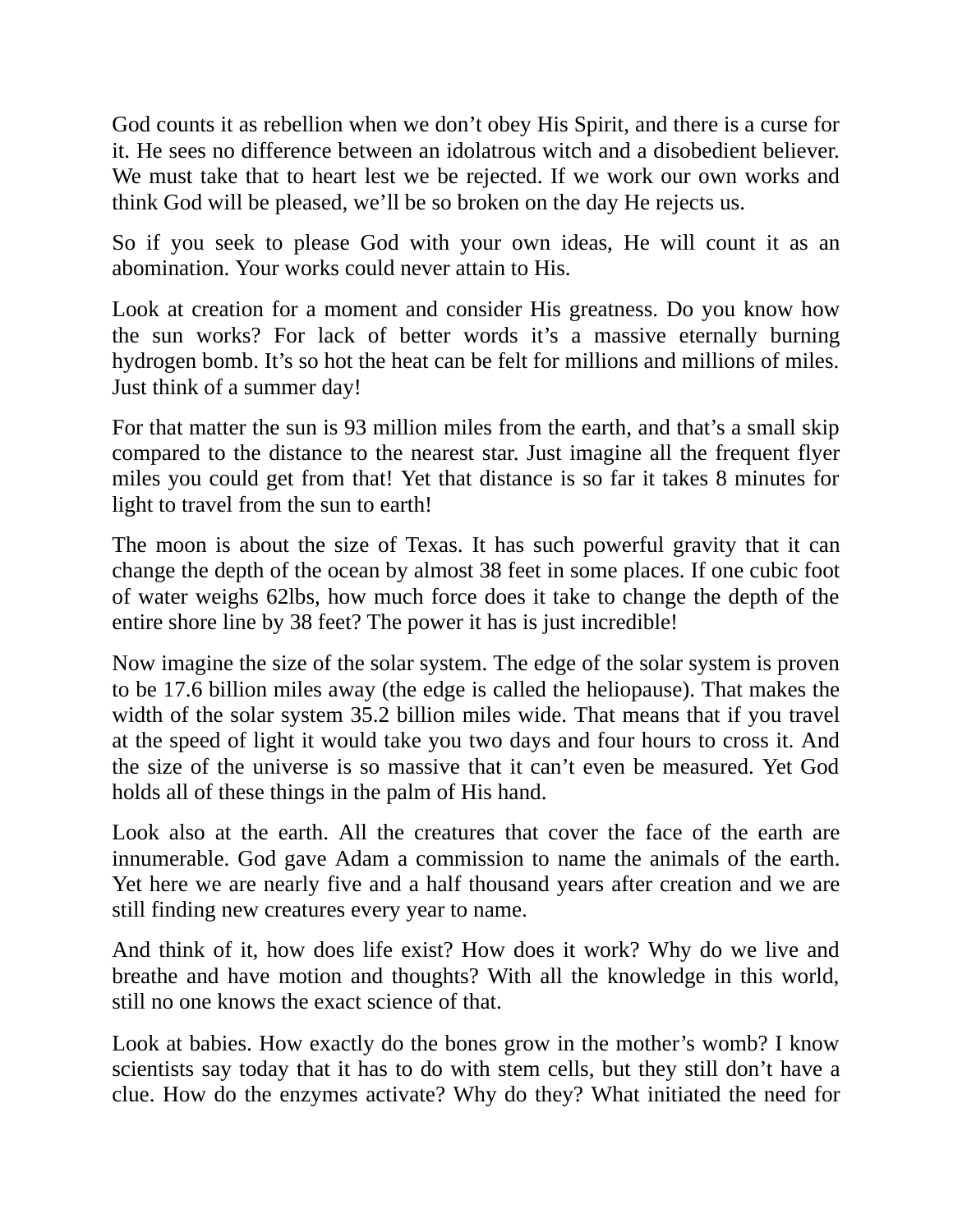birth? God knows all these things. But as it is written:

"As you do not know what *is* the way of the wind, *Or* how the bones *grow* in the womb of her who is with child, So you do not know the works of God who makes everything." Ecc 11:5

That wind is like the Holy Spirit and His lead. Even as Jesus said:

"The wind blows where it wishes, and you hear the sound of it, but cannot tell where it comes from and where it goes. So is everyone who is born of the Spirit." Joh 3:8

So that leaves us with a final thought. As we read in proverbs,

"A man's steps *are* of the LORD; How then can a man understand his own way?" Pro 20:24

Our steps need to be of the Lord, and it is evident we will not understand our own way. But God does understand and we need to lean on Him in everything and not our own understanding as we read in proverbs:

"Trust in the LORD with all your heart, And lean not on your own understanding; In all your ways acknowledge Him, And He shall direct your paths." Pro 3:5

If we learn to wait for His voice we can walk by faith. If we walk by faith He will direct our paths. It all boils down to being led by Him on a day to day basis.

So the first aspect of learning to be led is learning His voice. The second is waiting to hear it and the third is submitting to it no matter the cost it brings on your life. And why? Because your love for God compels you to do so!

There is no other way to please Him, and we could never understand our own way. This is why we addressed in the previous prayer the need for surrender. By being pliable, we can be led. Then by being led we can be justified, because it is God who works in us and through us.

The Prayer:

"Lord show me Your way, and light my path. Teach me to walk with You, Your way. I want to follow after you to please You. I want to draw near to You. Teach me how to be led, and give me the strength to obey. I know that without Your leading I cannot even be saved. I fear You, and I love You, so please lead me by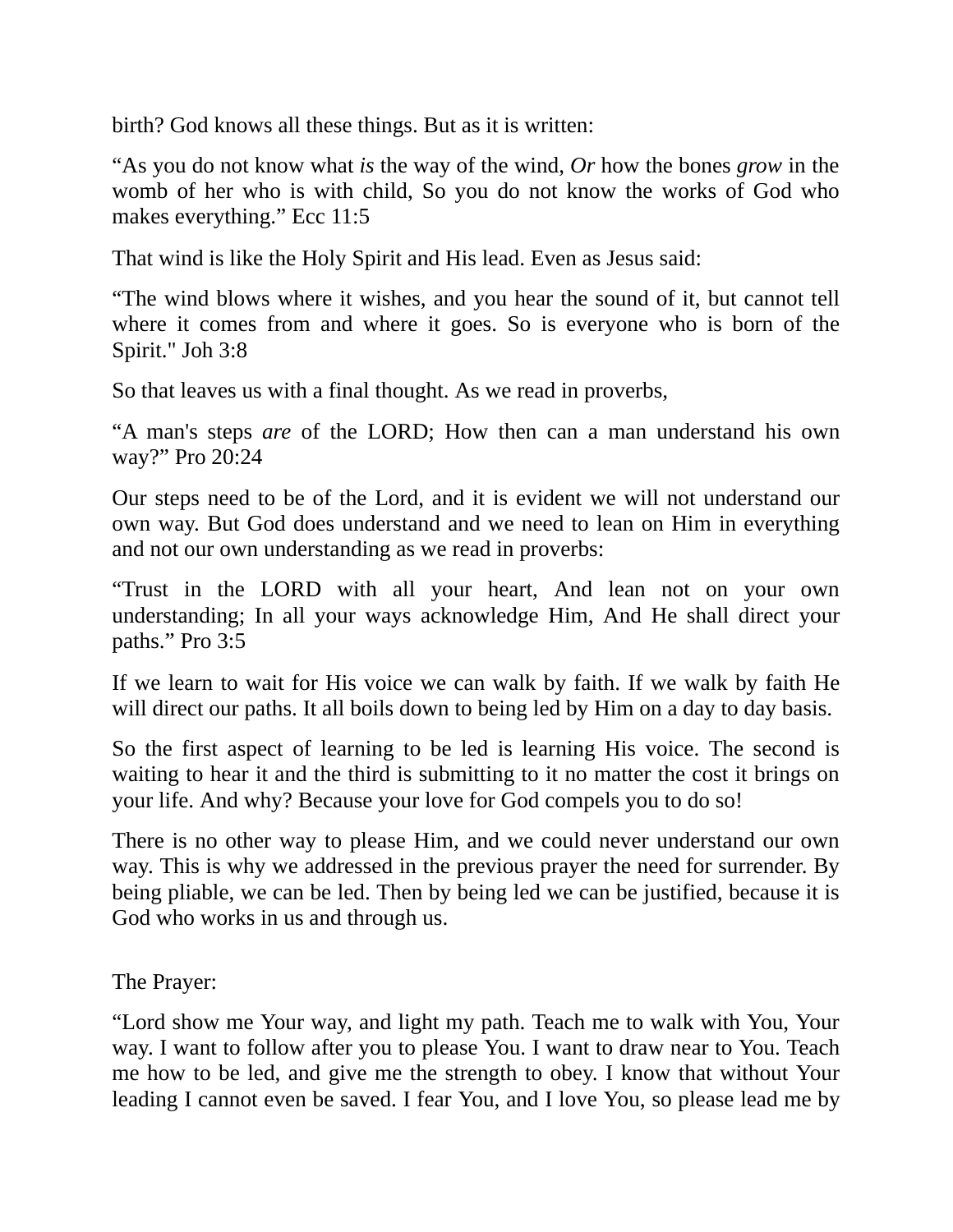the Spirit, I submit to your guiding hand."

The Lord's Answer:

"Beloved, I must lead you. I have said to you that you do not know the way we are going. Stop trying to take the lead, and let me lead you. Wait on Me and wait for My word. I will speak in My own due and proper time. If you obey Me I will justify you. I seek a servant who obeys, not one who walks off while I'm talking and does his own thing.

I do love you, and want to justify you. Your works cannot attain to Mine, unless you let Me work through you. Only then can you see My power moving and working daily in your life. Only then can you be blessed by Me.

Stop trying to bless Me. You can't bless Me! The greater blesses the lessor. Let Me bless you. Only be submissive and let Me lead you daily."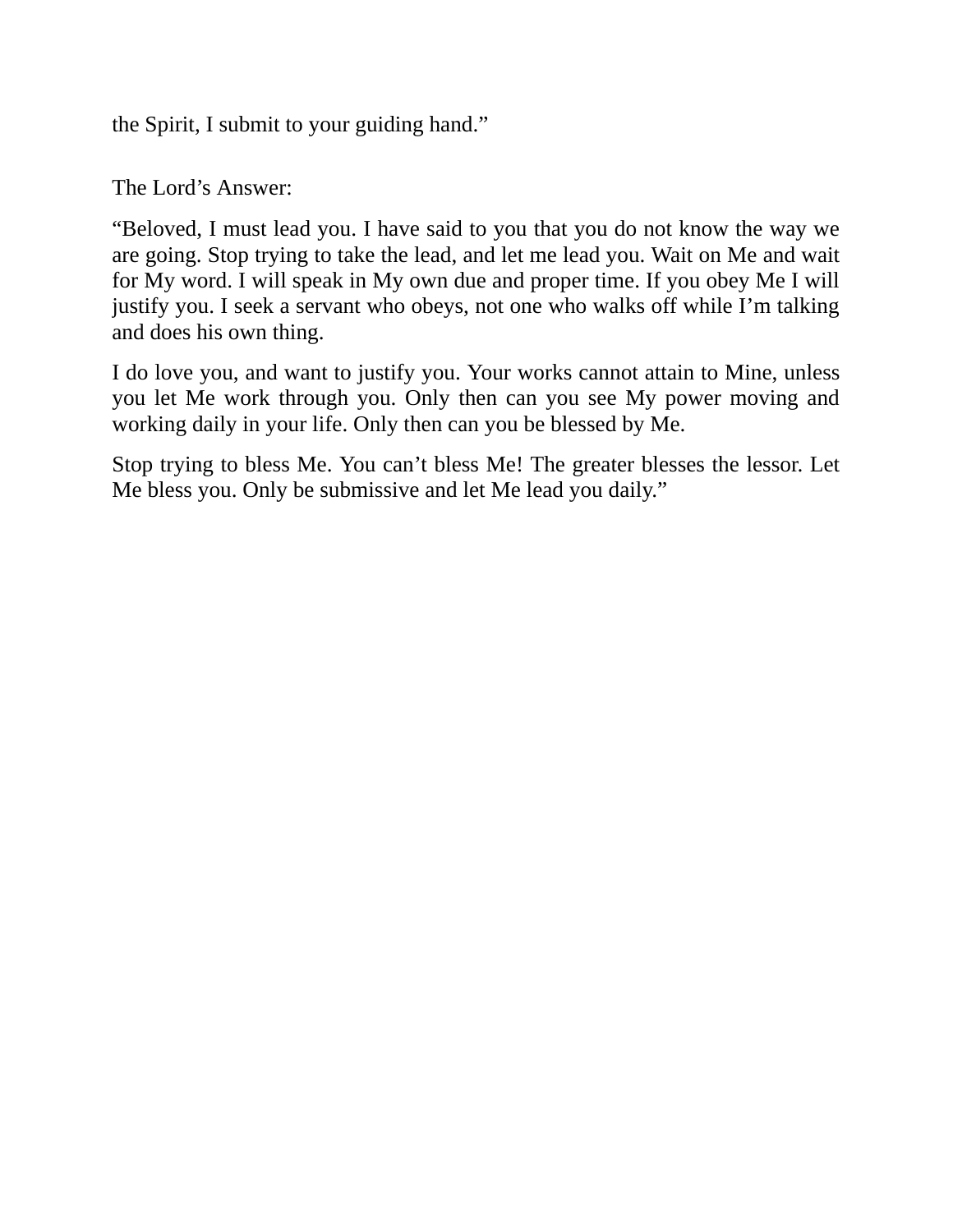### <span id="page-26-0"></span>Day Four Prayer Four

*Spiritual Growth*

As we discussed in a previous prayer the plant that doesn't grow doesn't bear fruit. God requires us to bear the fruit of His Spirit and grace in our lives. We will be called to give an account of everything we do and of everything we ever say.

As it is written:

"But I say to you that for every idle word men may speak, they will give account of it in the Day of Judgment. For by your words you will be justified, and by your words you will be condemned." Mat 12:36-37

We need to be careful to make our words edifying at all times. We shouldn't even say a thing unless it turns others back to Jesus. But how can we speak the right things if we don't grow in His word?

How can we do the right things if we don't surrender to His lead? If we aren't bearing fruit He won't be pleased in us. The fruit we bare is the account we will give in judgment.

We know that the just live by faith. We know that faith comes by the word of God. So unless we learn to sit in the presence of Jesus we can never learn how to live by faith. If we don't live by faith we will be as those who draw back into sin. But if we continue in the spirit (being led by Him) God speaks of us like this:

"But we are not of those who draw back to perdition, but of those who believe to the saving of the soul." Heb 10:39

So unless we learn to grow constantly in the Spirit we can never be pleasing to God. If we are called to be "perfect as your Father in heaven is perfect" then we all have a long way to go. No body's perfect, but God still requires us to be. God is infinite and if he requires us to be like Him, that means we will always be growing.

But God knows that we aren't perfect, which is why He became our savior. Yet He calls us to be perfect through Christ. Those who aim for perfection will find it. In a manner of speaking we can find it yet in this life. Our definition of moral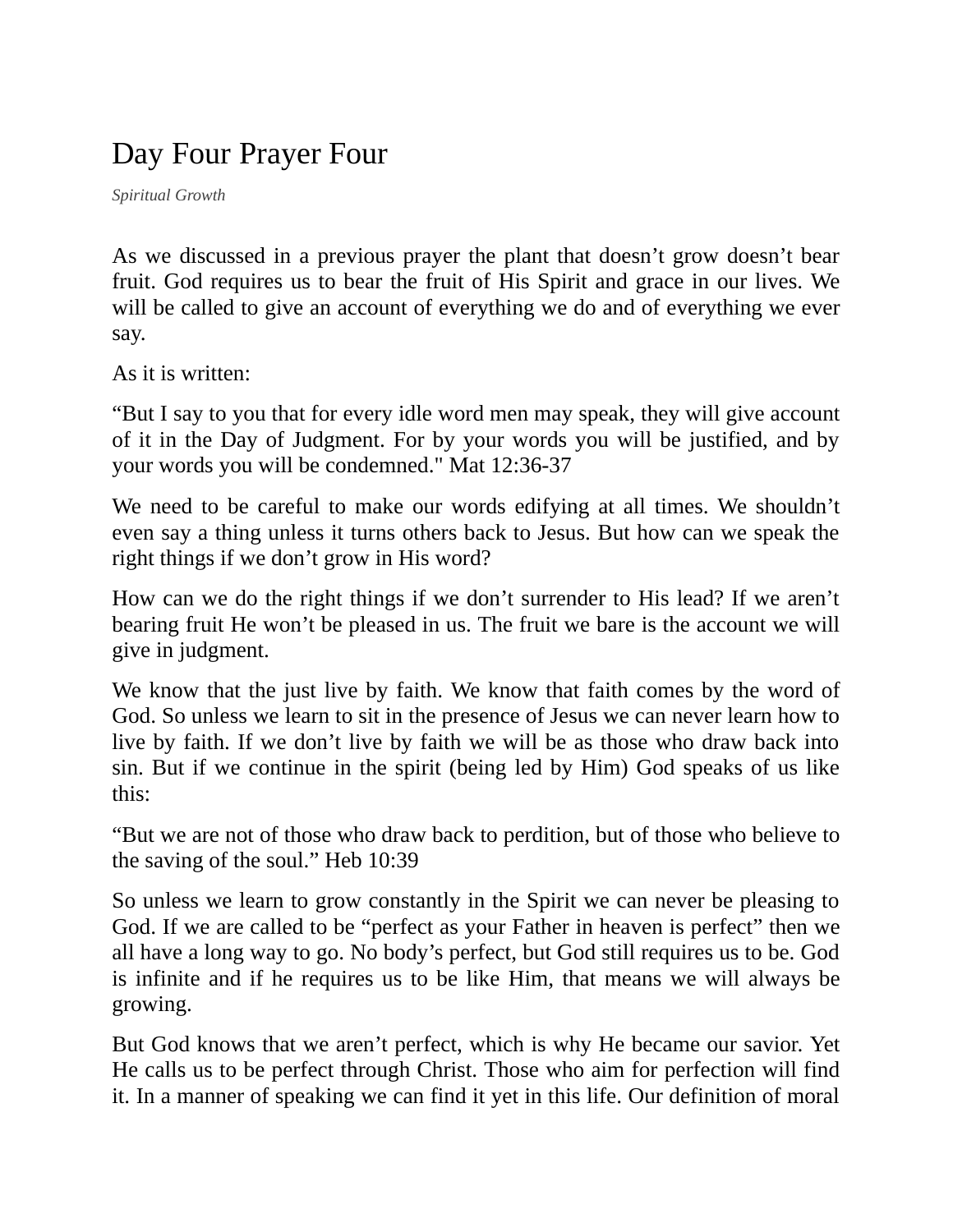perfection many times is different from God's. God tells us through Paul:

"But above all these things put on love, which is the bond of perfection." Col 3:14

God tells us that if we live by and practice love, we will become morally perfect. We know that love fulfills the Law and we also read:

"Love has been perfected among us in this: that we may have boldness in the Day of Judgment; because as He is, so are we in this world." 1Jn 4:17

If we grow to be perfect in love then God will perfect us. This will give us a sound mind when we are judged. We'll have no fear because we know that we acted like Christ.

But what does this have to do with growing in the Spirit? As it is written,

"But the fruit of the Spirit is love, joy, peace, longsuffering, kindness, goodness, faithfulness, gentleness, self-control. Against such there is no law." Gal 5:22-23

If we grow in the Spirit then we need to also learn to grow in the fruits of the Spirit. We need to learn to live out and apply the fruits of the spirit. But growing in the spirit is also growing in a walk with the Spirit. Or that is to say, we will grow to be led. As it is written:

"If we live in the Spirit, let us also walk in the Spirit." Gal 5:25

We need to grow in this daily walk. We need to grow in the fruits of the Spirit, and grow by abiding in His daily presence.

Think about children. If a child doesn't grow (physically speaking), when they become an adult what is it called? Dwarfism, also known as growth hormone deficiency.

Someone who suffers from this tragic disability has a hard time getting through life. This world is made for larger people our size. Our couches are huge, our sinks are high, our cars are big. Some of them need booster seats and peddle extenders to drive a car. A few even need a booster seat to sit at a typical table. How hard it must be to put dishes away in the top cabinet! They need all kinds of accommodations in life, just to get by with day to day activities.

This is like the believer who doesn't grow in Christ. They have a hard time dealing with the issues of this life, and need constant accommodations to help them through hard things. It all comes down to the difficultly they have abiding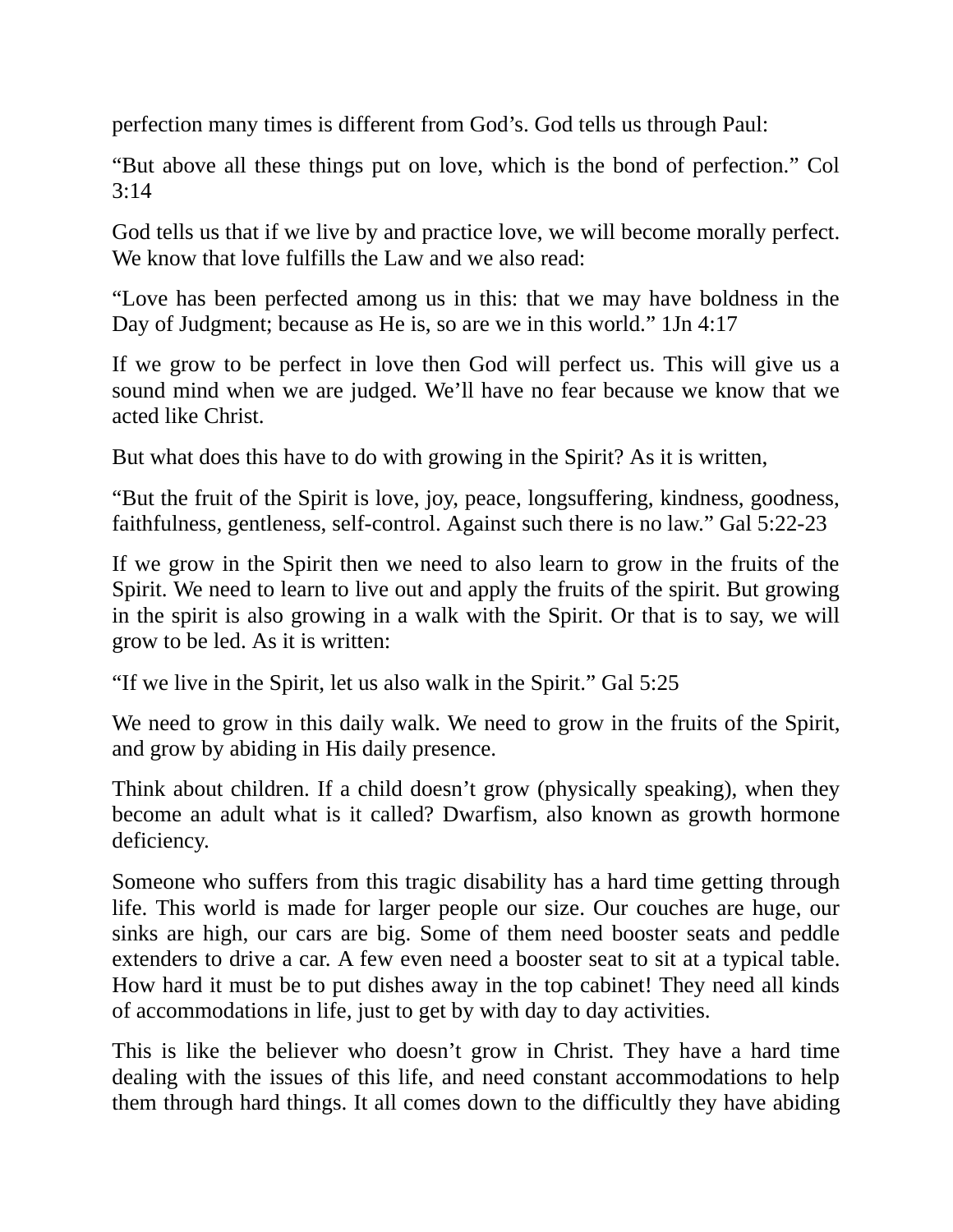in the spirit all day. They can't understand the Word, and some like little children don't care to understand but would rather live a life of indulgence and play.

Someone who doesn't grow has a really hard time coping in trials. They wind up caring more about this life and its passing pleasures or pains than bearing fruit to God. Those who don't grow end up fruitless and cursed.

As we read,

"Now the ones *that* fell among thorns are those who, when they have heard, go out and are choked with cares, riches, and pleasures of life, and bring no fruit to maturity." Luk 8:14

God wants us to grow: To learn to abide daily, to be sober and disciplined. He wants us to grow that we may be empowered by His Spirit. Empowered to overcome sin and to remain steadfast in trials. He sent us the Helper for this reason: Because we need help! But if we don't accept the help we will wind up in trouble.

We will be choked and fruitless, and bear nothing but thorns and briers. Those thorns are the cares of the world that we let grow in our hearts. The person is the field which bore thorns and not only the seed itself. And as we read,

"For the earth which drinks in the rain that often comes upon it, and bears herbs useful for those by whom it is cultivated, receives blessing from God; but if it bears thorns and briers, *it is* rejected and near to being cursed, whose end *is* to be burned." Heb 6:7-8

This should lead us to fear! We must grow or we can't be saved! We need to be daily seeking His leading and spirit. We need to be learning new things in Christ all the time. He is always teaching us a new lesson. We discussed earlier the need for being teachable. To be teachable suggests that we are seeking growth. But more specifically today's prayer is to grow in the Holy Spirit and in bearing His fruit.

So let's first discuss those fruits. As we stated the fruits of the spirit are love, joy, peace, longsuffering, kindness, goodness, faithfulness, gentleness, self-control.

When we grow in love we will also learn to grow in kindness. Love and kindness go hand in hand. To show kindness requires us to see need, and fulfill it. It requires us to be hospitable. Hospitality and kindness give a person a reputation. It's not often that we see someone grown very well in having a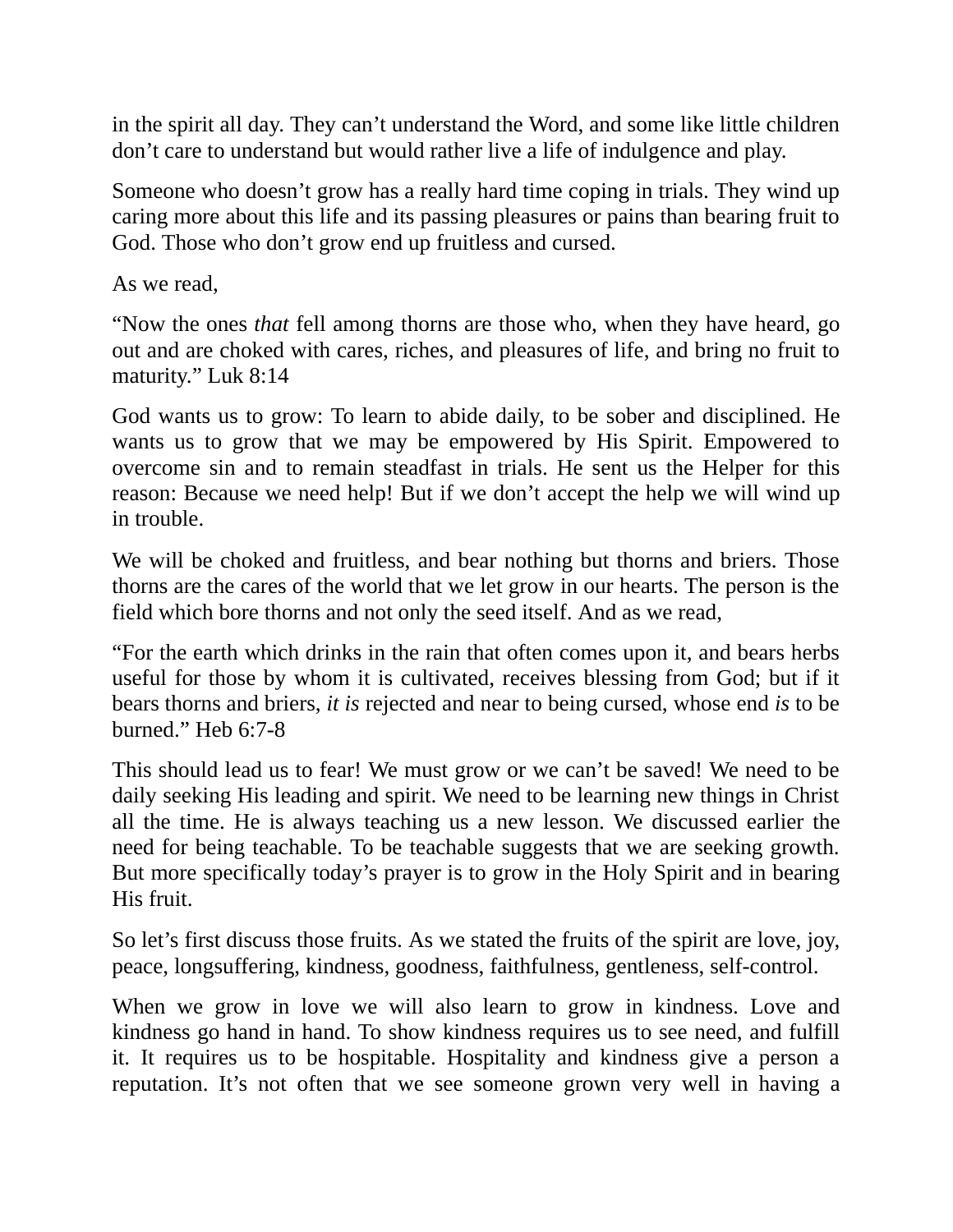servant's heart.

I had a friend many years ago who invited me to his father's house, which was on the other side of the state. We were going to spend the night, and just as we were arriving this man said to me, "I can't wait for you to meet my father's wife, she is so virtuous!" Now this was not His mother but His father was remarried to another woman. I asked him what he meant by virtuous, and he said, "Just wait until you meet her!" That's all he said and he wouldn't tell me an ounce more.

When I arrived at their house, within seconds after meeting her and shaking her hand she immediately helped me out of my coat and pulled up a chair for me. She offered me something to drink, and made sure I was fed. The next morning she woke up very early to set breakfast. We were in a hurry so she lined up boxes of cereal, and a gallon of milk. She had spoons and bowls all washed, ready and waiting for us. As we left for church she helped me with my coat and everyone else's as we left.

Now this may sound like anyone being a good hostess of a guest but she wasn't acting like a hostess. This wasn't an act at all. This was her normal practice every day for everyone she encountered. She never complained about it, but grew to have joy in it. She served everyone especially her husband. She always took her walk with Christ seriously and served her husband constantly. This was such an encouragement to Him that he also became a serving giving person.

When I made my way to the living room, He sat me down in his best chair, and said, "Here put your feet up!" He pulled his lever and kicked me back in style. Then he looked down at my feet and noticed a hole in my sock. So He ran up the stairs without a word. To my dismay this man came waltzing down to me armed with a pair of expensive and very comfortable socks.

"Oh you don't have to do that!" I said.

"Nonsense" He replied as he knelt down and peeled off my socks.

"These are comfortable and you should wear them!"

And he put his own socks on me.

Again you could think that these people were just trying to be good hosts, but according to their son's testimony it wasn't the case. They were always caring, kind and giving. Their actions greatly encouraged my friend. He always LOVED visiting his dad. He felt closer to His father through the kindness he saw. It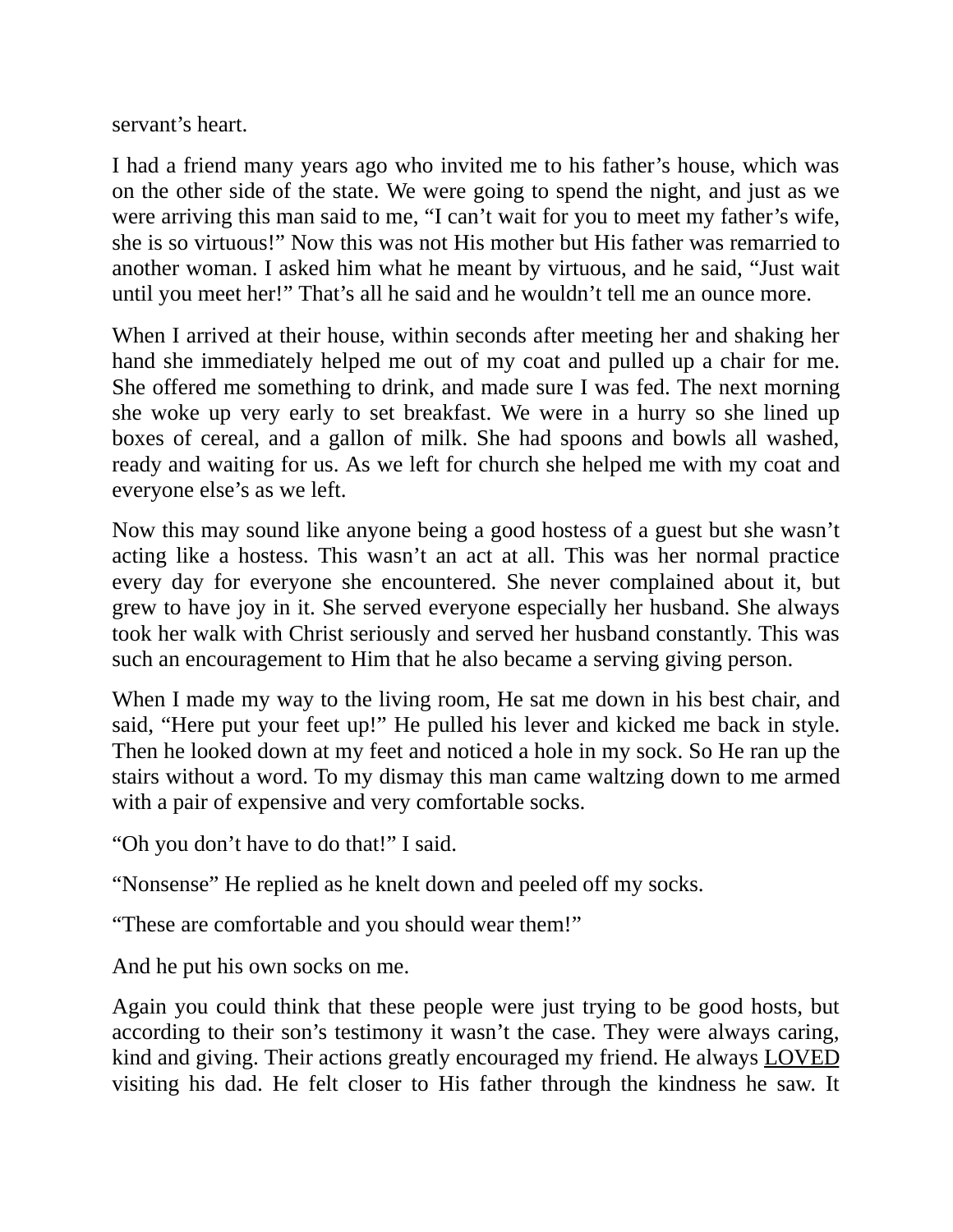deeply encouraged him and made him want to do the same in his life. His father was able to use kindness to draw his son close to him. But with that same kindness he would firmly admonish his son according to his need. And in all of this his son deeply respected him.

Kindness is something we should always be growing in. A little bit of kindness can go a long way. It refreshes a weary soul, and encourages a person to go and do likewise. Kindness sparks a fire in a person's heart. It inspires them to do good and not evil. By showing kindness we can turn others to righteousness. This is exactly what Jesus did. As we hear in the song "kindness" performed by Chris Tomlin: "It's your kindness Lord that leads us to repentance, your favor Lord is our desire." (This is coming from romans 2:4)

It's the goodness and kindness of Jesus Christ that leads us to salvation. This is because His kindness convicts us. Without kindness we could never be saved. But even as I said to you before, hospitality and kindness give a person a reputation.

I have met thousands of people over the past six years since that happened. But I only met this couple once and I still remember their kindness after spending only one day with them. I can't even remember their names, but I remember their kindness.

I was very weary at the time, and they refreshed and encouraged me. So much so, that I am still encouraged by them six years later.

Take the time to grow in love and kindness. Love covers a multitude of sins and kindness leads us to repentance. It can save the unbeliever, and encourage the believer.

Continuing in the fruits, as we discussed goodness is found by walking in and practicing love. We can obtain perfect moral goodness by growing in love toward each other and the Lord. If we're loving and kind, gentleness will also take its course. It's not much effort after showing kindness to be gentle as well.

Joy, peace, longsuffering and faithfulness go hand in hand. When we deal with a contentious person we need to learn a little forbearance and have longsuffering. If we get slammed by life and wind up in a difficult trial we begin to grow in longsuffering. Long suffering means exactly what it sounds like. Learning to "suffer long" and still be patient.

When we run into trials it can be difficult to be patient for deliverance. But we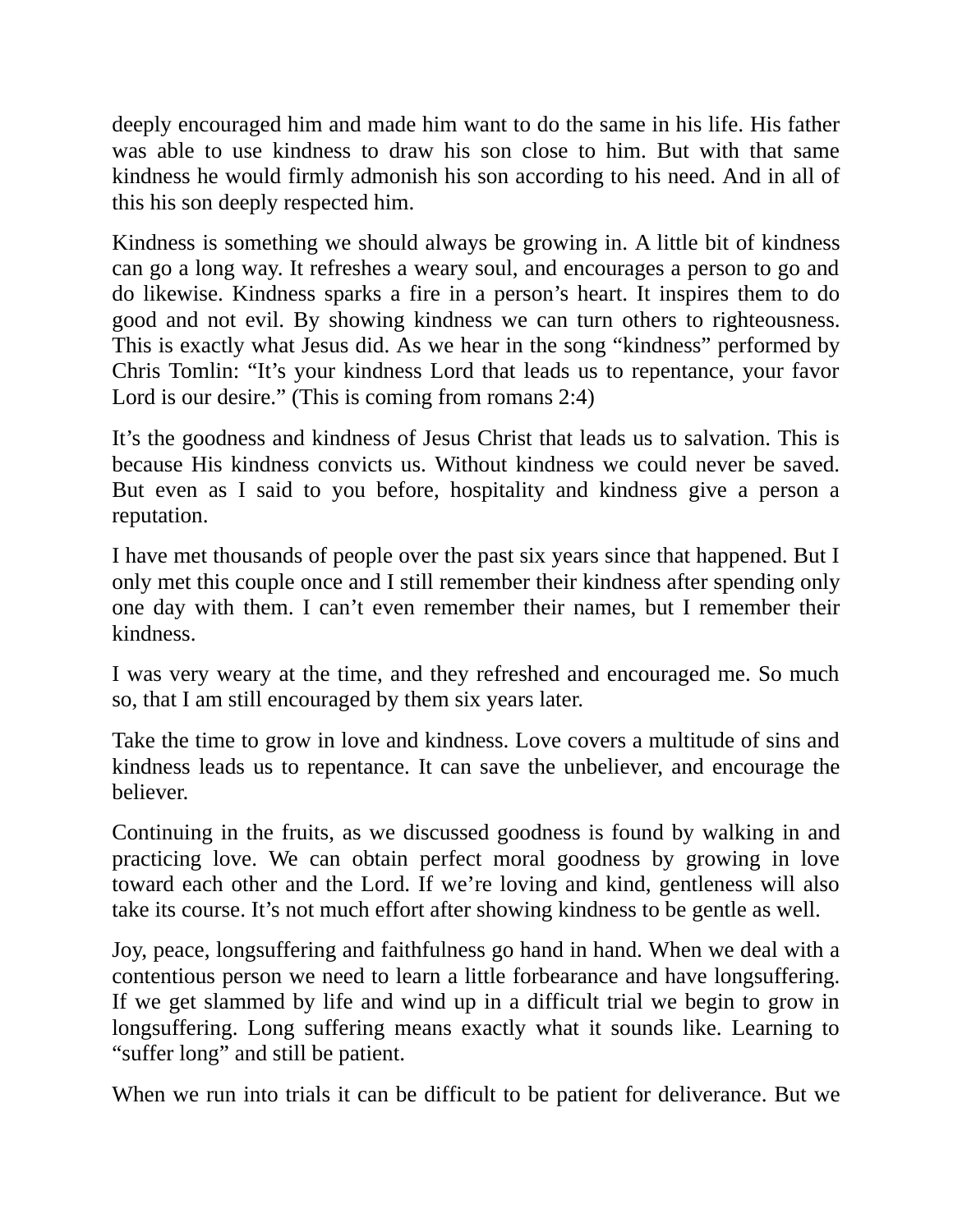need to learn to be patient with God through hardship. He has promised to save us, and He does so in every aspect of life. But we need to take the time to remain faithful through longsuffering and wait on God by faith for deliverance. People who lack in patience with God, often get mad at God. God is always perfectly loving, so how can we get mad at Him? For that matter it isn't a good idea to get mad at God because He's terrifyingly powerful, and perfectly just.

So in trials we see that faithfulness and longsuffering work hand in hand. When we believe with all our hearts that God will deliver us, this leads us to peace. Can you have perfect peace in trials? If not then you need growth! Even Paul was at peace in the ship which was tossed by the raging sea. He ate, drank, and rested. He had faith in God that all would be well in the end. And his boldness encouraged the crew to take heart.

When we have peace we learn that there is nothing to fear. When we have peace we begin to find joy in our trials. As we read in the scriptures:

"Rejoice always, pray without ceasing, in everything give thanks; for this is the will of God in Christ Jesus for you." 1Th 5:16-18

This is what we are learning in this book to do: "pray without ceasing." But can you also rejoice always? Even in trials? And give thanks always? Even in trials? Can you give thanks for the trials? As it says, "in everything give thanks."

I once heard of a professional skydiver who was doing a test jump. He deployed one of his chutes but suddenly everything got tangled. When that happened his chutes threw him in circles. He was whipping about in circles for almost three minutes straight. He attempted to deploy his reserve chute but it ended up tangled to. Nothing was stopping him from his horrifying fall to death, he had nothing left to save him. As he was falling he noticed that he was going to land in a vineyard. There are metals stakes in vineyards that hold the vines up, which would prove disastrous for him in the end. But as he fell, he miraculously landed on the soil, next to a metal stake. As he lay there, he was in tremendous pain from the fall. Somehow he survived but now He was seriously hurting. When he realized how much he hurt he began rejoicing! "I'm hurting really really bad, that's a good sign!" He said joyfully to himself.

He found himself immediately rejoicing in his suffering because He knew that his pain meant life was ahead of him.

When we receive trials God doesn't send them on us to harm us but to bless us. A trial is a blessing in disguise meant to give us life. It appears to be harmful in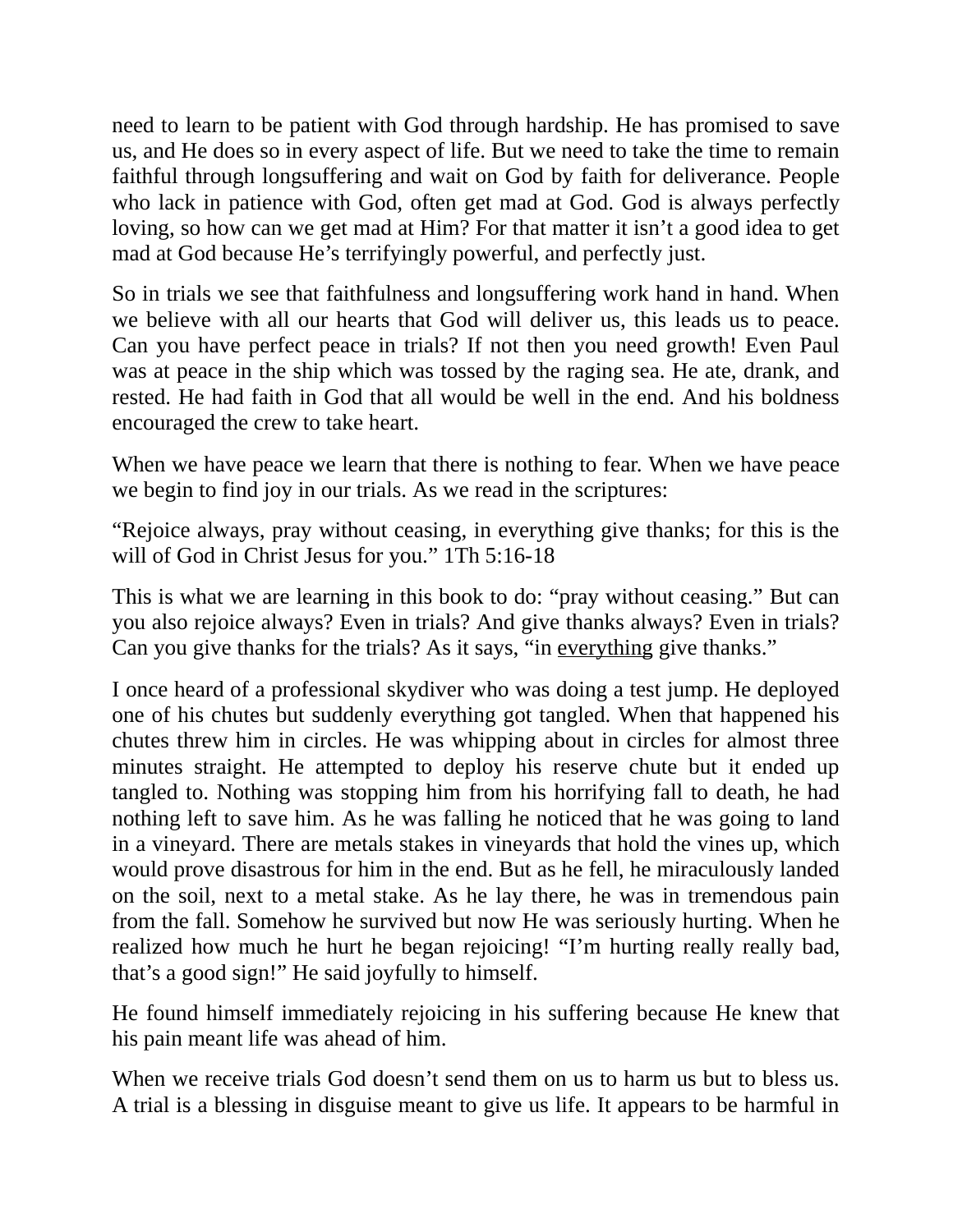the beginning, but what it leaves behind is nearness to God.

In my own trials it was difficult to grasp the concept of giving thanks. Nearly two years ago, I was poisoned and almost died. It damaged my nervous system in a way that it affected my heart. It all happened in one day. The day before I was in perfect health and could run up a mountain if I wanted to. The next day I struggled with heart problems and could hardly walk across the hospital room.

I had several bad reactions to heart medicines that doctors gave me and it led me to an even worse condition. In the end I was so sick that I was sent off to a specialist hospital to be scanned for tumors and tested for cancer. But after having three seizures induced by medicine and stress, they turned and found the real cause of my illness.

All this caused me a lot of anxiety and stress. I struggled with frequent panic attacks and had to figure out how to function with anxiety. The voice of God in my life became harder and harder to discern. It was so hard to abide daily at His feet and to focus on His presence. But through it all it taught me a lot about His grace, and it gave me peace. I found myself thankful for my curse, because it made me closer to the Lord. And that is the whole point to trials. That's why God gives them to you. To stretch you and grow you, that you might find yourself nearer to the One who loves you most.

Yet it took me almost dying three times, having three seizures, and being sicker than a dog to figure this out. In the midst of all of this I had to learn to thank God for it.

I had to learn to be thankful in my sickness even though I was still in my twenties and could hardly walk across a room. I had to learn to give glory to God in it and count it all as His goodness for my life. It has taught me one of the greatest lessons of life: To have joy in the midst of deep suffering, and thank God for it all.

I'm a lot better now but it's still hard. God has given me peace and grace in my hardest times, and the worst is now long since over.

But I want to encourage you in all of this to find joy in your trials. God gives them to you for your good. He gives them to you because they are necessary for eternal life. Trials are a means to a greater good. They are the desert hills we need to walk over to get to greener pasture.

Trials are a blessing and meant to drive you toward eternal life. There is nothing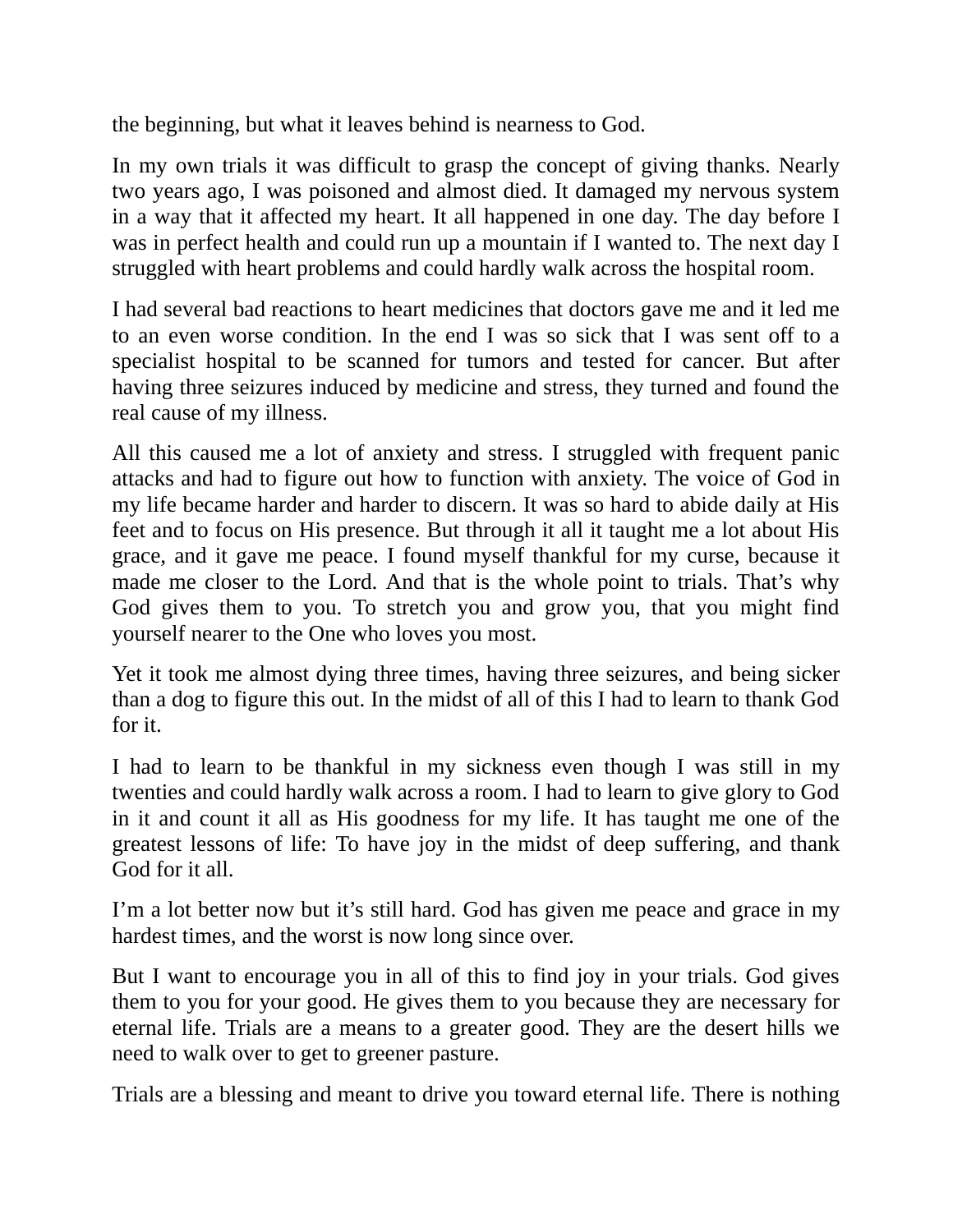that comes your way that God doesn't throw at you in love. Even if it doesn't make sense, just remember it doesn't have to, He's God. We don't understand Him anyway. So learn joy in your hardship, because God gives it to you out of love.

In an example with the apostles, we read in the book of acts that the apostles were severely persecuted. At one point Peter and the others were being judged before the Pharisees. Gamaliel the man who mentored Paul as a Pharisee, rose up and spoke. He cautioned the council to consider their actions well because the council may be resisting God. Then the scriptures went on to say:

"And they agreed with him, and when they had called for the apostles and beaten *them,* they commanded that they should not speak in the name of Jesus, and let them go. So they departed from the presence of the council, rejoicing that they were counted worthy to suffer shame for His name." acts 5:40-41

So the apostles were beaten unrightfully and left their presence rejoicing over it. If you were beaten black and blue could you throw your hands up and say, "Hurray I got beat up for Jesus!"

It's a difficult thing to rejoice in trials, but it gives us peace and teaches us longsuffering. Patience teaches us gentleness and gentleness causes us to have self-control.

Lastly but not least this leads us to self-control. If we love the Lord we need to learn to curb the appetite of the flesh. We need to feed the spirit and let the flesh starve. Not literally starve it, but starve it of its desires. By surrendering your will, you'll learn to 'starve the flesh' and feed the soul.

This is the essence of growing in the Spirit: learning to sit daily at His feet, to hear from him. As we grow we will leave the will of the flesh behind to pick up the newness of the spirit. We will learn to apply the fruits of the Spirit and obey His voice.

The Prayer,

"Lord grow me in the Holy Spirit. Help me Lord to daily apply your fruits. Strengthen me to overcome my sin and my flesh. Grow me in your grace that I may have peace and be justified. Teach me how to walk in You daily, that I may be everything that You want me to be."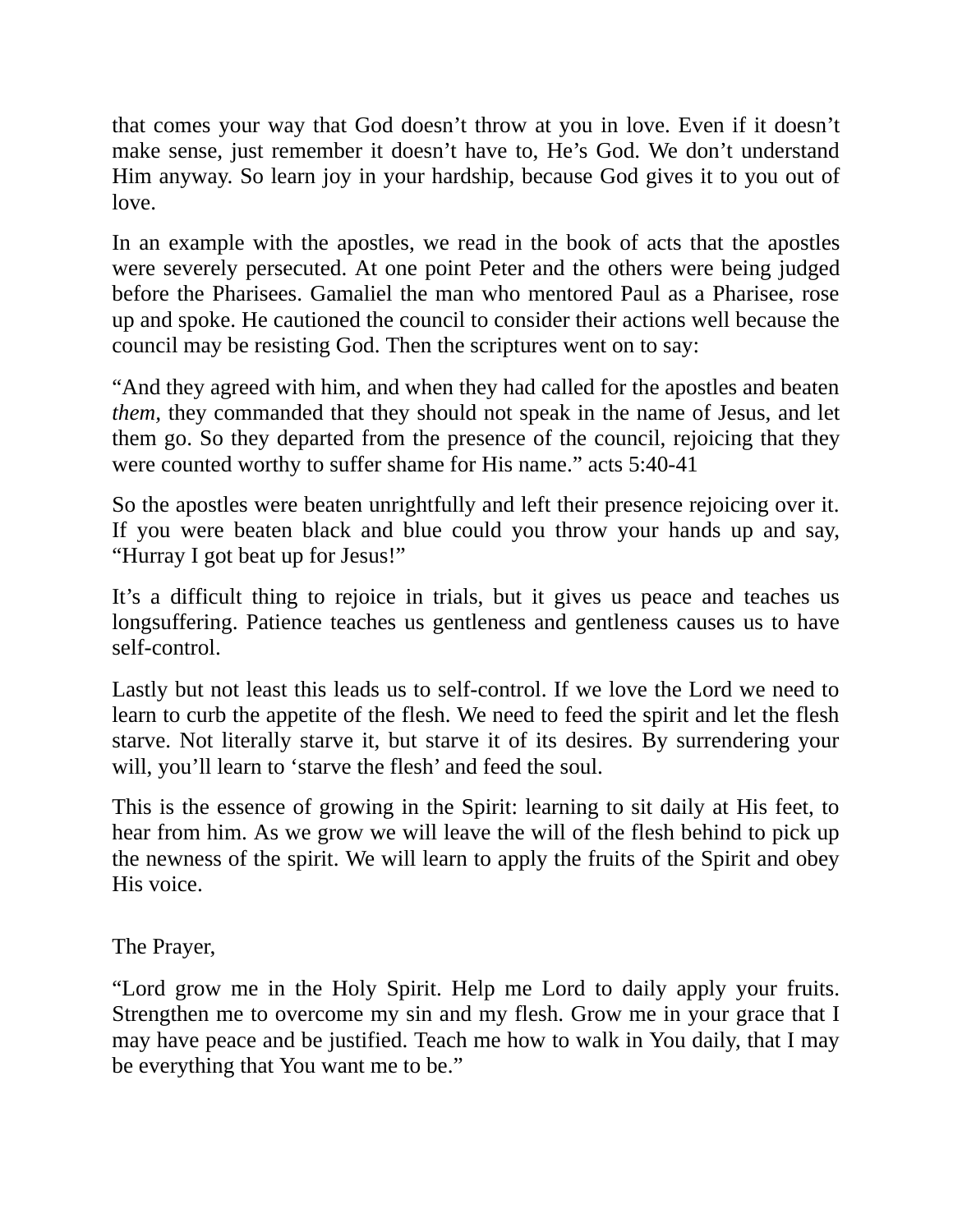The Lord's Answer,

"Sit close to Me. Sit close by My side. I have much to share with you. Learn to be at My feet. I will grow you, and deliver you from all things. Rejoice in Me always. All things I bring on you are for your own good. I do all things out of perfect love for you, and nothing slips My attention. I know your deepest desire, and your utmost need.

I will supply you with what you need to please Me. Only surrender to My guiding hand, and learn to abide daily in My Spirit. Practice the fruit of the Spirit and you will practice My godliness. It will bless your life, and bless it abundantly. You can never learn to prosper until you first learn to prosper in My Spirit."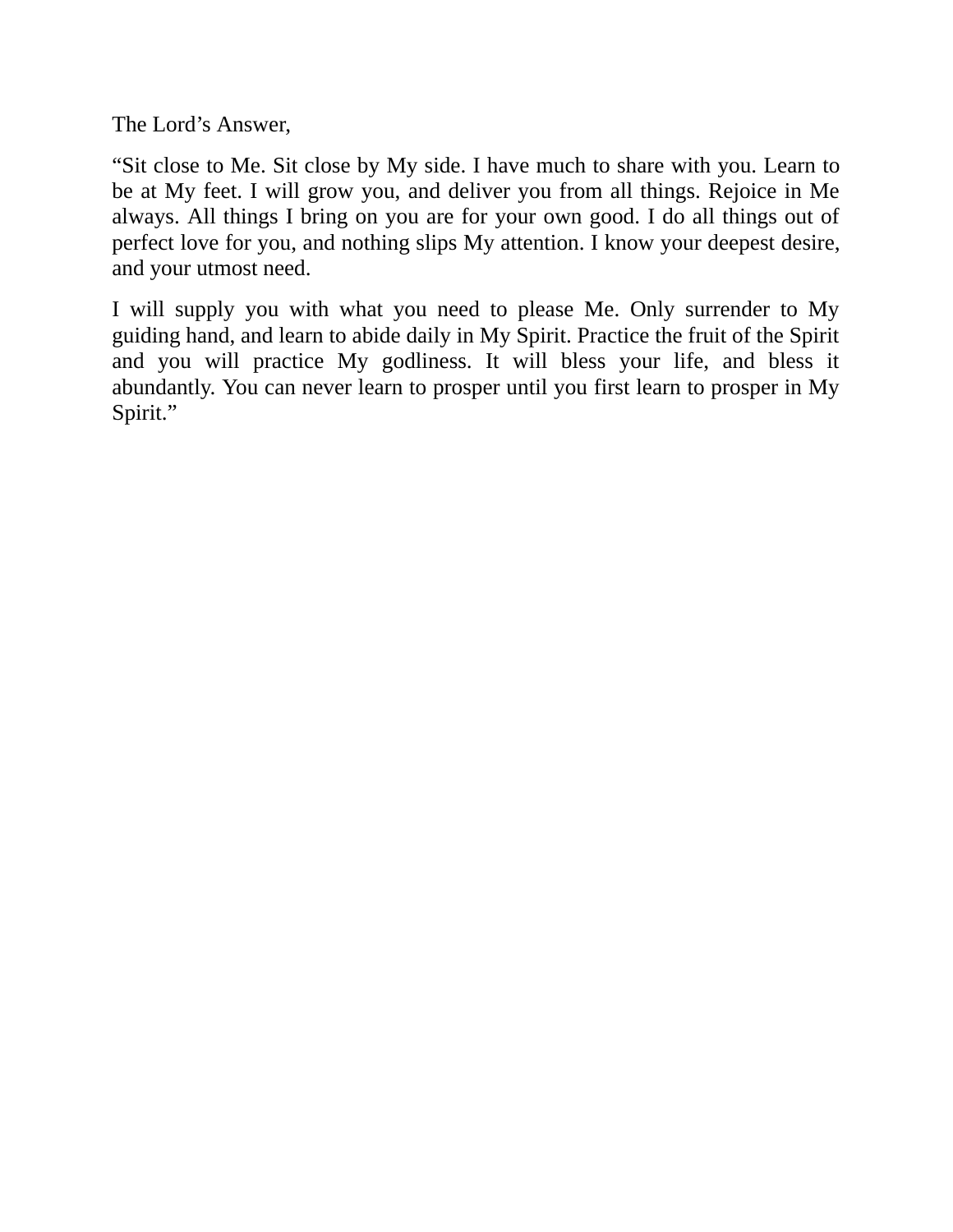### <span id="page-35-0"></span>Day Five Prayer Five

*Growth In Character*

There are different kinds of growth. Even in a plant we know that there are leaves, flowers, fruit, branches, roots, and stems. Each part needs growth and each part grows differently, yet communally. It has different parts, but they grow as one unit.

If the plant grew many branches but never expanded its stem it would fall over and die. If it grew only roots, it would just take up soil and be a waste of space. If it grew really tall and didn't grow roots the slightest wind or the smallest trial would topple it over and kill it.

If the plant were to grow many branches and bear much fruit, but have few roots, the resulting fruit would be bitter or sour and immature. If the roots grew far and wide and the branches stretched out to heaven and the flowers came in everywhere, but it doesn't set any fruit, the plant is worthless.

Much like the olive tree Jesus cursed because it bore no fruit in maturity.

"And seeing a fig tree by the road, He came to it and found nothing on it but leaves, and said to it, 'Let no fruit grow on you ever again.' Immediately the fig tree withered away." Mat 21:19

Olive trees are harvested in fall, but this was in the spring time seeing that it occurred within one week before His crucifixion. Even though the tree was out of season He still expected fruit. These things are obviously symbolic for our learning.

We are like that tree. If we aren't growing fruit to maturity that pleases Him we will receive a curse. But to grow true and real fruit it requires one to grow in every area of life, even as a plant needs growth in every aspect to bear much fruit. Although every part needs to grow, all growth goes hand in hand because it is still just one plant.

Another area of growth we need is in character. As we receive trials and learn to grow in the spirit through them, it also develops our character. It help us be stable minded and Christ like. Having good character in Christ helps us remain level-headed through trials and hardships.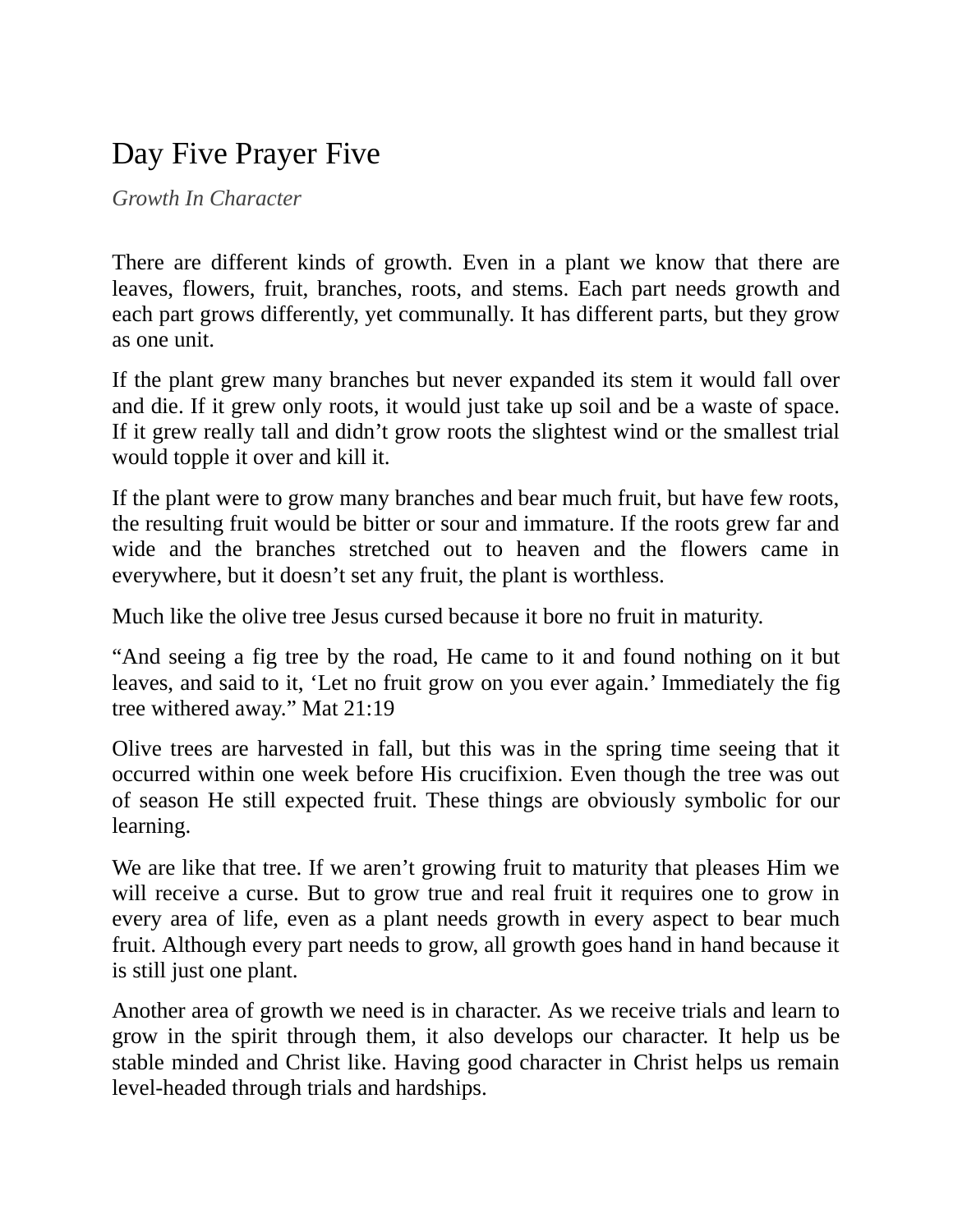Areas of character development coincide with spiritual. Areas such as temperance (self-control), gentleness, patience (longsuffering). But there are some other areas such as growth in wisdom, in sober mindedness, holy speech and godliness.

As we learn temperance we learn to be sober minded. If we let our thoughts run a rampage it can lead our minds to destructive sinful places. Your thoughts may end up dwelling and lingering on sinful things. Satan loves this, and why? Because every outward sin begins with inward thoughts. So I would like to encourage you to take control of your mind and overcome evil thinking by letting your thoughts rest on the Lord. This is how we love the Lord with all our mind.

Gentleness comes from having a patient heart, and to be longsuffering suggest that you are willing to suffer. Although you don't desire it you are willing. Jesus was long suffering during His mockings and crucifixion. He didn't desire it, but was willing to go through it. In the garden of gethsemane He prayed,

"O My Father, if this cup cannot pass away from Me unless I drink it, Your will be done." Mat 26:42

He was willing to obey and suffer even though He didn't want to. This is the point we are trying to make: Be willing to suffer. You need to be willing to suffer persecution, trials and tribulation and all manner of hardship in following Christ. As it is written,

"You therefore must endure hardship as a good soldier of Jesus Christ." 2Ti 2:3

"No one engaged in warfare entangles himself with the affairs of *this* life, that he may please him who enlisted him as a soldier." 2Ti 2:4

We can never be tempered if we aren't willing to suffer. We all want to be strong in the Lord, but strength requires a strong will to overcome and obey. Our will is to submit to His will, even when things get really hard. To be willing to suffer for Christ requires a will of iron. In order to have a will of iron first we must be tempered like steel.

Anyone who knows metal making knows that in order to temper steel you need to heat it up above its critical temperature. This process of heating we can liken to the fiery trials we endure. As hardship overcomes us and the temperature rises beyond what we think we can endure, we can have confidence that God will cool us down again by His deliverance. The end result is a learning lesson for wisdom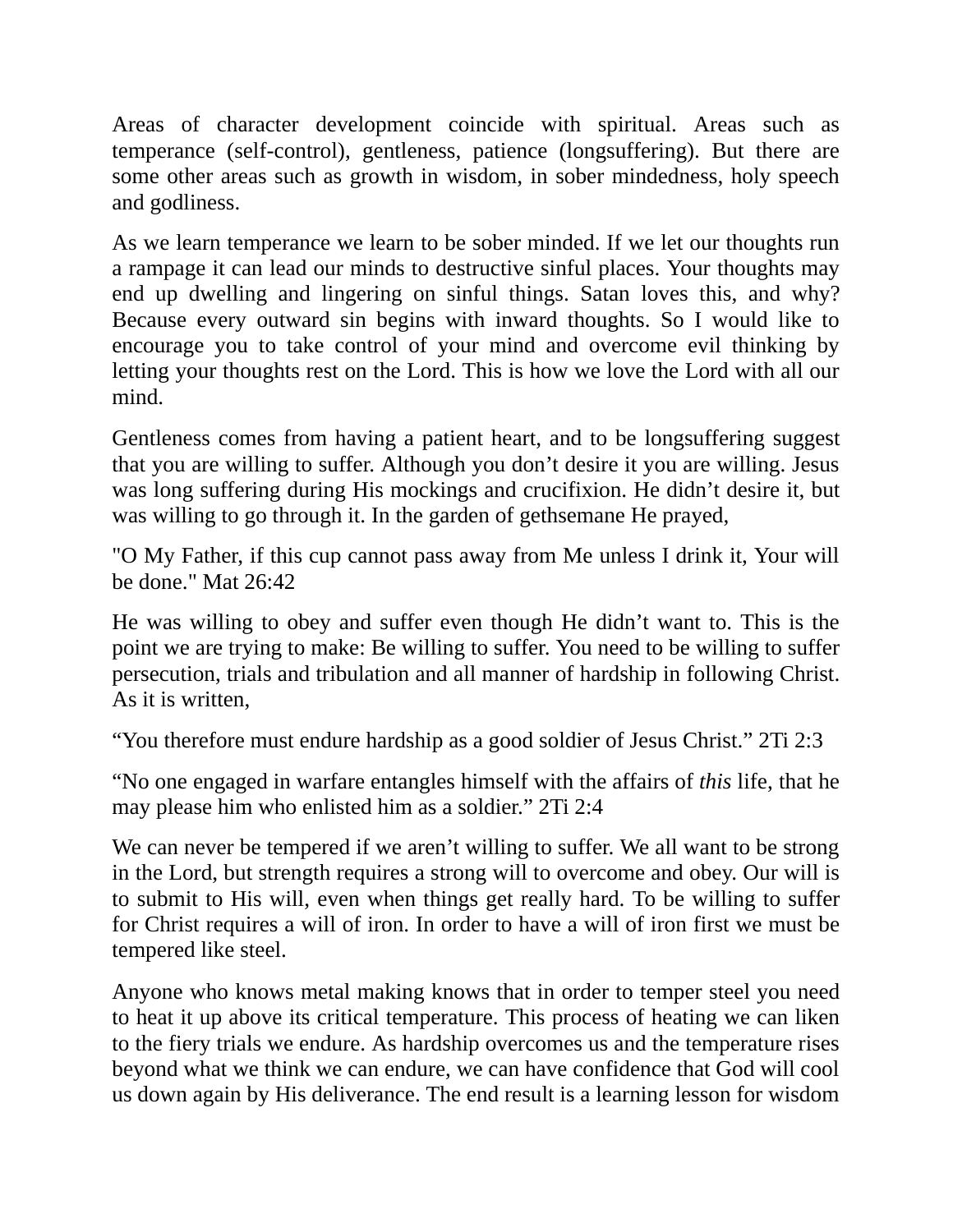in Christ. The more we grow in wisdom, the more we grow in character and become stronger. Temperance makes steel strong just as trials teach you to lean on the strength of Christ.

When we grow in wisdom and sober mindedness we find godliness entering our hearts. As we become godlier we desire our speech to be edifying and seasoned with salt. Every word comes from the inward place just as every sin does. When we grow to be tempered in godliness the inward place receives a cleansing. The end result is holiness in every aspect of life. Including holy speech.

#### The Prayer,

"Lord I surrender my heart. I lay down my life and my desire for comfortability to be willing to suffer. God I'm willing to suffer for growth and for Your name's sake. If it is not necessary for me to go through trials may I always be spared from them. But if for my growth I need them, please give me what I need to become pleasing to you."

The Lord's Answer,

"Wow… You're so beautiful! I can't believe it! Your heart is becoming so beautiful so quickly! There are few things that make Me marvel, and fewer things that take My breath away. But you My beloved are seeking a life of true faith and reliance on Me. And you're willing to count the cost and pay for it. That is so breath taking!

Beloved I will admonish you. I will stretch you and grow you. I will discipline you and discipline hurts. But I don't do these things to hurt you. I do them to bless you and grow you closer to Me. Let Me love you now and give you what you need for eternal life."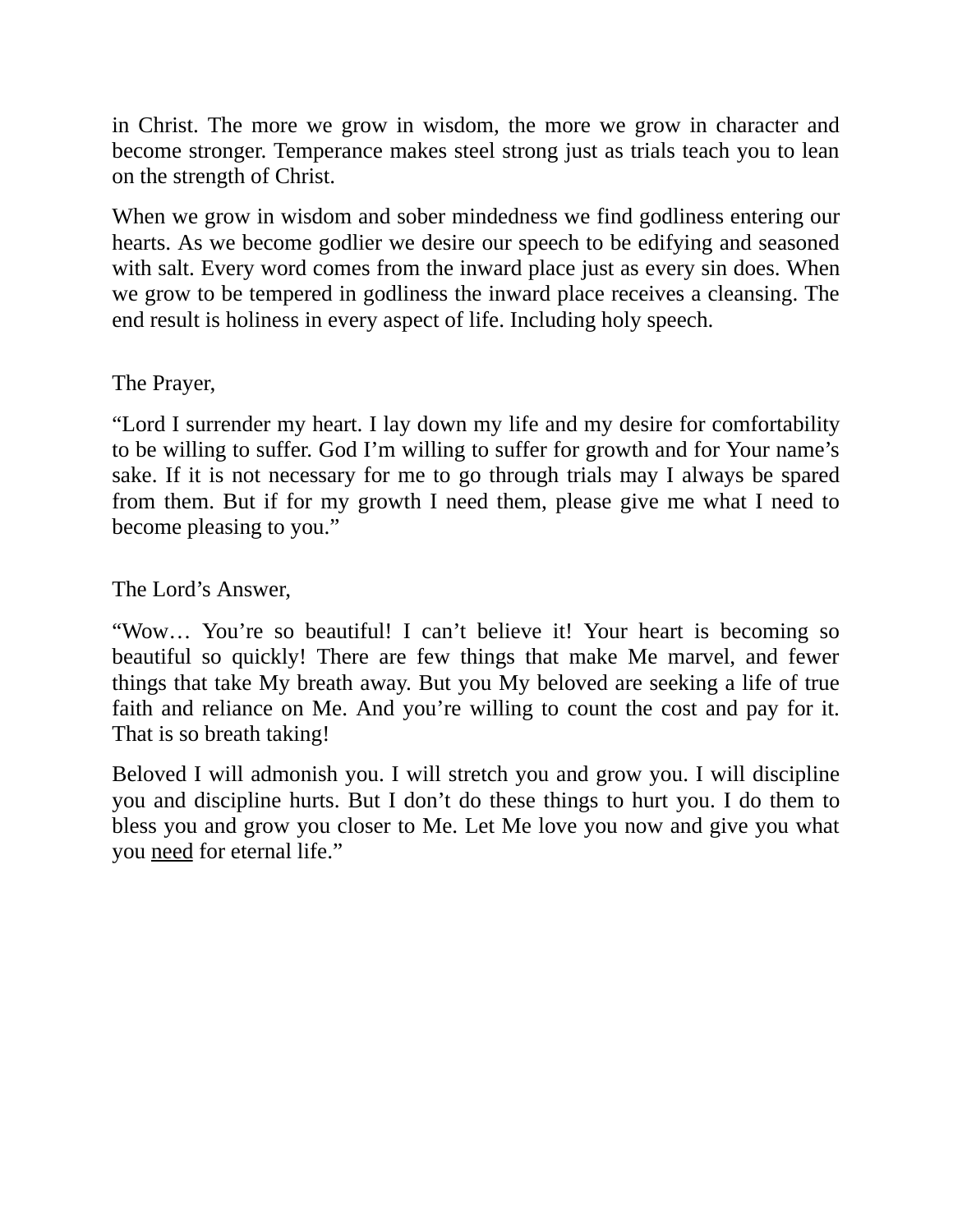## <span id="page-38-0"></span>Day Six Prayer Six

*Prayer For Wisdom*

"The LORD by wisdom founded the earth; By understanding He established the heavens; By His knowledge the depths were broken up, And clouds drop down the dew. My son, let them not depart from your eyes— Keep sound wisdom and discretion; So they will be life to your soul And grace to your neck." Pro 3:19-33

In wisdom, God founded the heavens and the earth. By His knowledge He framed life and put it in you and me. By His own discretion He filled space with stars, the skies with birds, and the seas with innumerable creatures.

God knows everything. He is the ultimate source of wisdom. Without Him no one is wise at all.

Scientists today are still trying to figure out how He created everything. It's been over 5670 years and humanity still can't figure out what God has done. And if we can't figure out what God has done, how much less can we understand what He's doing now in our lives? But with a willing heart and blind faith we should submit to His leading in our lives. The wisdom in this world is nothing before God, because His understanding is unsearchable as we read,

"Have you not known? Have you not heard? The everlasting God, the LORD, The Creator of the ends of the earth, Neither faints nor is weary. His understanding is unsearchable." Isa 40:28

And as it is also written,

"Oh, the depth of the riches both of the wisdom and knowledge of God! How unsearchable are His judgments and His ways past finding out!" Rom 11:33

God is past finding out. We on our own steam can never, and have never been able to understand God. He's too brilliant and marvelous.

Scientists look to things like quantum mechanics to figure out the formation of the universe. "Where does the atom come from?" They ask themselves.

They talk of material made of energy such as "quanta," quarks and smaller particles. Some of these particles are known about, and some are totally unknown. It's too deep and complex and unsearchable. Although they are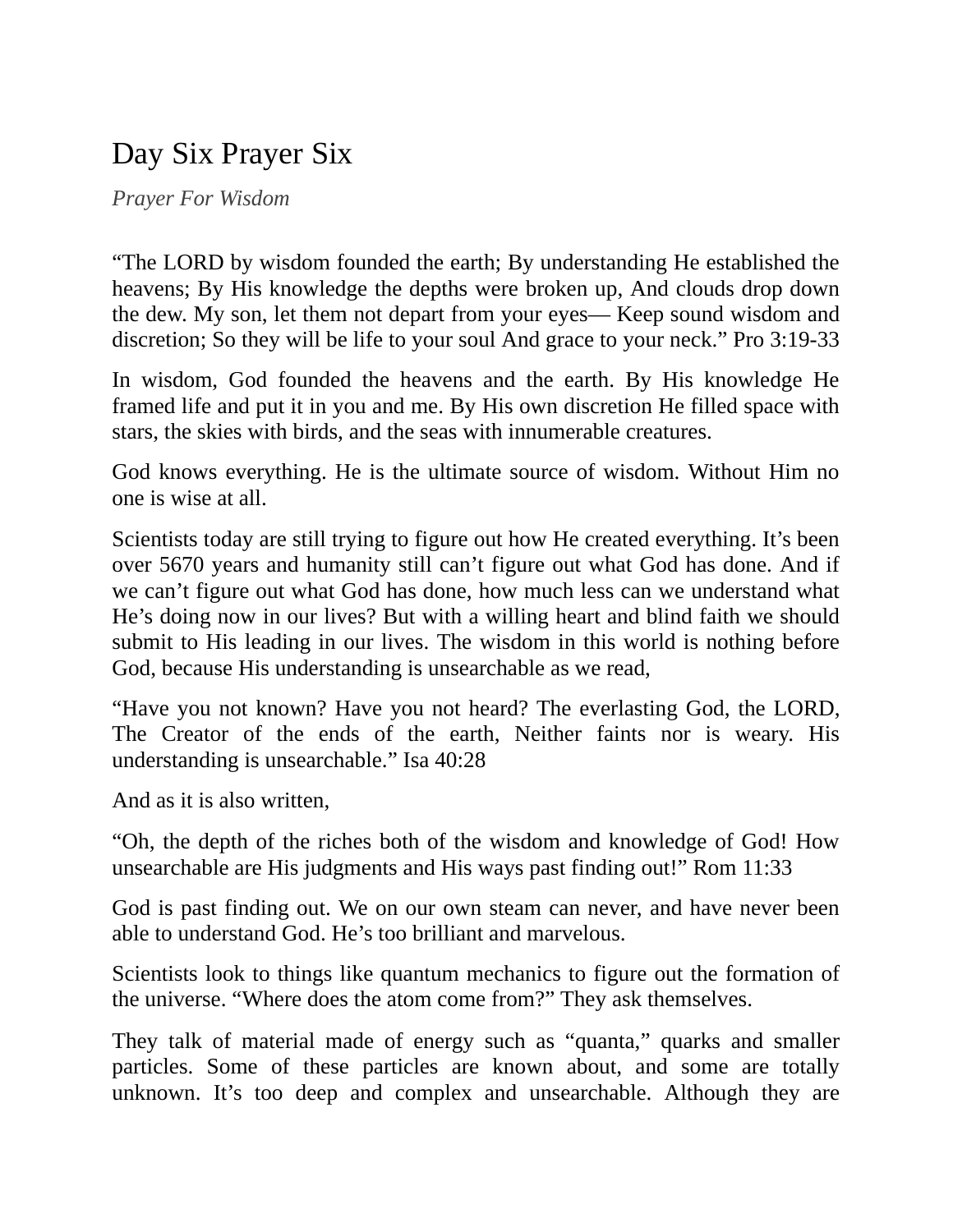gaining ground on an atom, it can't explain the whole universe. The more they search out wisdom the less they find it. Some scientists in their worldly wisdom, say there is no God. Their pursuit for greater knowledge has led them to utter insanity. As if there is no God? Even Albert Einstein who denied there was a God in the end couldn't deny it any more. He being Jewish was mad at God for the holocaust, and thus declared he was an Agnost. But truth pressed too hard in his heart and he couldn't take it anymore. Even as we read in the scriptures

"The fool has said in his heart, "*There is* no God."Psa 14:1

The point to be made here is that wisdom cannot be found by searching it in and of ourselves; even wisdom in doctrine. It can lead us to insane results that turn people from the true gospel of Jesus Christ.

The only way to find wisdom is to go to its source. When a man seeks water in the wilderness does he syphon it out of a tree? Or dig a hole down to the source? He goes to the source no doubt and uses his bucket to obtain all he desires.

Even so we need to go to the source of wisdom if we want to draw it out. God, of course is that source, but how do we draw it out?

As it is written,

"If any of you lacks wisdom, let him ask of God, who gives to all liberally and without reproach, and it will be given to him. But let him ask in faith, with no doubting, for he who doubts is like a wave of the sea driven and tossed by the wind. For let not that man suppose that he will receive anything from the Lord; he is a double-minded man, unstable in all his ways." Jas 1:5-8

God is our source for wisdom and our bucket to draw it out is faith. We draw it out by a constant pursuit of faith in reading, meditating and memorizing. As we read the Word, we look for the things that speak to us. Things that are alive and jumping out of the pages. This is the Holy Spirit speaking to us. He is telling us the things He wants us to know, to keep and to practice.

In order to keep them for later use we need to take it to heart to sit and memorize. As we memorize we need to stop trying to do it of the flesh and just pray and believe. Ask the Lord to help you memorize it, and as you begin to memorize put your faith in Him that He will help you. In time you'll find it easier to memorize. So much so that you will memorize entire books and not just a few little verses.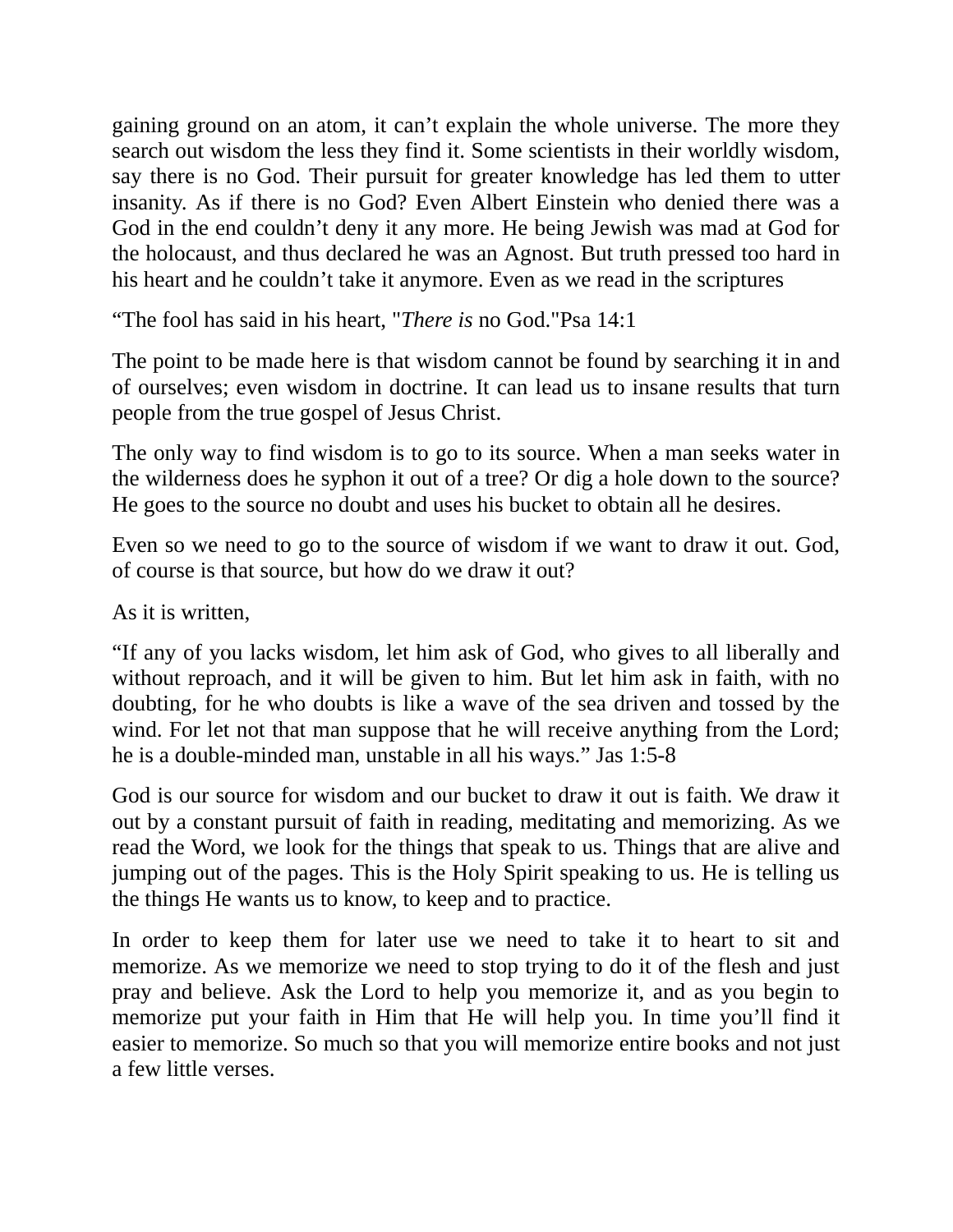At least that is what God has led me to do. And I believe He is calling you to do it as well, that you may be devoted to a life of wisdom in Christ. Wisdom and the Word are a firm foundation that will keep you from every wind of doctrine. Rather than being a boat on a raging sea, you will be like the lighthouse firmly planted on the rock. You will no longer be tossed to and fro, but be a light for others to keep a steady course. You will not only be secure in your understanding, when the wind of false doctrine comes your way, but also you will become a beacon of light for others to see by. God will use you to help others in their walk, and bless you every step of the way.

But that God is very pleased by those who seek wisdom is evident. Looking at Solomon we see that he humbled himself and asked for wisdom rather than anything else, and God blessed him incredibly for his request. As it is written,

Then God said to Solomon: "Because this was in your heart, and you have not asked riches or wealth or honor or the life of your enemies, nor have you asked long life —but have asked wisdom and knowledge for yourself, that you may judge My people over whom I have made you king —wisdom and knowledge *are* granted to you; and I will give you riches and wealth and honor, such as none of the kings have had who *were* before you, nor shall any after you have the like." 2Ch 1:11-12

God blessed him, and He will bless you also. But who gave Solomon wisdom? The Lord. Who did Solomon seek for it? The Lord. Seek wisdom and pray for it diligently and God will be pleased in you.

The Prayer,

"God I know I need wisdom. Help me Lord to grow in it. Give me much wisdom, no matter the cost. I said I surrender myself to you in all things. Even if I need trials to grow I submit to Your guiding hand. If I don't need such then give me wisdom by the best resource. Lead me in all things Lord, and above all please give me Your wisdom that I may have the mind of Christ."

The Lord's Answer,

"It is absolutely My will to give you wisdom. Don't even say to Me 'Your will be done.' I am telling you the truth it is always My will! If you ask for it, I will grant it. If you pray it, you will get it. Period.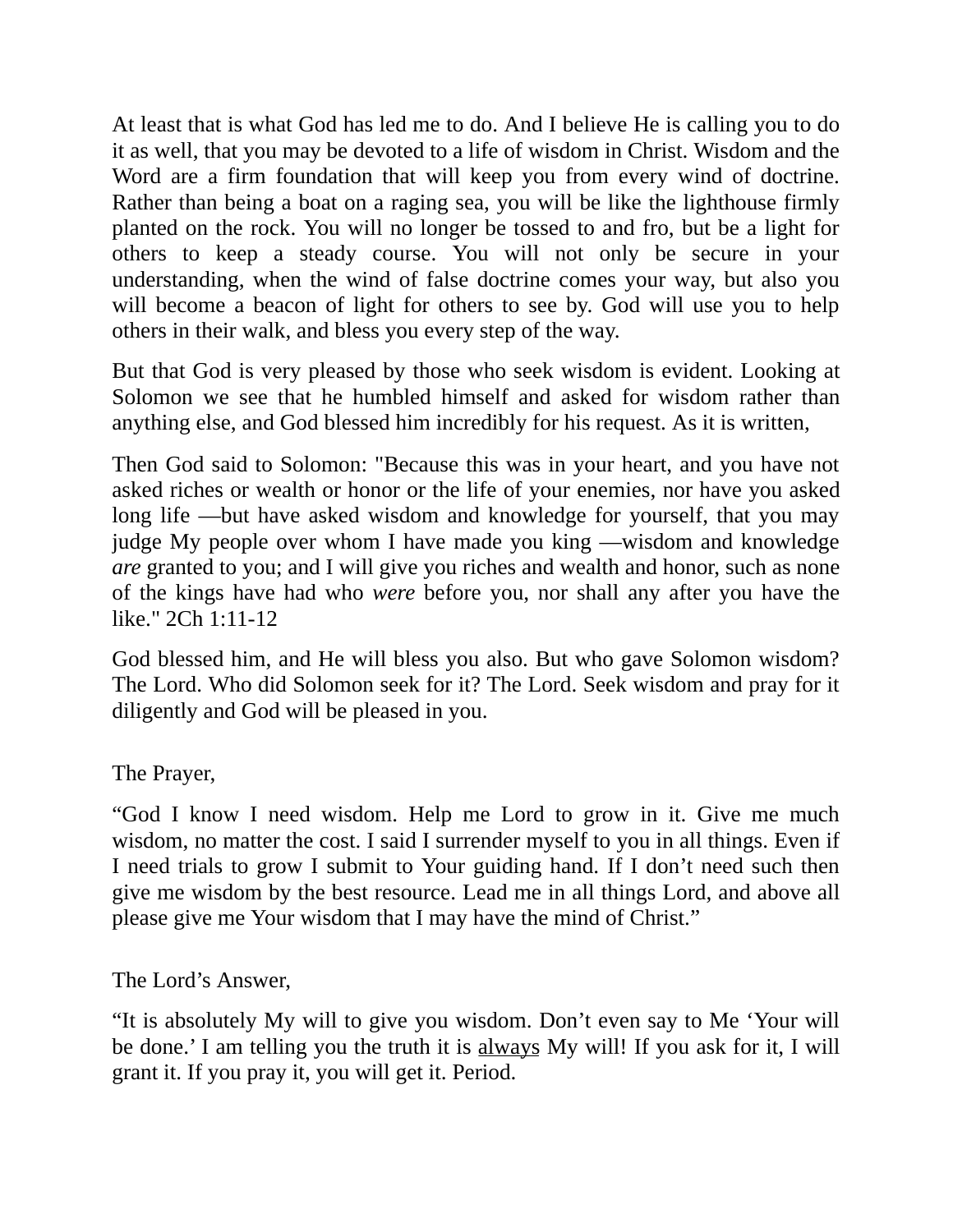I am determined to bless you! You're My sweet beautiful child. I will make you to know My ways which are unsearchable. I will prosper you in My Spirit and in My wisdom. I will take care of you, and give you a future and a hope. I will teach you how to walk in hope by the wisdom I'll give you. Only submit to My guiding hand. Whether things are difficult or blessed.

Remember you are betrothed to Me! Be found faithful in Me always! In the better times or the worst times. In riches and poverty. In sickness and in health, to love Me and cherish Me, forsaking all others and yourself until death makes us closer.

I swear to you today that I will love you in all these things and give you the wisdom you pray for. Be faithful to Me, I Am faithful to you always, and you shall be blessed in the abundance of My peace."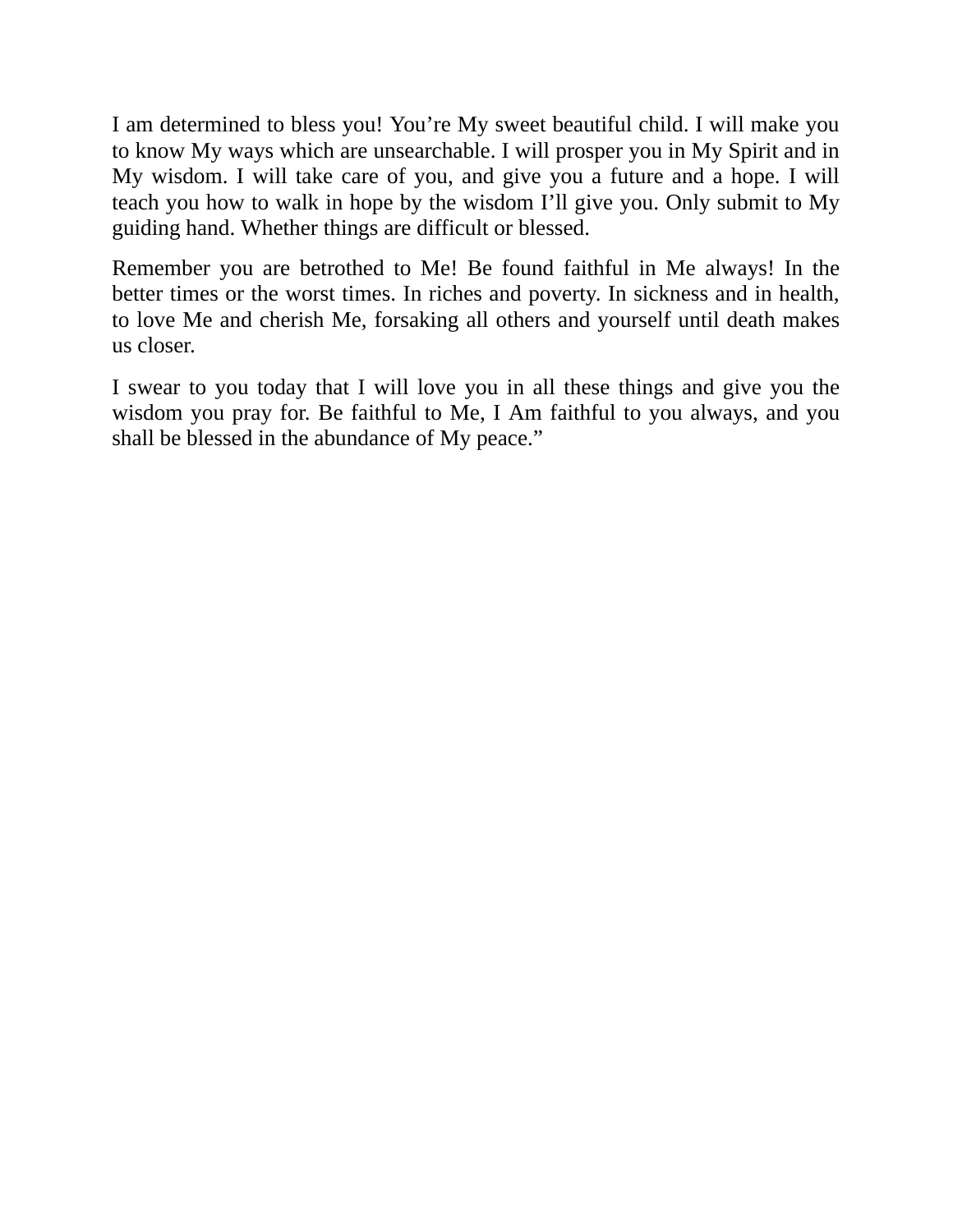#### <span id="page-42-0"></span>Day Seven Prayer Seven

*Prayer To Prosper In Truth*

Jesus said "I am the way the truth and the life." Jn 14:6

If we seek Christ we must seek truth in all things. He is truth and to seek Him is to seek truth. Not only truth in others but in ourselves.

We cannot even be considered humble if we can't confess the truth of our weaknesses. We need to seek truth in all things no matter the cost. There is too much deceit in the world, and our own hearts are the greatest center of that deceit. Sometimes we deceive ourselves in order to justify pleasing ourselves. We know when things are wrong, because of conviction but we constantly tell ourselves, "things will be okay."

Bondage is an example of this. There are many forms of bondage, be it sexuality, alcoholism, television or video games, etc. What we devote our lives to is our God, and if we are devoting most of our time to things that are not Christ, we have an idol. But sometimes we fall in love with sin because it feels good and thus we try to justify it.

There is no justification for submitting to things that oppose Christ. All bondage begins with a small distraction. It is the same with every idol in our lives. But this is where truth comes in. Before we fall in bondage we need to be honest with ourselves and admit we know that what we are doing is wrong.

If you can't do that in the first stages of sin, a small distraction away from God will turn into a daily devotion to something else. Satan loves to sneak these kinds of things in on us. He being the father of all lies, plants a seed in our hearts of self-deceit. He does this that we would either ignore conviction to continue to sin, or justify our sin to think we can still be saved while we insult the grace of God.

"It's okay if I do this now… I can repent later and God will forgive me." We say to ourselves.

Do you see the seed of deceit? We should never sin! God hates it! Does it still happen? Yes, and it tapers off as we grow in the Lord. But to tell ourselves it's okay is dangerous, and can result in a pattern of sin.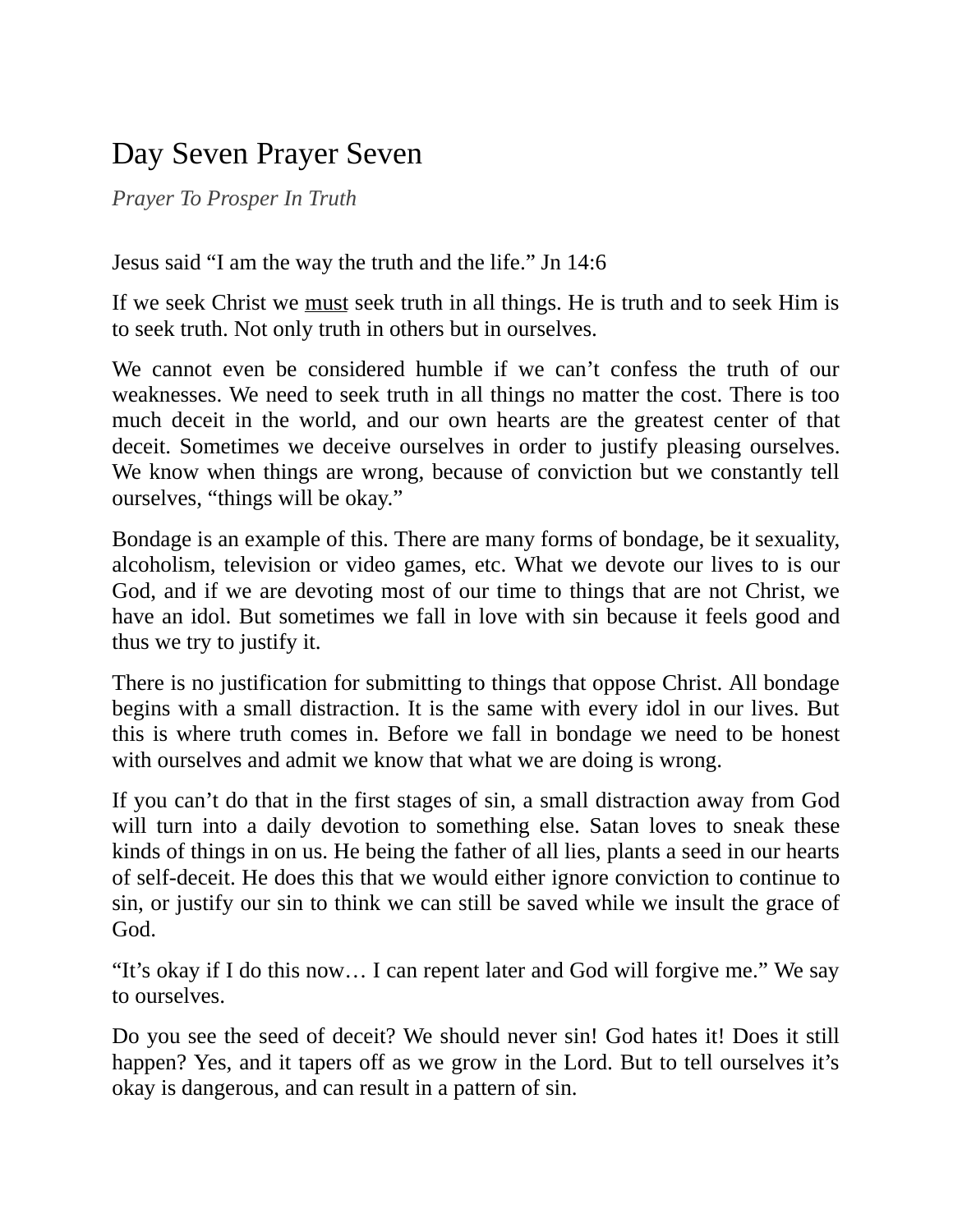I would like to encourage you to examine you own heart today. Have you been practicing things you shouldn't be and are justifying it? By doing so you are creating a foundation for false doctrine. Demons plant the seeds of self-deceit in our hearts that we should practice evil. If we practice evil then we have become evil. As it is written,

"But evil men and impostors will grow worse and worse, deceiving and being deceived." 2Ti 3:13

Not that you or I are impostors, but if we continually justify things that are wrong we will become an imposter and an evil person. All false doctrine is from the devil and condemnable to hell. If you're seeking truth and are believing a wrong thing, of course God will have grace, because He knows that in time He will change what you believe to conform your heart and mind to His. And Why? Because you seek truth!

But if a person does not seek truth and just skids by in life constantly, God won't have grace before long. Why? Because such a person doesn't care about their own walk and won't take their relationship with Him seriously.

That is why it is so important for you to know what you are supposed to be doing in Christ and what you are supposed to be believing. Do not be one who admits truth, but doesn't seek to live by it. Live by it to please Christ.

I once knew a woman who loved the Lord. She had several children but one child fell into sin. Rather than rebuking him, she started changing her beliefs. "Oh you can't fall away, God has grace on sin, and He loves us sin and all. He accepts us just the way we are." That wasn't her heart from the beginning but as her son began a pattern of sin she justified it rather than sharing the truth of falling away to strike fear in his heart. He listened to his mother and justified his own sin. He fell into drugs, fornication, alcohol, and every work of the world. He ended up dating a pregnant married stripper at a club he constantly went to.

This was a young man in Christ, but because his mother lied to herself, she ended up lying to him to his destruction. Every time I saw her, -EVERY TIMEshe was convicted about her beliefs. She would always ask someone to confirm to her that her son is still saved and he didn't fall away, because she can't accept it if he did.

I have watched another person who was passionate for God, born again and seriously on fire. Through time he made a bad decision or two and lied to his own heart. He began justifying sin, and in the passing years he resisted God, and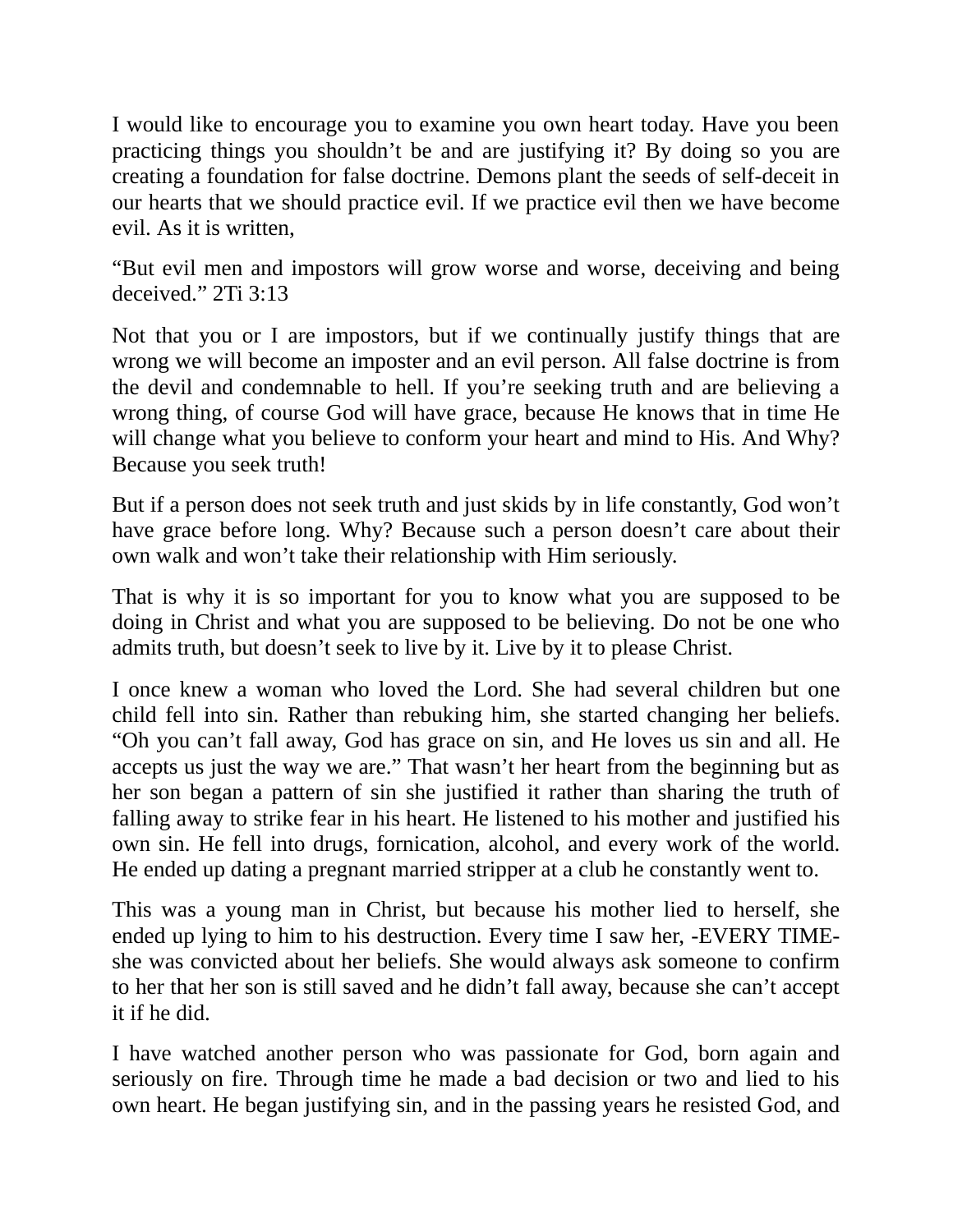fell away. This man was known well by my family, and I know that it's true, seeing that he is my brother in law.

A little lie leads to a whole lot of sin. Satan planted one sin in Eve's heart. The same sin I'm talking about: "It won't hurt you to eat the fruit of sin! It will give you what you desire!" This false doctrine is always the root of sin. It comes from a little self-deceit and justification. Even if it is just a onetime sin, anything that is consciously done, requires us to have a seed planted. "It won't hurt you, it'll feel good!" If you begin to think of repentance and sin during the heat of the moment, then the lie turns into, "You can always repent later it's okay. Do it now!"

Always examine your heart in everything. Make certain that you're continuing in godliness. Or as the ancient Grecian saying goes, "know thyself." But you can't possibly know yourself until you first have the humility to admit to yourself your own weaknesses and faults. We can't know ourselves unless we are honest with ourselves.

This prayer is a dedication to seeking truth, especially truth in your own heart, that you may know how to abstain from sin.

The Prayer,

"Lord prosper me in your truth that I may abstain from every form of wickedness. Lead me and guide me by your heart. I know that You are the truth and that there is no other way to the Father except through You. I love You so I want to seek You for who You are. I want to know my own heart that I can have the humility to admit my weaknesses. Conform my heart to Yours and make me sensitive to Your Spirit."

The Lord's Answer,

"Before you can ever know Me first you must know yourself. When you first come to Me you are made aware of sin. This is the beginning of knowing yourself. Know your weakness and so find My strength fulfilled in you by your faith.

Walk in Me and I in you. You will find My truth, I shall send My Spirit to prosper you in the way you go. He shall guide you into all truth. Only you need to be submissive to His lead and obedient to His voice."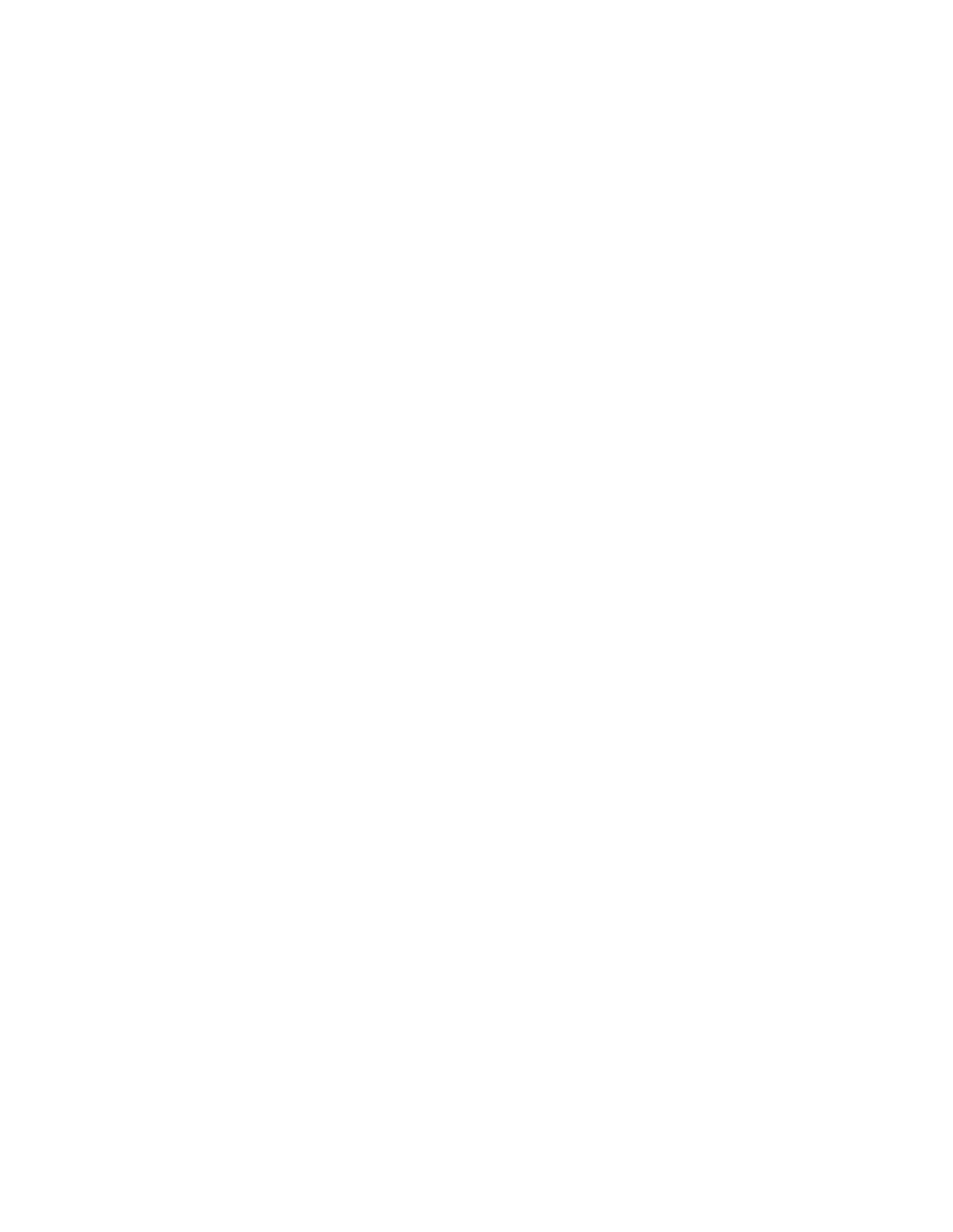## <span id="page-46-0"></span>Also By Adam Houge

The 7 Powerful Prayers For Spiritual Growth three week devotional prayer series

7 Powerful Prayers For Spiritual [Growth–week](http://www.amazon.com/Prayers-Prosperity-Sequel-Devotionals-ebook/dp/B00CL45Z2Q/ref=la_B00C5TWNAO_1_5?ie=UTF8&qid=1367553888&sr=1-5) 2

(A one week intensive study and devotional of How to grow and prosper in the things of the Spirit –the second in the trilogy and sequel to this book)

7 Powerful Prayers For Spiritual [Growth–week](http://www.amazon.com/Prayers-Prosperity-Trilogy-Devotionals-ebook/dp/B00CLDQJHC/ref=la_B00C5TWNAO_1_4?ie=UTF8&qid=1367553678&sr=1-4) 3

(A one week intensive study and devotional of How to grow and prosper in the things of the Spirit –the last in the trilogy)

21 [Powerful](http://www.amazon.com/Prayers-Prosperity-Trilogy-Devotionals-ebook/dp/B00CLFDIN8/ref=la_B00C5TWNAO_1_3?ie=UTF8&qid=1367553450&sr=1-3) Prayers For Spiritual Growth

(The Full 7 Powerful Prayers of. Spiritual Growth compilation)

The Power and The [Passion](http://www.amazon.com/The-Power-And-Passion-ebook/dp/B00C5ND15Q/ref=sr_1_3?s=digital-text&ie=UTF8&qid=1366977891&sr=1-3&keywords=adam+houge)

(Learning to walk in the power of God by first walking in the passion of Jesus Christ)

How to [Memorize](http://www.amazon.com/Memorize-Entire-Bible-Time-ebook/dp/B00C7CZRDO/ref=sr_1_1?s=digital-text&ie=UTF8&qid=1366980562&sr=1-1&keywords=adam+houge) The Entire Bible In No Time Flat

(Learning to memorize through the power of the Holy Spirit)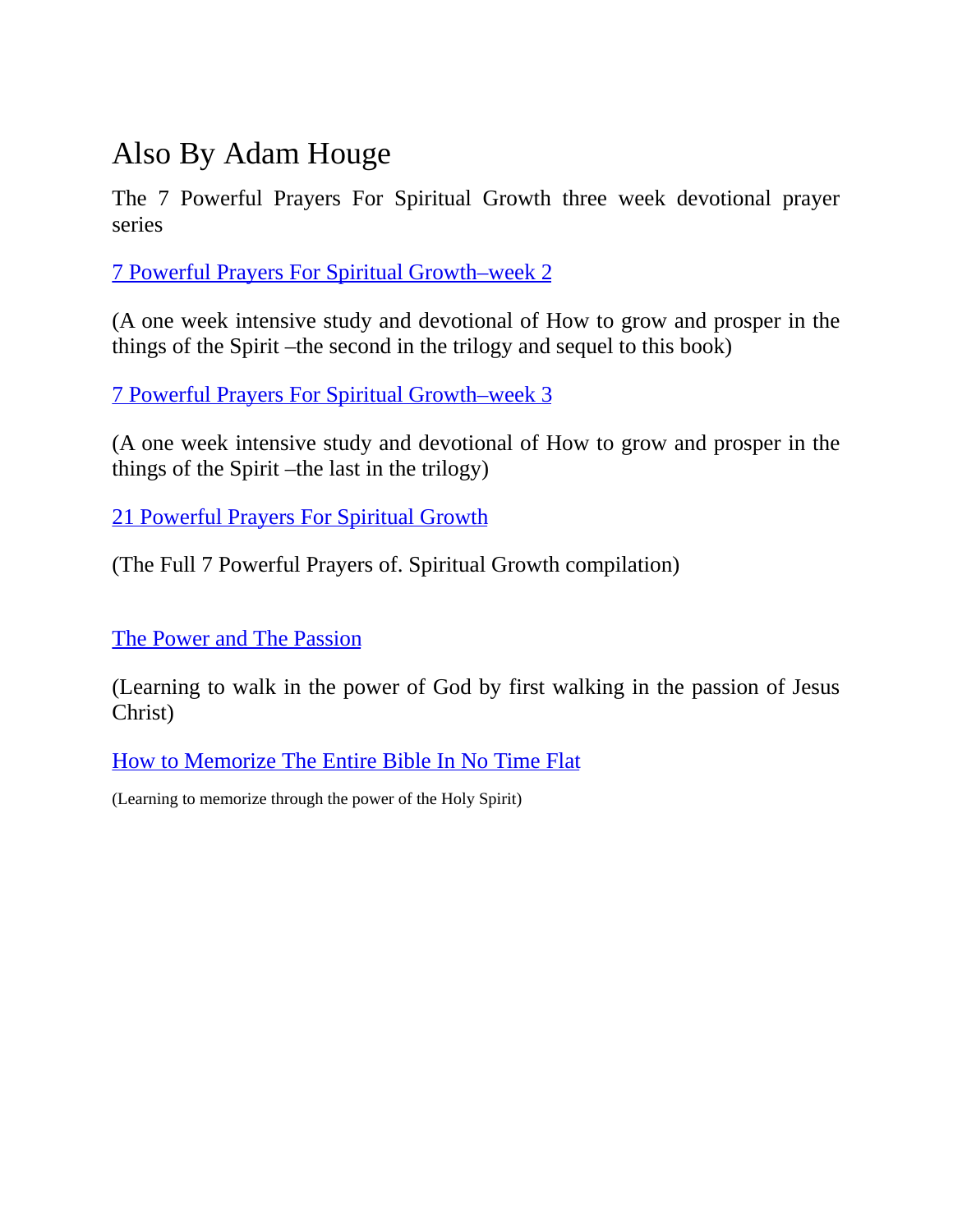#### <span id="page-47-0"></span>About The Author

Adam is a preacher, teacher and Christian author. He is a devoted husband and father of 3 boys. Through His travels he's seen the need for a new awakening and a new revival: A revival of the heart. Come join Adam on this journey of redemption and experience God like never before!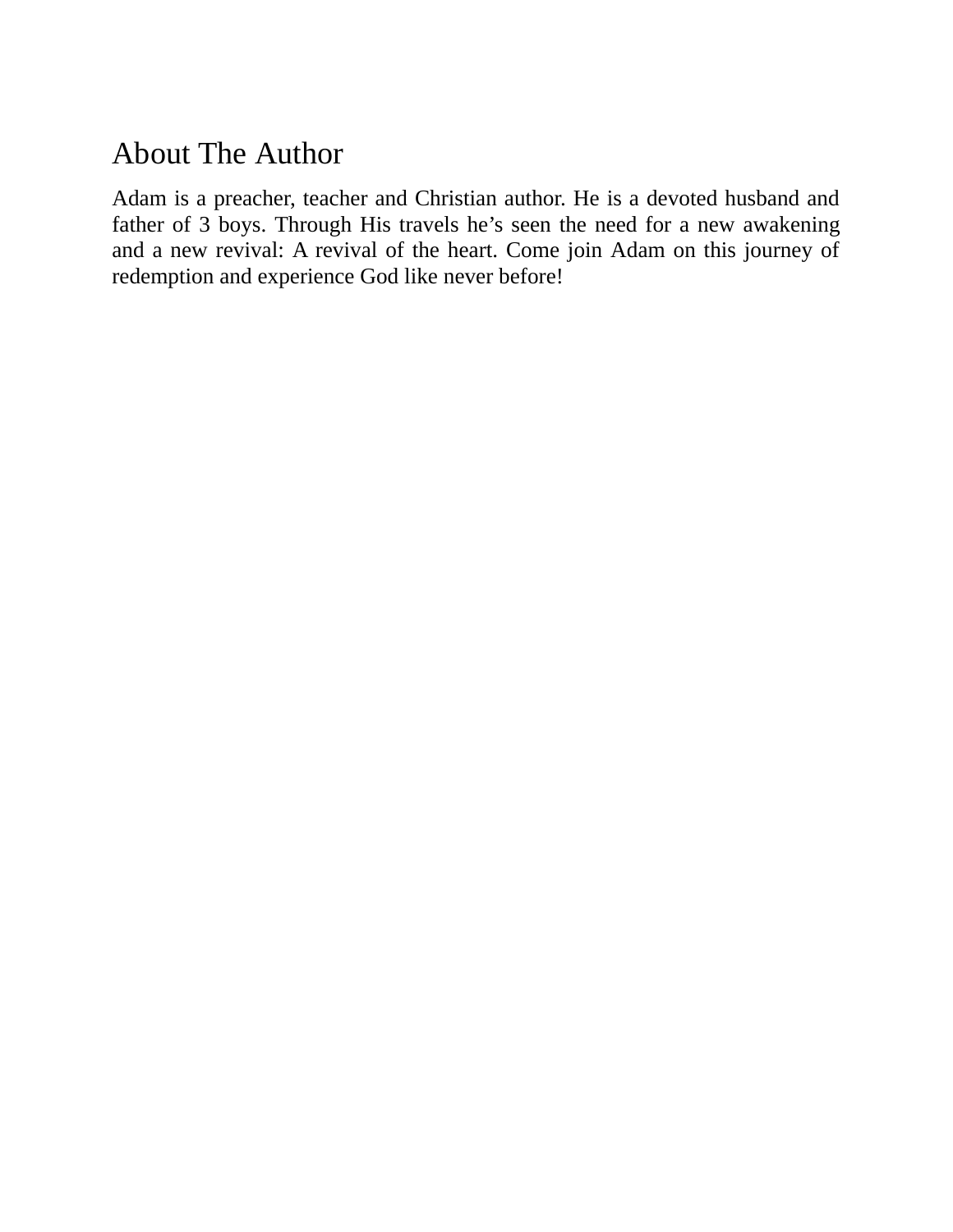#### <span id="page-48-0"></span>I'd Love To Hear From You!

If you have any questions or comments or if you need prayer or guidance please feel free to contact me at any time at my website: [www.adamhouge.com](http://www.adamhouge.com/contact) just click on the "contact Adam" button and send me a message.

If you liked this book please consider writing a review!